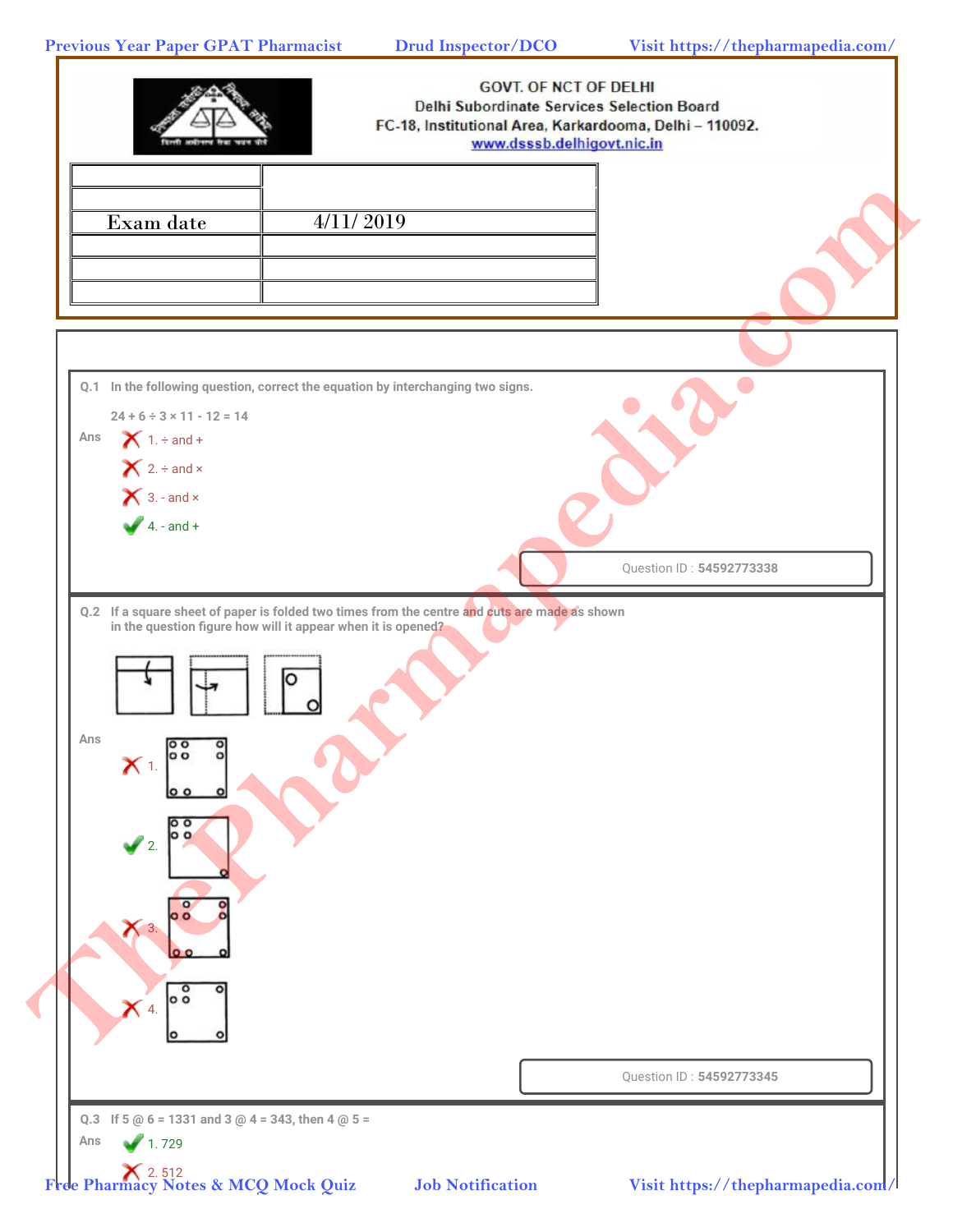|     | <b>X</b> 4.1000                                                          |                                                                                                                                                                                         |                          |
|-----|--------------------------------------------------------------------------|-----------------------------------------------------------------------------------------------------------------------------------------------------------------------------------------|--------------------------|
|     |                                                                          |                                                                                                                                                                                         | Question ID: 54592773340 |
|     | Q.4 If 'STAGE' is coded as 'TUBHF', 'STRANGER' will be coded as '_____'. |                                                                                                                                                                                         |                          |
| Ans | 1. TUBSOHFS                                                              |                                                                                                                                                                                         |                          |
|     | X 2. TUSOBHFS                                                            |                                                                                                                                                                                         |                          |
|     | X 3. TUBOFSHS                                                            |                                                                                                                                                                                         |                          |
|     | 4. TUSBOHFS                                                              |                                                                                                                                                                                         |                          |
|     |                                                                          |                                                                                                                                                                                         | Question ID: 54592773332 |
|     |                                                                          | Q.5 There are five houses ABCDO in a row. A is right side of B and left side of C. O is the right                                                                                       |                          |
| Ans | side of A, B is right of D. Which house is in the middle?<br>$X_{1.B}$   |                                                                                                                                                                                         |                          |
|     | 2. A                                                                     |                                                                                                                                                                                         |                          |
|     | $X$ 3. D                                                                 |                                                                                                                                                                                         |                          |
|     | X4.0                                                                     |                                                                                                                                                                                         |                          |
|     |                                                                          |                                                                                                                                                                                         |                          |
|     |                                                                          |                                                                                                                                                                                         | Question ID: 54592773333 |
|     |                                                                          | Q.6 Which one of the following figures represents the relationship among Musical instrument,                                                                                            |                          |
| Ans | guitar, and Singer?                                                      |                                                                                                                                                                                         |                          |
|     |                                                                          |                                                                                                                                                                                         |                          |
|     |                                                                          |                                                                                                                                                                                         |                          |
|     |                                                                          |                                                                                                                                                                                         |                          |
|     |                                                                          |                                                                                                                                                                                         |                          |
|     | $\mathsf{X}$ 2.                                                          |                                                                                                                                                                                         |                          |
|     |                                                                          |                                                                                                                                                                                         |                          |
|     |                                                                          |                                                                                                                                                                                         |                          |
|     | $\mathsf{X}$ 3.                                                          |                                                                                                                                                                                         |                          |
|     |                                                                          |                                                                                                                                                                                         |                          |
|     |                                                                          |                                                                                                                                                                                         |                          |
|     |                                                                          |                                                                                                                                                                                         |                          |
|     |                                                                          |                                                                                                                                                                                         |                          |
|     |                                                                          |                                                                                                                                                                                         |                          |
|     |                                                                          |                                                                                                                                                                                         | Question ID: 54592773342 |
|     |                                                                          | Q.7 The statements below are followed by two conclusions labeled I and II. Assuming that the                                                                                            |                          |
|     | information given in the statements.                                     | information in the statements is true, even if it appears to be at variance with generally<br>established facts, decide which conclusion(s) logically and definitely follow(s) from the |                          |
|     | <b>Statements:</b><br>Some tents are houses.                             |                                                                                                                                                                                         |                          |
|     |                                                                          |                                                                                                                                                                                         |                          |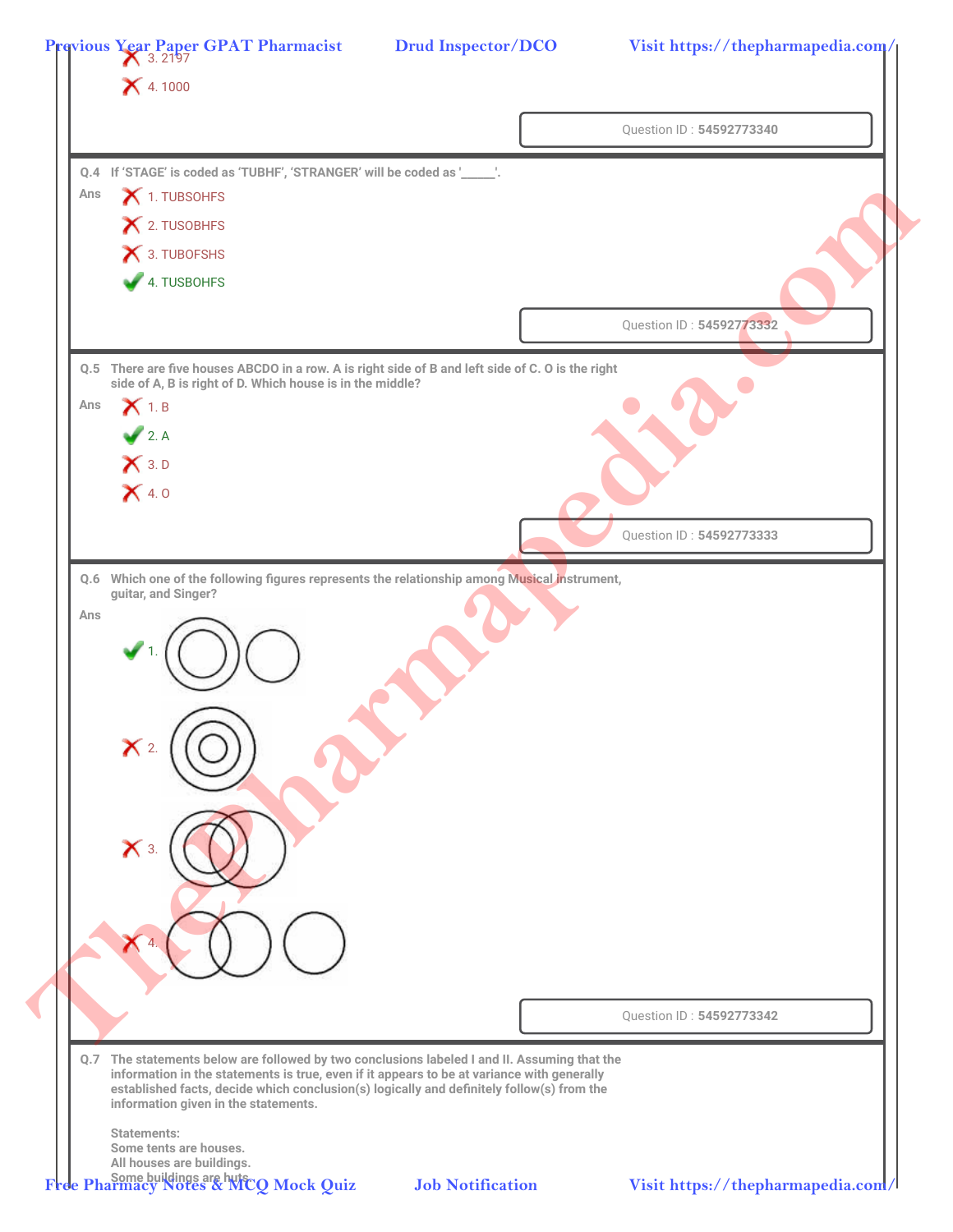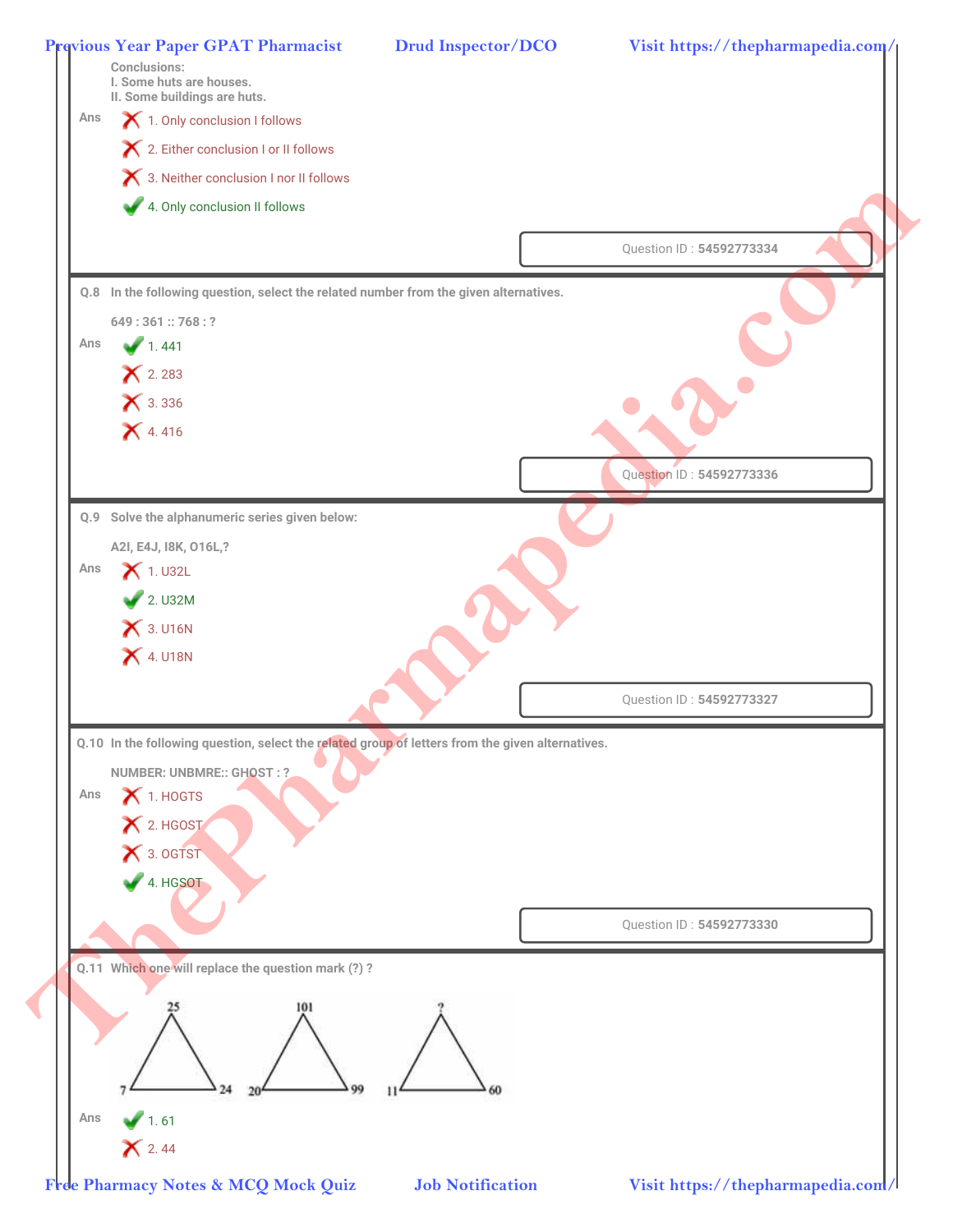| $\mathsf{X}$ 4.93                                                                                                   |                          |
|---------------------------------------------------------------------------------------------------------------------|--------------------------|
|                                                                                                                     | Question ID: 54592773339 |
| Q.12 Find the odd one out from the given alternatives.                                                              |                          |
| 1. August<br>Ans                                                                                                    |                          |
| $\mathsf{X}$ 2. June                                                                                                |                          |
| × 3. September                                                                                                      |                          |
| <b>X</b> 4. April                                                                                                   |                          |
|                                                                                                                     | Question ID: 54592773329 |
|                                                                                                                     |                          |
| Q.13 Three position of a same dice are shown below. Find which symbol will come opposite to<br>the arrow symbol?    |                          |
|                                                                                                                     |                          |
|                                                                                                                     |                          |
|                                                                                                                     |                          |
| Ans                                                                                                                 |                          |
| X <sub>T</sub>                                                                                                      |                          |
|                                                                                                                     |                          |
| $X^2$                                                                                                               |                          |
| $\blacktriangle$ : $\blacktriangle$                                                                                 |                          |
|                                                                                                                     |                          |
| $X^4$ X                                                                                                             |                          |
|                                                                                                                     |                          |
|                                                                                                                     | Question ID: 54592773346 |
| Q.14 'If 'navy' is called 'tree' ,'tree' is called 'flag', 'flag' is called 'oil', 'oil' is called 'hair, 'hair' is |                          |
| called 'yellow' and 'yellow' is called 'pink', then what is colour of 'turmeric'.<br>1. White<br>Ans                |                          |
| X 2. Cannot be determined                                                                                           |                          |
| $\bigvee$ 3. Pink                                                                                                   |                          |
| 1. Yellow                                                                                                           |                          |
|                                                                                                                     |                          |
|                                                                                                                     | Question ID: 54592773331 |
| Q.15 Choose the appropriate combination of signs to solve the following expression.                                 |                          |
| $16*8*1*8$                                                                                                          |                          |
| Ans $X_1 + -1 =$                                                                                                    |                          |
| $X$ 2. = $-$ ÷                                                                                                      |                          |
|                                                                                                                     |                          |
| $3. - \div =$<br>$X = -$                                                                                            |                          |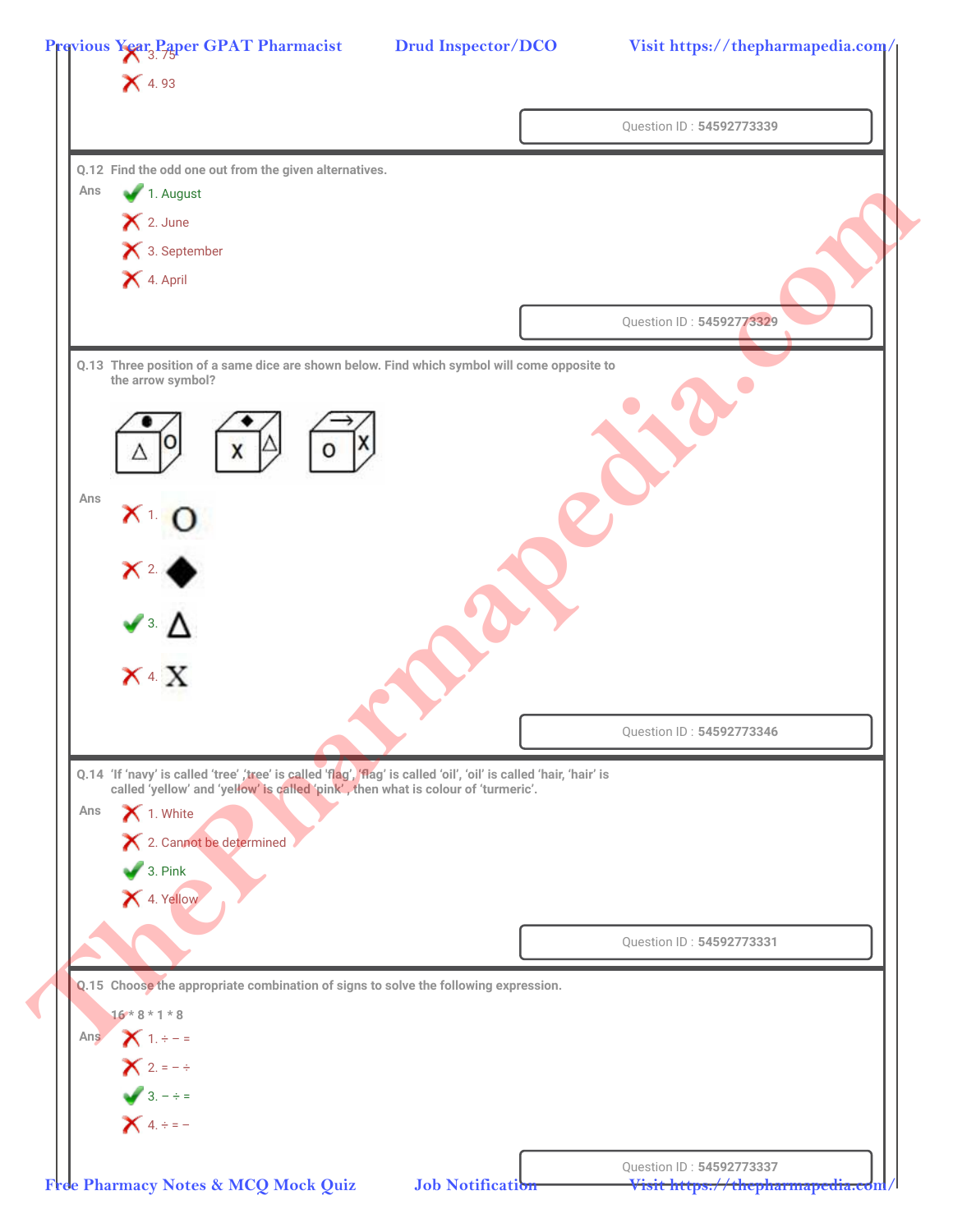**Q.16 Find the missing figure in the series from the given answer figures.**

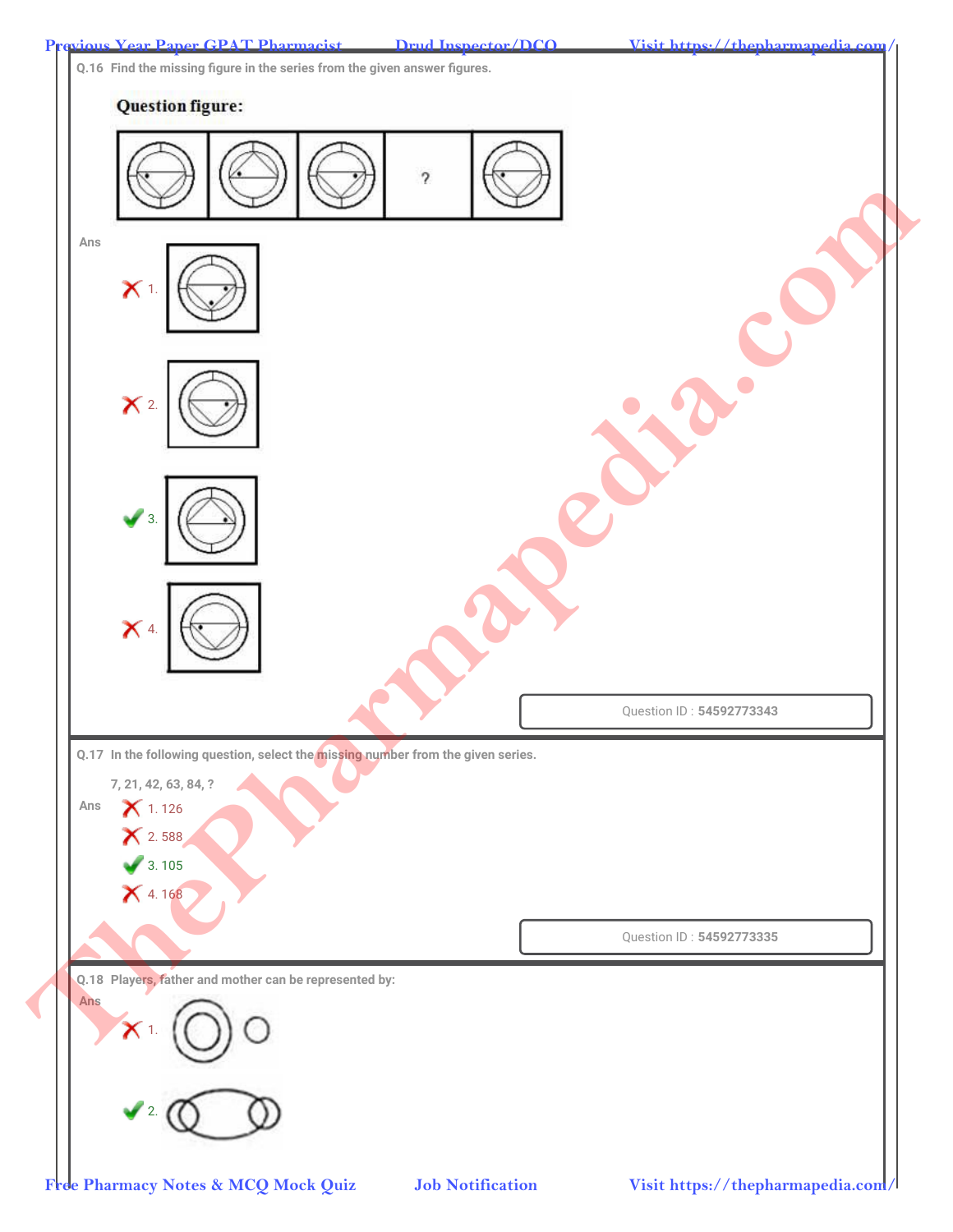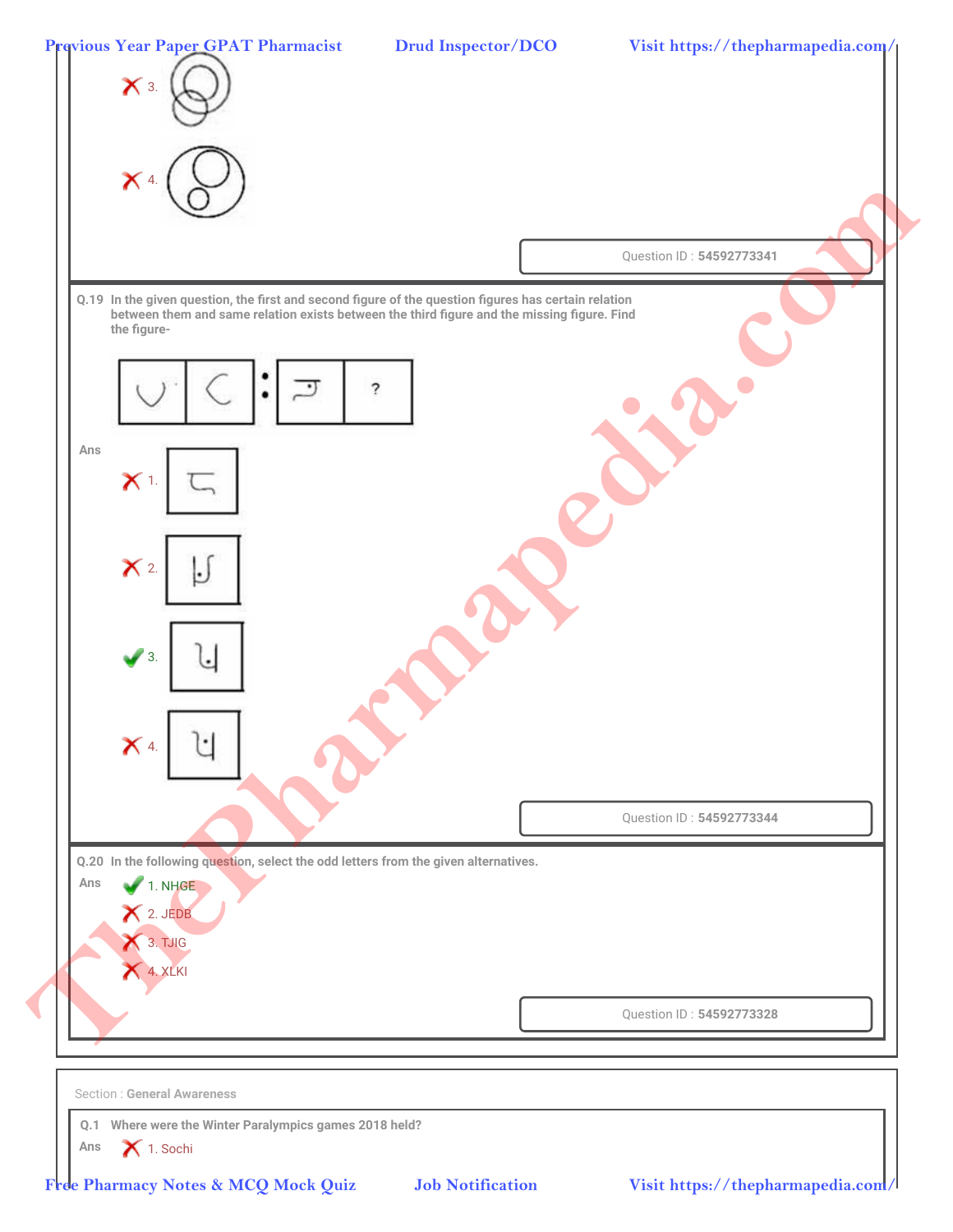|            | 3. Nagano                                                                                    |                          |
|------------|----------------------------------------------------------------------------------------------|--------------------------|
|            | 4. Vancouver                                                                                 |                          |
|            |                                                                                              |                          |
|            |                                                                                              | Question ID: 54592773366 |
|            | Q.2 In which state of India the 'Chitra-Vichitra' fair is held?                              |                          |
| Ans        | 1. Madhya Pradesh                                                                            |                          |
|            | X 2. Tripura                                                                                 |                          |
|            | 3. Maharashtra                                                                               |                          |
|            | 4. Gujarat                                                                                   |                          |
|            |                                                                                              | Question ID: 54592773349 |
|            |                                                                                              |                          |
| Q.3        | किसने एक आक्रामक दलील दी कि हिंदी को संविधान-निर्माण की भाषा के रूप में इस्तेमाल किया जाए?   |                          |
| Ans        | <b>X</b> 1. एन.जी. रंगा                                                                      |                          |
|            | $\blacktriangleright$ 2. सोमनाथ लाहिड़ी                                                      |                          |
|            | $\blacktriangleright$ 3. बी.पॉकर बहादुर                                                      |                          |
|            | 4. आर. वी. धुलेकर                                                                            |                          |
|            |                                                                                              | Question ID: 54592773364 |
|            | Q.4 Which article of Indian Constitution is about Establishment and constitution of Supreme  |                          |
|            | Court?                                                                                       |                          |
| Ans        | $\blacktriangleright$ 1. Article 134                                                         |                          |
|            | $\blacktriangleright$ 2. Article 112                                                         |                          |
|            | 3. Article 124                                                                               |                          |
|            | 4. Article 128                                                                               |                          |
|            |                                                                                              | Question ID: 54592773362 |
|            |                                                                                              |                          |
|            | Q.5 The intervention of the government whether to expand demand or reduce it constitutes the |                          |
|            |                                                                                              |                          |
| Ans        | 1. Stabilization function                                                                    |                          |
|            | X 2. Balanced budget                                                                         |                          |
|            | X 3. Redistribution function                                                                 |                          |
|            | 4. Non-plan Revenue Expenditure                                                              |                          |
|            |                                                                                              |                          |
|            |                                                                                              | Question ID: 54592773351 |
|            | Q.6 In which of the following do Methanogens play an important role?                         |                          |
| <b>Ans</b> | 1. In sewage treatments                                                                      |                          |
|            | 2. Production of Biogas                                                                      |                          |
|            | 3. As Bio-control agents                                                                     |                          |
|            | 4. As Antibiotics                                                                            |                          |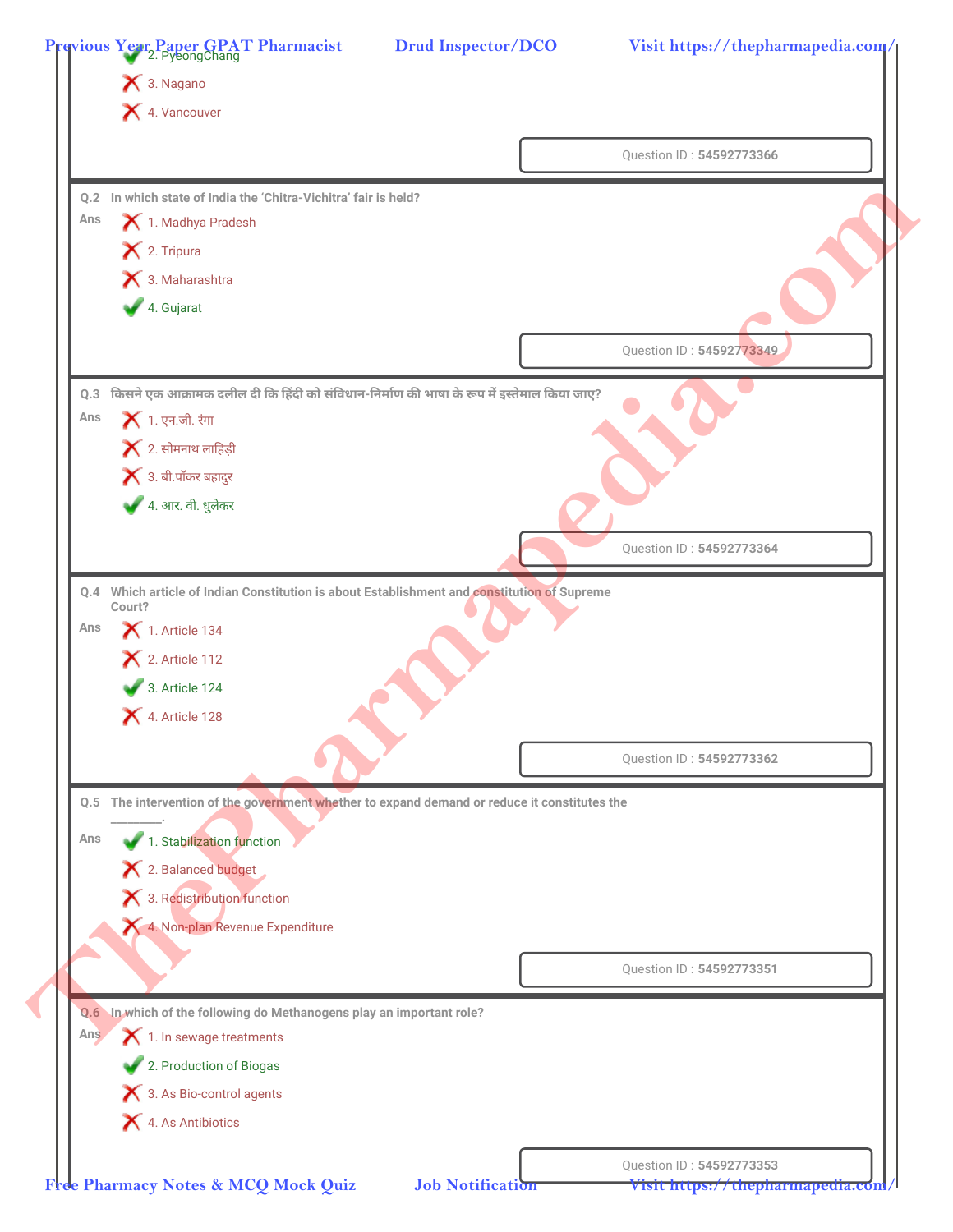| Ans | 1. Top right                                                                              |                          |
|-----|-------------------------------------------------------------------------------------------|--------------------------|
|     | X 2. Top left<br>3. Bottom left                                                           |                          |
|     |                                                                                           |                          |
|     | 4. Bottom right                                                                           |                          |
|     |                                                                                           | Question ID: 54592773350 |
|     | Q.8 भारतीय संविधान की कानून बनाने की प्रक्रिया किस देश के संविधान से ली गई है?            |                          |
| Ans | $\blacktriangleright$ 1. संयुक्त राज्य का संविधान                                         |                          |
|     | $\blacktriangleright$ 2. कनाडाई संविधान                                                   |                          |
|     | $\blacktriangleright$ 3. आयरिश संविधान                                                    |                          |
|     | 4. ब्रिटिश संविधान                                                                        |                          |
|     |                                                                                           | Question ID: 54592773363 |
|     |                                                                                           |                          |
| Ans | Q.9 The middle layer in soil profile is known as _____.<br>$\bigtimes$ 1. A-horizon       |                          |
|     | X 2. Bedrock                                                                              |                          |
|     | × 3. C-horizon                                                                            |                          |
|     | 4. B-horizon                                                                              |                          |
|     |                                                                                           |                          |
|     |                                                                                           | Question ID: 54592773354 |
|     | Q.10 What is the near point for a young adult with normal vision?                         |                          |
| Ans | $1.25 \text{ cm}$                                                                         |                          |
|     | $\mathsf{X}$ 2.30 cm                                                                      |                          |
|     | $\bigtimes$ 3.10 cm                                                                       |                          |
|     | $\bigtimes$ 4.15 cm                                                                       |                          |
|     |                                                                                           | Question ID: 54592773352 |
|     |                                                                                           |                          |
| Ans | Q.11 In which year the government of India passed Wild Life (Protection) Act?             |                          |
|     | $X$ 1.1961<br>X 2.1981                                                                    |                          |
|     | 3.1972                                                                                    |                          |
|     | 4.1998                                                                                    |                          |
|     |                                                                                           |                          |
|     |                                                                                           | Question ID: 54592773356 |
|     | Q.12 Shankara, one of the most influential philosophers of India was born in which of the |                          |
| Ans | following Indian State?<br>1. West Bengal                                                 |                          |
|     | X 2. Andhra Pradesh                                                                       |                          |
|     |                                                                                           |                          |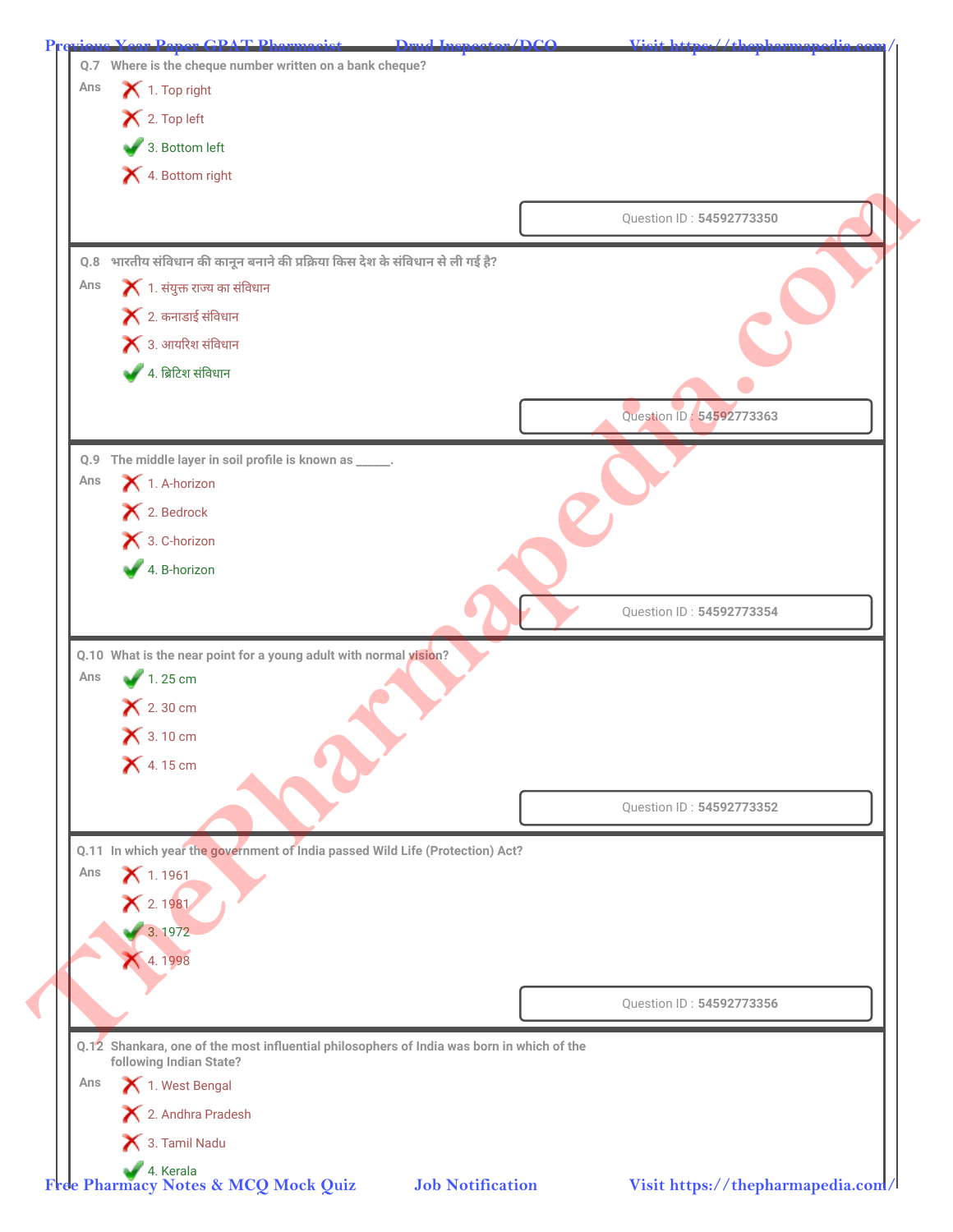|     | Q.13 Yampuri is a traditional puppet show of which of the following Indian State?  |                          |
|-----|------------------------------------------------------------------------------------|--------------------------|
| Ans | 1. West Bengal                                                                     |                          |
|     | 2. Bihar                                                                           |                          |
|     | 3. Karnataka                                                                       |                          |
|     | X 4. Rajasthan                                                                     |                          |
|     |                                                                                    | Question ID: 54592773348 |
|     | Q.14 Khurram was son of which of the following Mughal emperor?                     |                          |
| Ans | 1. Humayun                                                                         |                          |
|     | X 2. Akbar                                                                         |                          |
|     | 3. Jehangir                                                                        |                          |
|     | X 4. Babar                                                                         |                          |
|     |                                                                                    | Question ID: 54592773357 |
|     | Q.15 कुतुब मीनार की नींव किसने रखी?                                                |                          |
| Ans | $\blacktriangleright$ 1. रजिया सुल्तान                                             |                          |
|     | $\blacktriangleright$ 2. अराम शाह                                                  |                          |
|     | 3. कुतुब-उद-दीन ऐबक                                                                |                          |
|     | $\blacktriangleright$ 4. चंगेज खान                                                 |                          |
|     |                                                                                    |                          |
|     |                                                                                    | Question ID: 54592773347 |
|     | Q.16  निम्नलिखित में से कौन-सा शब्द पृथ्वी के आकार का व <mark>र्णन करता है?</mark> |                          |
| Ans | $\blacktriangleright$ 1. समलंब                                                     |                          |
|     | ◆ 2. भू-आभ                                                                         |                          |
|     | $\blacktriangleright$ 3. टोरस                                                      |                          |
|     | $\blacktriangleright$ 4. लंबा                                                      |                          |
|     |                                                                                    | Question ID: 54592773355 |
|     | Q.17 Who is the writer of the book 'Shades of Truth'?                              |                          |
| Ans | 1. Shashi Tharoor                                                                  |                          |
|     | 2. Naseeruddin Shah                                                                |                          |
|     | 3. Kapil Sibal                                                                     |                          |
|     | 4. Ratan Tata                                                                      |                          |
|     |                                                                                    |                          |
|     |                                                                                    | Question ID: 54592773361 |
|     | 0.18 निम्नलिखित में से कौन-सा पुरस्कार एशिया का सर्वोच्च सम्मान है?                |                          |
| Ans | $\blacktriangleright$ 1. नोबेल पुरस्कार                                            |                          |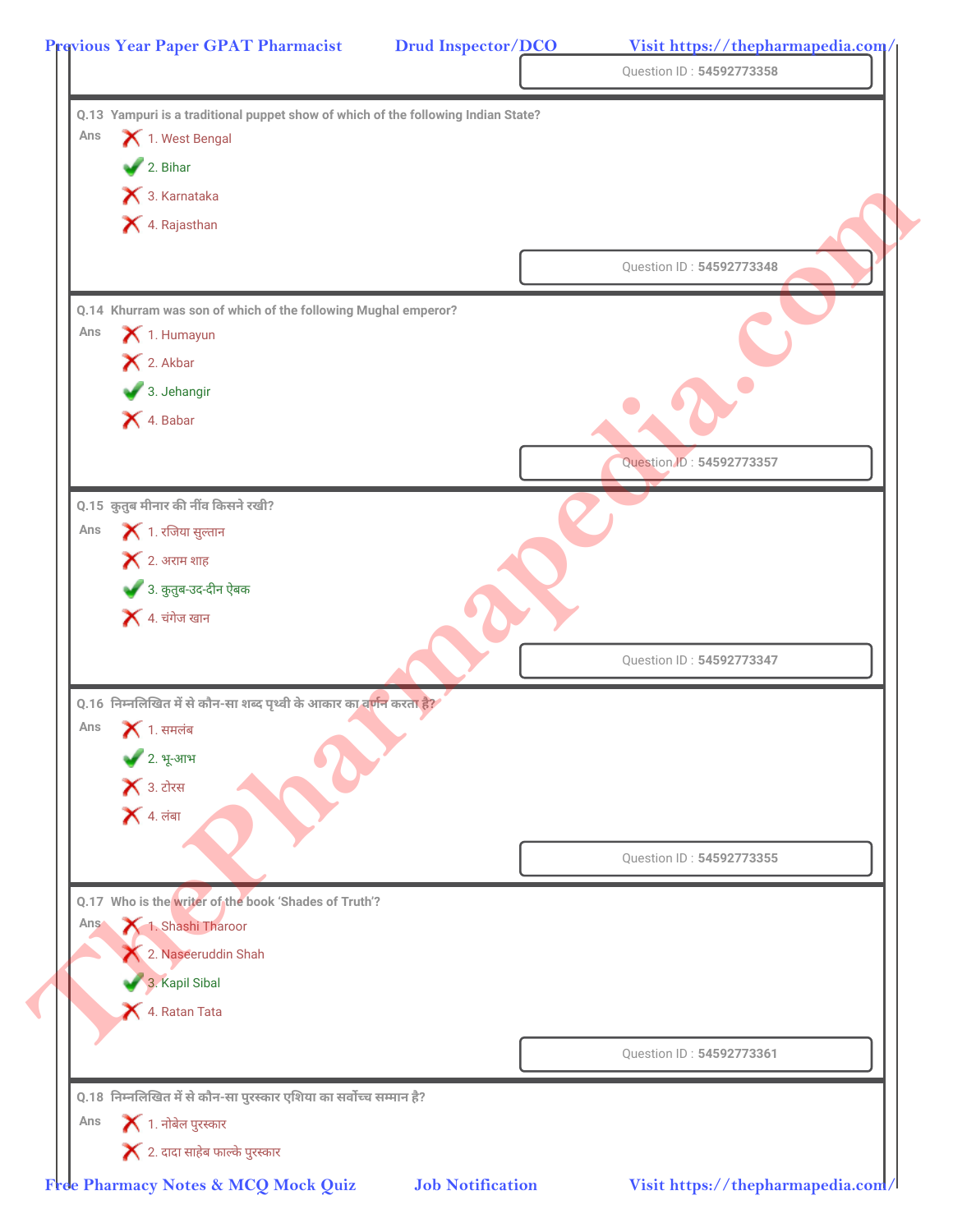|            | $\blacktriangleright$ 4. अंतर्राष्ट्रीय गांधी शांति पुरस्कार                                       |                          |
|------------|----------------------------------------------------------------------------------------------------|--------------------------|
|            |                                                                                                    | Question ID: 54592773360 |
|            | Q.19 Who among the following is associated with Shooting?                                          |                          |
| Ans        | 1. Mihir Sen                                                                                       |                          |
|            | X 2. Vikas Krishna Yadav                                                                           |                          |
|            | 3. Rajyavardhan Singh Rathore                                                                      |                          |
|            | 4. Mahesh Bhupathi                                                                                 |                          |
|            |                                                                                                    | Question ID: 54592773365 |
|            | Q.20 In which year Sati practice was banned?                                                       |                          |
| Ans        | $X$ 1.1838                                                                                         |                          |
|            | × 2.1779                                                                                           |                          |
|            | <b>X</b> 3.1819                                                                                    |                          |
|            | 4.1829                                                                                             |                          |
|            |                                                                                                    |                          |
|            |                                                                                                    | Question ID: 54592773359 |
|            |                                                                                                    |                          |
|            | <b>Section: Arithmetic Ability</b>                                                                 |                          |
| Q.1        |                                                                                                    |                          |
|            | The fractions $\frac{1}{3}$ , $\frac{4}{7}$ and $\frac{2}{5}$ written in ascending order given by: |                          |
| Ans        |                                                                                                    |                          |
|            | $\times$ 1 $\frac{2}{5} < \frac{4}{7} < \frac{1}{3}$                                               |                          |
|            | <b>X</b> 2. $\frac{4}{7} < \frac{1}{3} < \frac{2}{5}$                                              |                          |
|            |                                                                                                    |                          |
|            | <b>X</b> 3. $\frac{1}{3} < \frac{4}{7} < \frac{2}{5}$                                              |                          |
|            |                                                                                                    |                          |
|            | 4. $\frac{1}{3} < \frac{2}{5} < \frac{4}{7}$                                                       |                          |
|            |                                                                                                    | Question ID: 54592773367 |
|            |                                                                                                    |                          |
| Q.2        | A basketball team played 120 matches in a year & won $62\frac{1}{2}\%$ of the matches. Next        |                          |
|            | year it wins some matches continuously. It wins % changes to 90%. Find the number                  |                          |
|            | of matches team won continuously.                                                                  |                          |
| <b>Ans</b> | $X$ 1.320                                                                                          |                          |
|            | $X$ 2.750                                                                                          |                          |
|            | 3.330                                                                                              |                          |
|            | $X$ 4.350                                                                                          |                          |
|            |                                                                                                    |                          |

Free Pharing the sage integral weak begins that follow **Notification**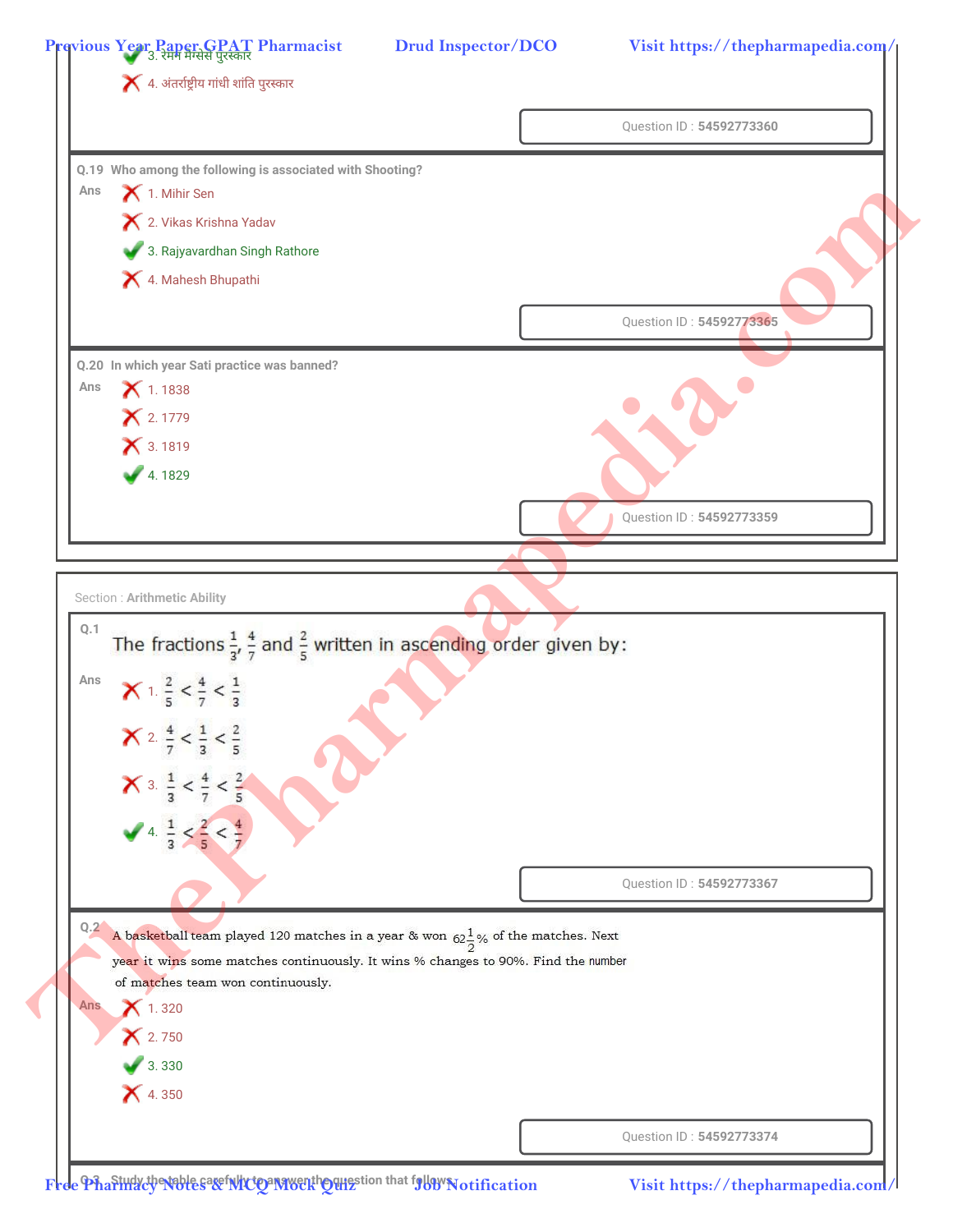## **Previous Year Paper GPAT Pharmacist Drud Inspector/DCO Visit https://thepharmapedia.com/**

**Number of trees planted by two different NGO's in three different years in two different states.**

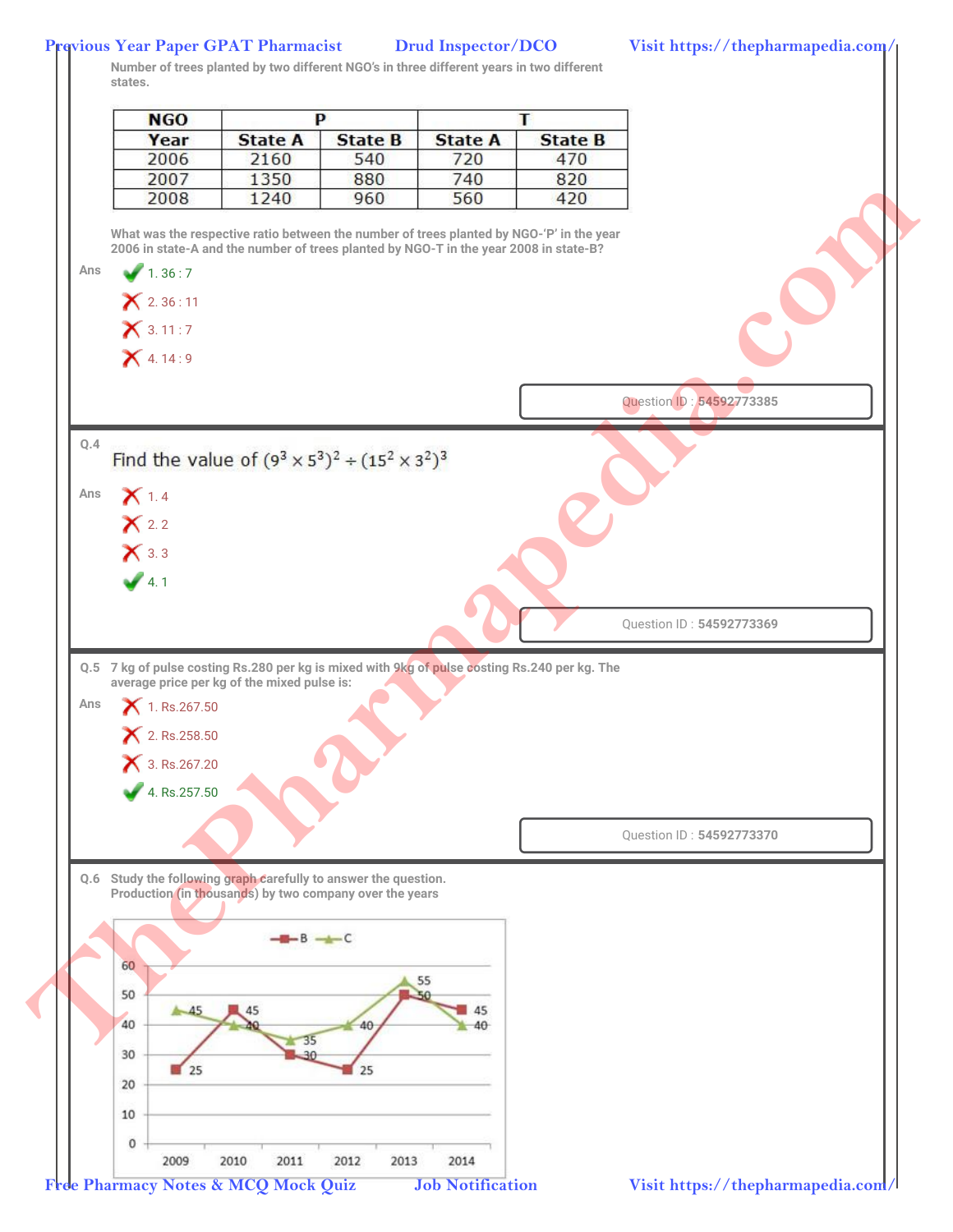| Ans        | $X$ 1.6:7                                                                                                                                   |                                                                                                  |  |
|------------|---------------------------------------------------------------------------------------------------------------------------------------------|--------------------------------------------------------------------------------------------------|--|
|            | $X$ 2.5:7                                                                                                                                   |                                                                                                  |  |
|            | $X$ 3.14:15                                                                                                                                 |                                                                                                  |  |
|            | 4.7:8                                                                                                                                       |                                                                                                  |  |
|            |                                                                                                                                             | Question ID: 54592773386                                                                         |  |
|            |                                                                                                                                             |                                                                                                  |  |
|            | Q.7 A is five times of B. The percent that B is less than A is:                                                                             |                                                                                                  |  |
| Ans        | $\times$ 1.83 $\frac{1}{3}$ Percent                                                                                                         |                                                                                                  |  |
|            |                                                                                                                                             |                                                                                                  |  |
|            | $\mathsf{\times}$ 2.75 Percent<br>3.80 Percent                                                                                              |                                                                                                  |  |
|            | $\blacktriangleright$ 4.85 Percent                                                                                                          |                                                                                                  |  |
|            |                                                                                                                                             |                                                                                                  |  |
|            |                                                                                                                                             | Question ID: 54592773372                                                                         |  |
|            | Q.8 In a swimming pool measuring 90 m × 40m, 150 men take a dip. If the average                                                             |                                                                                                  |  |
|            | displacement of water by a man is 8 cubic meters, what will be rise in water level?                                                         |                                                                                                  |  |
| Ans        | 1.33.33 cm                                                                                                                                  |                                                                                                  |  |
|            | $\bigtimes$ 2.30 cm                                                                                                                         |                                                                                                  |  |
|            | $\bigtimes$ 3.50 cm                                                                                                                         |                                                                                                  |  |
|            | $X$ 4.16.66 cm                                                                                                                              |                                                                                                  |  |
|            |                                                                                                                                             | Question ID: 54592773383                                                                         |  |
|            |                                                                                                                                             |                                                                                                  |  |
|            | Q.9 A circular aluminium wire of radius 28 cm is bent to form a square, find out the ratio of<br>areas of the square to that of the circle: |                                                                                                  |  |
| Ans        | $X$ 1.21:28                                                                                                                                 |                                                                                                  |  |
|            | $\frac{1}{2}$ . 11:14                                                                                                                       |                                                                                                  |  |
|            | $X$ 3. 20:21                                                                                                                                |                                                                                                  |  |
|            | $X$ 4.14:15                                                                                                                                 |                                                                                                  |  |
|            |                                                                                                                                             |                                                                                                  |  |
|            |                                                                                                                                             | Question ID: 54592773377                                                                         |  |
|            | Q.10. A Bus covered a distance of 780 km in 12 hours. What distance would a car cover in 11                                                 |                                                                                                  |  |
|            | hours travelling at a speed which is 7 kmph more than that of the Bus?                                                                      |                                                                                                  |  |
| <b>Ans</b> | 1.650 km                                                                                                                                    |                                                                                                  |  |
|            | 2.735 km                                                                                                                                    |                                                                                                  |  |
|            | 3.792 km                                                                                                                                    |                                                                                                  |  |
|            | <b>X</b> 4.782 km                                                                                                                           |                                                                                                  |  |
|            |                                                                                                                                             |                                                                                                  |  |
|            |                                                                                                                                             | Question ID: 54592773380                                                                         |  |
|            |                                                                                                                                             | Q.11 The price of wheat has increased by 60 Percent. In order to restore the original price, the |  |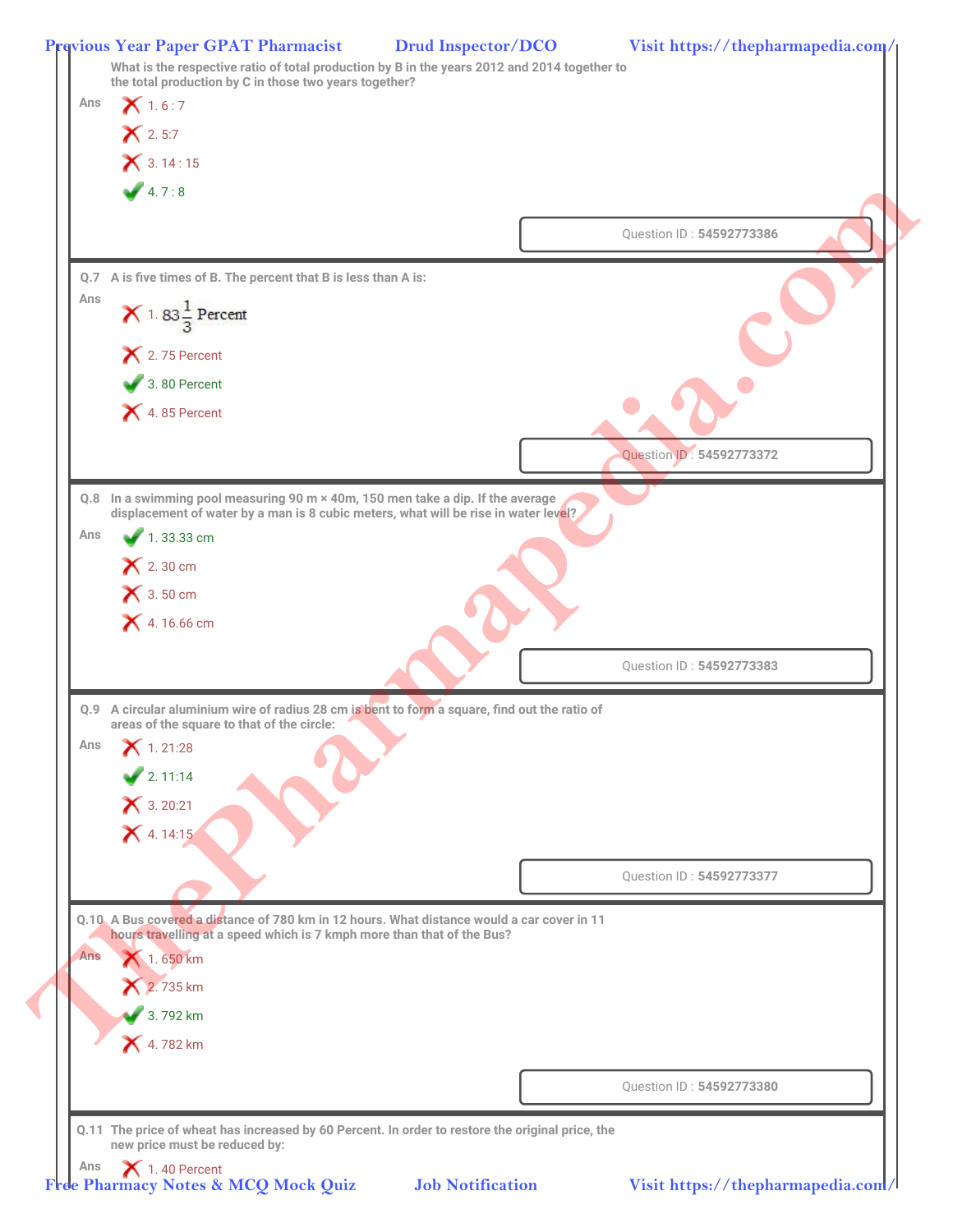|     | 4. $37\frac{1}{2}$ Percent                                                                                                                                                                          |                          |  |
|-----|-----------------------------------------------------------------------------------------------------------------------------------------------------------------------------------------------------|--------------------------|--|
|     |                                                                                                                                                                                                     | Question ID: 54592773373 |  |
|     | Q.12 A sum becomes Rs. 45,000 after two years and Rs. 67,500 after four years at the same<br>compound interest. The sum is:                                                                         |                          |  |
| Ans | 1. Rs. 32,500                                                                                                                                                                                       |                          |  |
|     | 2. Rs. 33,000                                                                                                                                                                                       |                          |  |
|     | 3. Rs. 45,000                                                                                                                                                                                       |                          |  |
|     | 4. Rs. $30,000$                                                                                                                                                                                     |                          |  |
|     |                                                                                                                                                                                                     | Question ID: 54592773379 |  |
|     |                                                                                                                                                                                                     |                          |  |
|     | Q.13 A cube whose edge is 20 cm long has circle on each of its faces painted black. What is the<br>total area of the unpainted surface of the cube if the circles are of the largest area possible? |                          |  |
| Ans | $\bigtimes$ 1.480 sq.cm.                                                                                                                                                                            |                          |  |
|     | $X$ 2. 531.33 sq.cm.                                                                                                                                                                                |                          |  |
|     | $3.514.28$ sq.cm.                                                                                                                                                                                   |                          |  |
|     | $\blacktriangleright$ 4.457.14 sq.cm.                                                                                                                                                               |                          |  |
|     |                                                                                                                                                                                                     | Question ID: 54592773384 |  |
|     | Q.14 Working 5 hours a day, A can complete a piece of work in 8 days and working 6 hours a day,                                                                                                     |                          |  |
|     | B can complete the same work in 10 days. Working 8 hours a day, they both can complete<br>the work in:                                                                                              |                          |  |
| Ans | $\blacktriangleright$ 1.4.5 days                                                                                                                                                                    |                          |  |
|     | $\bigtimes$ 2.5 days                                                                                                                                                                                |                          |  |
|     | $\bullet$ 3.3 days                                                                                                                                                                                  |                          |  |
|     | $\blacktriangleright$ 4.4 days                                                                                                                                                                      |                          |  |
|     |                                                                                                                                                                                                     |                          |  |
|     |                                                                                                                                                                                                     | Question ID: 54592773381 |  |
|     | Q.15 An article was sold at 16 Percent gain. Had it been sold for Rs.200 more, the gain would<br>have been 20 Percent. Then the cost price of the article is:                                       |                          |  |
| Ans | 1. Rs. 4800                                                                                                                                                                                         |                          |  |
|     | 2. Rs.5000                                                                                                                                                                                          |                          |  |
|     | 3. Rs.4500                                                                                                                                                                                          |                          |  |
|     | $X$ 4. Rs.5200                                                                                                                                                                                      |                          |  |
|     |                                                                                                                                                                                                     |                          |  |
|     |                                                                                                                                                                                                     | Question ID: 54592773375 |  |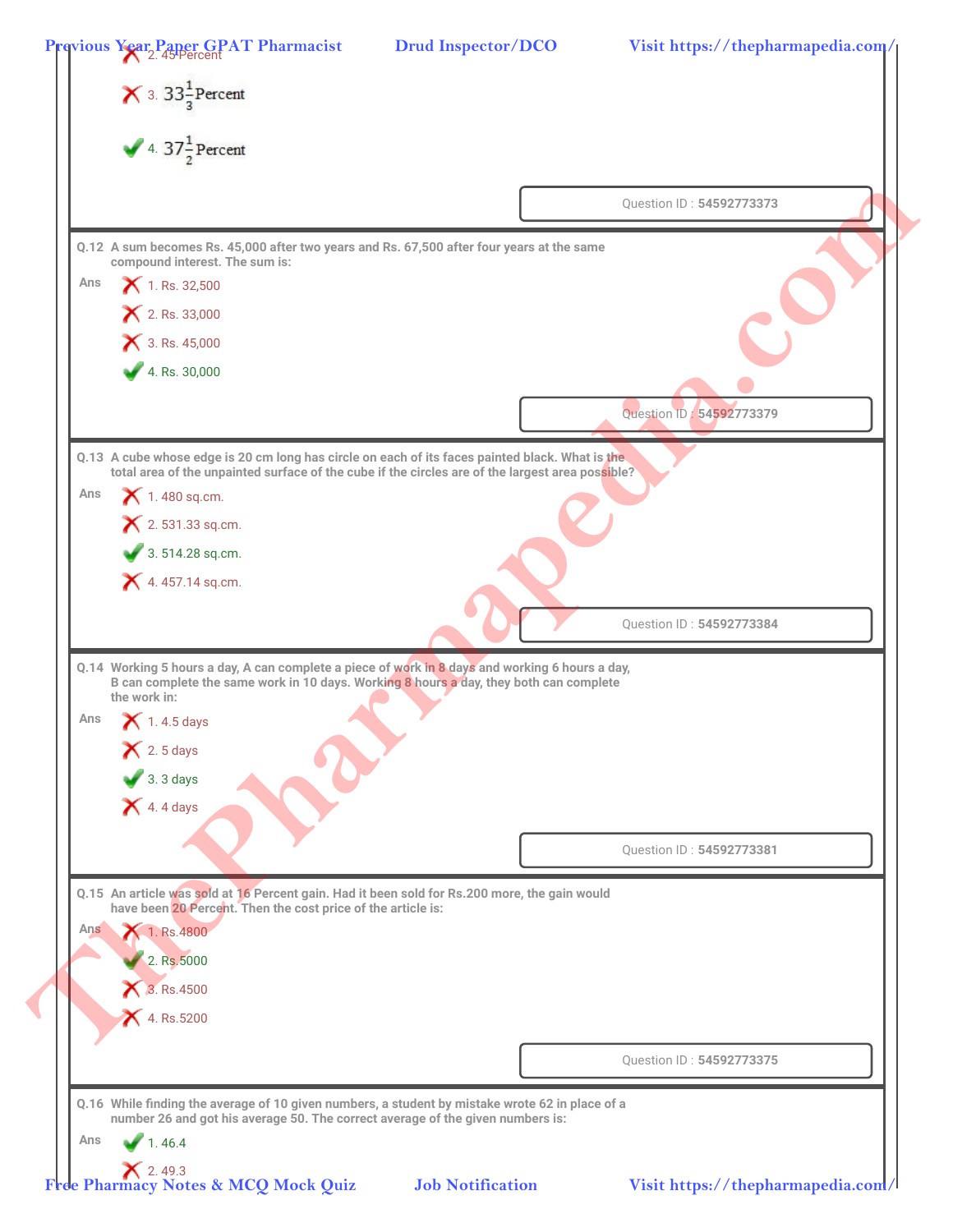|                                                                                                   | Question ID: 54592773371 |
|---------------------------------------------------------------------------------------------------|--------------------------|
|                                                                                                   |                          |
| Q.17 If $2/3$ rd of A is $4/5$ th of B, then A : B =?<br>Ans                                      |                          |
| 1.6:5                                                                                             |                          |
| X 2.7:8<br>X 3.10:9                                                                               |                          |
| $X$ 4.12:11                                                                                       |                          |
|                                                                                                   |                          |
|                                                                                                   | Question ID: 54592773376 |
| Q.18<br>If P = $2^3 \times 3^{10} \times 5$ ; Q = $2^5 \times 3 \times 7$ then HCF of P and Q is: |                          |
| 1.24<br>Ans                                                                                       |                          |
| $X$ 2.210                                                                                         |                          |
| $X$ 3.120                                                                                         |                          |
| $X$ 4.48                                                                                          |                          |
|                                                                                                   |                          |
|                                                                                                   | Question ID: 54592773368 |
| Q.19 A and B can do a piece of work in 10 days and 25 days, respectively. If A and B work         |                          |
| together for 4 days, how much work will be left?<br>Ans                                           |                          |
| $X^{1.1}$                                                                                         |                          |
| $\frac{11}{25}$                                                                                   |                          |
|                                                                                                   |                          |
| $\times$ 3. $\frac{22}{75}$                                                                       |                          |
| $X$ 4. $\frac{14}{25}$                                                                            |                          |
|                                                                                                   |                          |
|                                                                                                   | Question ID: 54592773382 |
| Q.20 My father distributed Rs.280 in such a way that each girl received Rs.20 and each boy        |                          |
| Rs.10. If the number of boys is less than that of girls by 2, find the number of girls.           |                          |
| Ans<br>$\mathsf{X}$ 1.15                                                                          |                          |
| 2.10                                                                                              |                          |
| $\bigvee$ 3.8                                                                                     |                          |
| $X$ 4.7                                                                                           |                          |
|                                                                                                   | Question ID: 54592773378 |
|                                                                                                   |                          |
|                                                                                                   |                          |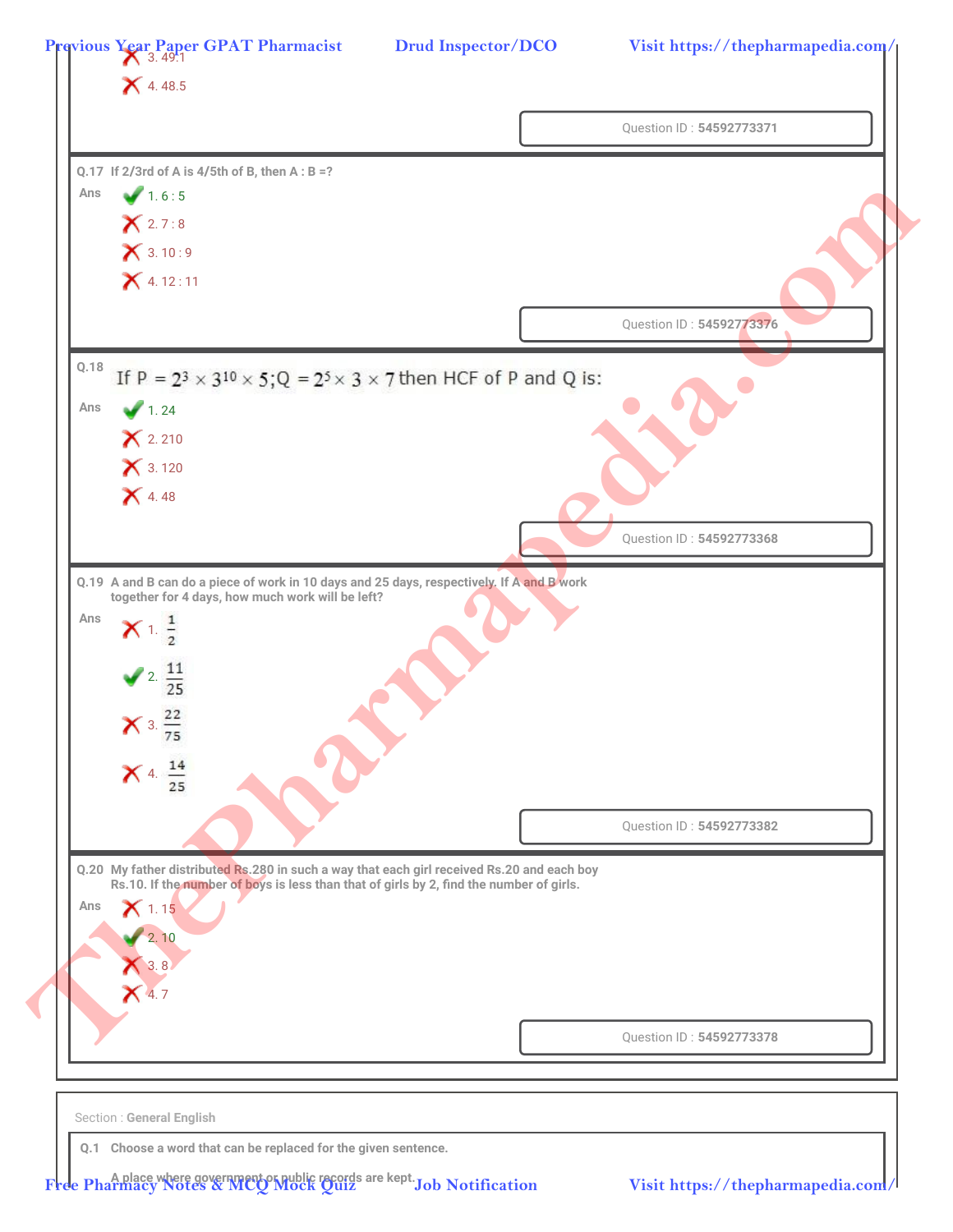|     | × 3. Cloak room<br>X 4. Dormitory                                                                                                                                                                      |  |
|-----|--------------------------------------------------------------------------------------------------------------------------------------------------------------------------------------------------------|--|
|     |                                                                                                                                                                                                        |  |
|     | Question ID: 54592773400                                                                                                                                                                               |  |
|     | Q.2 Out of the given four words only one is spelt correctly. Find the word that is correctly spelt.                                                                                                    |  |
| Ans | 1. Admiration                                                                                                                                                                                          |  |
|     | 12. Apriciation                                                                                                                                                                                        |  |
|     | 3. Acknoledge                                                                                                                                                                                          |  |
|     | X 4. Assential                                                                                                                                                                                         |  |
|     | Question ID: 54592773397                                                                                                                                                                               |  |
|     |                                                                                                                                                                                                        |  |
|     | Q.3 Out of the given options which best expresses the meaning of the given proverb?                                                                                                                    |  |
|     | 'Make hay while the sun shines'.                                                                                                                                                                       |  |
| Ans | 1. If you have an opportunity, you need not worry for future                                                                                                                                           |  |
|     | 2. If you have an opportunity to do something, do it before the opportunity expires                                                                                                                    |  |
|     | 3. Finish all the agricultural work during day time                                                                                                                                                    |  |
|     | X 4. It is only the lucky people who get good opportunities                                                                                                                                            |  |
|     | Question ID: 54592773399                                                                                                                                                                               |  |
|     |                                                                                                                                                                                                        |  |
|     | Q.4 Read each part of the given sentence to find out whether there is any grammatical error in<br>it. The error, if any will be in one part of the sentence. The letter of that part is the answer. If |  |
| Ans | there is no error, the answer is 'D'.                                                                                                                                                                  |  |
|     | $\blacktriangleright$ 1. but there is no reply                                                                                                                                                         |  |
|     | $\blacktriangleright$ 2. No Error<br>X 3. We thought they would have got home by five o'clock,                                                                                                         |  |
|     | 4. when we phoned.                                                                                                                                                                                     |  |
|     |                                                                                                                                                                                                        |  |
|     | Question ID: 54592773387                                                                                                                                                                               |  |
|     |                                                                                                                                                                                                        |  |
|     | Q.5 A sentence with an underlined word is given below. Find the Word which is most similar in<br>meaning to the underlined word.                                                                       |  |
|     | I was hoping she might show a little compassion.                                                                                                                                                       |  |
| Ans | 1. pity                                                                                                                                                                                                |  |
|     | $2.$ need                                                                                                                                                                                              |  |
|     | 3. hatred                                                                                                                                                                                              |  |
|     | $\blacktriangleright$ 4. anger                                                                                                                                                                         |  |
|     |                                                                                                                                                                                                        |  |
|     | Question ID: 54592773393                                                                                                                                                                               |  |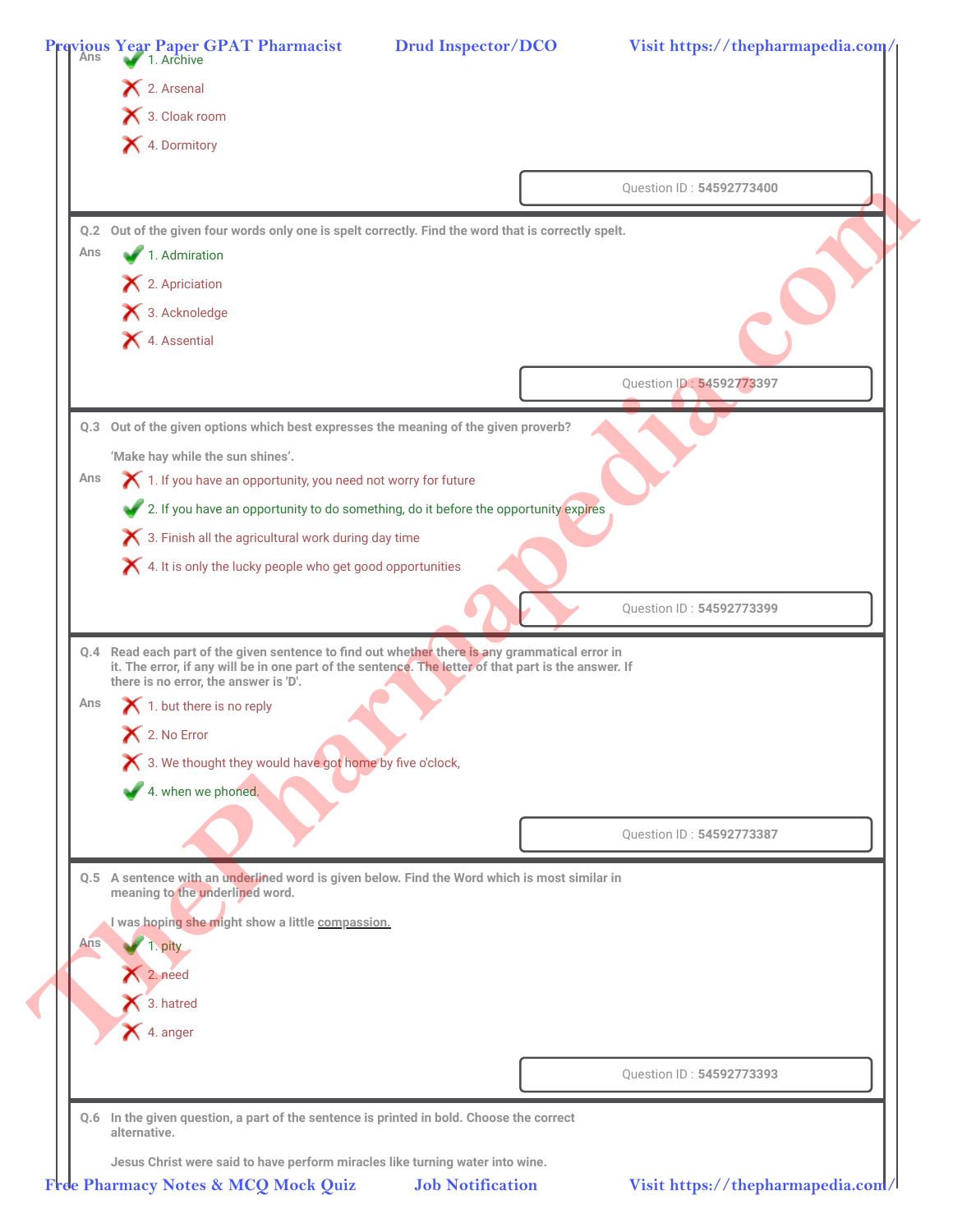|            | $\mathsf{\times}$ 2. No Improvement                                                                                          |                          |
|------------|------------------------------------------------------------------------------------------------------------------------------|--------------------------|
|            | 3. was said to have perform miracles                                                                                         |                          |
|            | 4. was said to have performed miracles                                                                                       |                          |
|            |                                                                                                                              | Question ID: 54592773389 |
|            | Q.7 In the given question, a part of the sentence is printed in bold. Choose the correct<br>alternative.                     |                          |
|            | He found barely anything to eat, did he?                                                                                     |                          |
| Ans        | 1. No Improvement                                                                                                            |                          |
|            | 2. hasn't he?                                                                                                                |                          |
|            | 3. didn't he?                                                                                                                |                          |
|            | 4. wasn't he?                                                                                                                |                          |
|            |                                                                                                                              |                          |
|            |                                                                                                                              | Question ID: 54592773390 |
|            | Q.8 In the following question, find out the correctly spelt word.                                                            |                          |
| Ans        | 1. Bougainvillea                                                                                                             |                          |
|            | 12. Bogainvilla                                                                                                              |                          |
|            | 3. Bougainvilea                                                                                                              |                          |
|            | X 4. Bougainvilla                                                                                                            |                          |
|            |                                                                                                                              | Question ID: 54592773396 |
|            |                                                                                                                              |                          |
| Q.9<br>Ans | Out of the given four sentences, choose the one which is grammatically correct.<br>1. He have forgave me for all my mistakes |                          |
|            | X 2. He has forgave me for all my mistakes                                                                                   |                          |
|            | X 3. He have forgiven me for all my mistakes                                                                                 |                          |
|            | 4. He has forgiven me for all my mistakes                                                                                    |                          |
|            |                                                                                                                              |                          |
|            |                                                                                                                              | Question ID: 54592773388 |
|            | Q.10 Out of the given four words one is spelt incorrectly. Find the word that is incorrectly spelt.                          |                          |
| Ans        | 1. Colleague                                                                                                                 |                          |
|            | X 2. Portuguese                                                                                                              |                          |
|            | 3. Pharaoh                                                                                                                   |                          |
|            | 4. Chauffeur                                                                                                                 |                          |
|            |                                                                                                                              |                          |
|            |                                                                                                                              | Question ID: 54592773395 |
|            | Q.11 What is the meaning of the idiom 'Let the cat out of the bag'?                                                          |                          |
|            | 1. To share information that was previously concealed                                                                        |                          |
| Ans        |                                                                                                                              |                          |
|            | X 2. To keep a cat out instead of keeping it in a cage                                                                       |                          |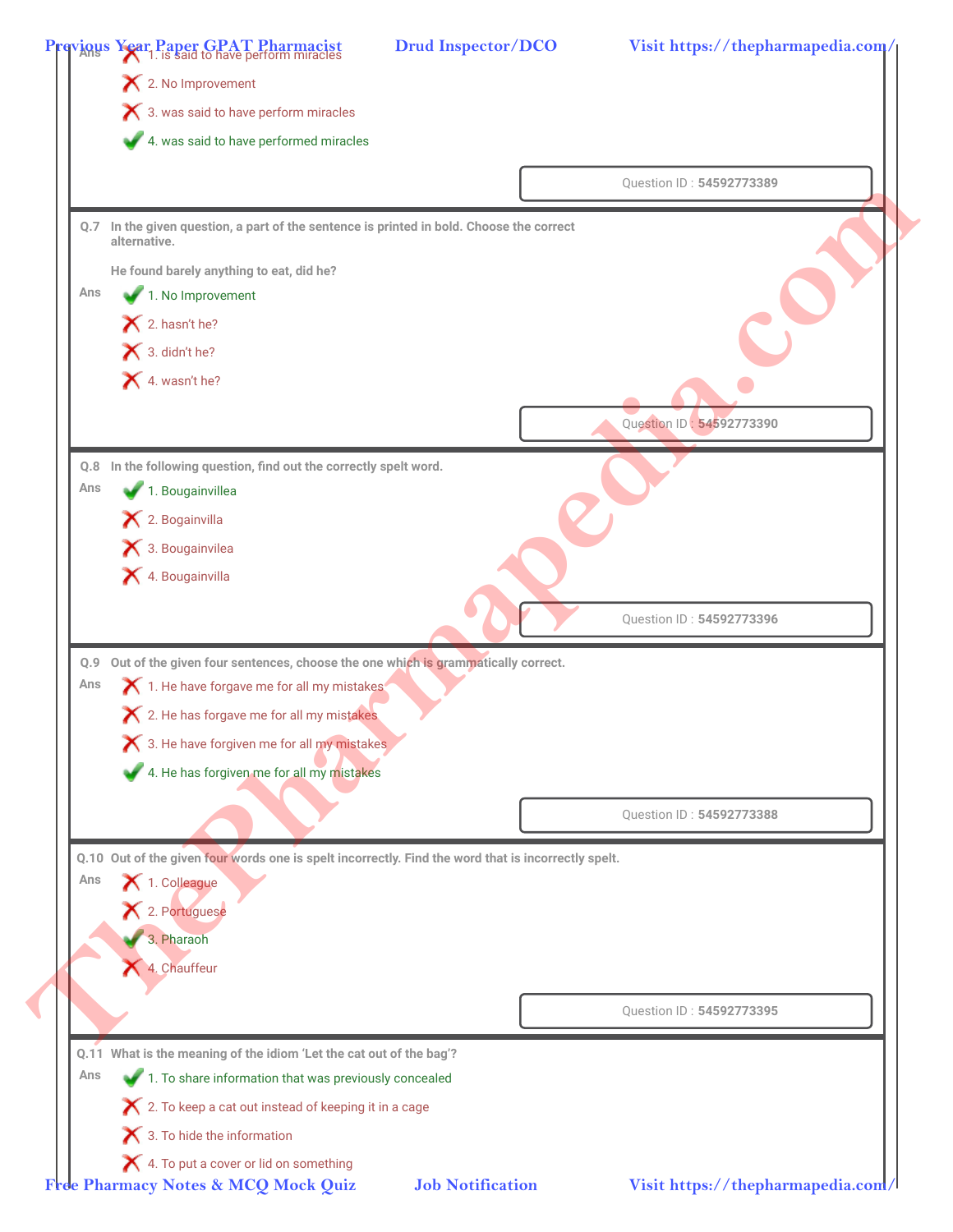|     |                                                                                                                                                                                                                                    | Question ID: 54592773398 |  |
|-----|------------------------------------------------------------------------------------------------------------------------------------------------------------------------------------------------------------------------------------|--------------------------|--|
|     | Q.12 Out of the given options, choose the most appropriate one to fill in the blank.                                                                                                                                               |                          |  |
|     | The air was clear and fresh, _____ all the traffic.                                                                                                                                                                                |                          |  |
| Ans | $\blacktriangleright$ 1. in spite of                                                                                                                                                                                               |                          |  |
|     | $\blacktriangleright$ 2. even though                                                                                                                                                                                               |                          |  |
|     | $\blacktriangleright$ 3. because of                                                                                                                                                                                                |                          |  |
|     | $\bigtimes$ 4. as if                                                                                                                                                                                                               |                          |  |
|     |                                                                                                                                                                                                                                    | Question ID: 54592773391 |  |
|     | Q.13 Rearrange the following four sentences (P), (Q), (R), and (S) in a proper sequence to form a<br>meaningful paragraph and then choose the right choice of the sequence of letters which<br>represents the correct arrangement. |                          |  |
|     | 1. A Crow was dying of thirst when he saw a pitcher. Hoping to find water, he flew to it with,                                                                                                                                     |                          |  |
|     | deliaht.<br>P. And he knew that if he tipped the pitcher over, the water would spill out before he could                                                                                                                           |                          |  |
|     | drink it.<br>Q. He collected as many stones as he could carry and dropped them one by one with his                                                                                                                                 |                          |  |
|     | beak into the pitcher.<br>R. When he reached it, he discovered to his grief that it was only one-quarter full. The level                                                                                                           |                          |  |
|     | of the water was so low that he could not possibly get at it. The spout was too narrow, and<br>he too big.                                                                                                                         |                          |  |
|     | S. He thought and thought. Finally, he had an idea.<br>6. With each stone, the level of the water rose higher and higher until it came within his<br>reach. Thus he saved his life.                                                |                          |  |
| Ans | $\blacktriangleright$ 1. PQRS                                                                                                                                                                                                      |                          |  |
|     | $\overline{2}$ . RPSQ                                                                                                                                                                                                              |                          |  |
|     | X 3. SPQR                                                                                                                                                                                                                          |                          |  |
|     | X 4. QPRS                                                                                                                                                                                                                          |                          |  |
|     |                                                                                                                                                                                                                                    |                          |  |
|     |                                                                                                                                                                                                                                    | Question ID: 54592773392 |  |
|     | Q.14 Choose a word that can be replaced for the given sentence.                                                                                                                                                                    |                          |  |
|     | A room for keeping luggage at a railway station or in any public building.                                                                                                                                                         |                          |  |
| Ans | $\blacktriangleright$ 1. Cargo                                                                                                                                                                                                     |                          |  |
|     | X 2. Creche                                                                                                                                                                                                                        |                          |  |
|     | X 3. Dormitory                                                                                                                                                                                                                     |                          |  |
|     | 4. Cloakroom                                                                                                                                                                                                                       |                          |  |
|     |                                                                                                                                                                                                                                    |                          |  |
|     |                                                                                                                                                                                                                                    | Question ID: 54592773401 |  |
|     | Q.15 A sentence with an underlined word is given below. Find the word which is opposite to the                                                                                                                                     |                          |  |
|     | underlined word from the given options.                                                                                                                                                                                            |                          |  |
|     | The boy shows utter contempt for authority and is virtually uncontrollable.                                                                                                                                                        |                          |  |
| Ans | 1. respect                                                                                                                                                                                                                         |                          |  |
|     | 12. disrespect                                                                                                                                                                                                                     |                          |  |
|     | $\blacktriangleright$ 3. imagination                                                                                                                                                                                               |                          |  |
|     |                                                                                                                                                                                                                                    |                          |  |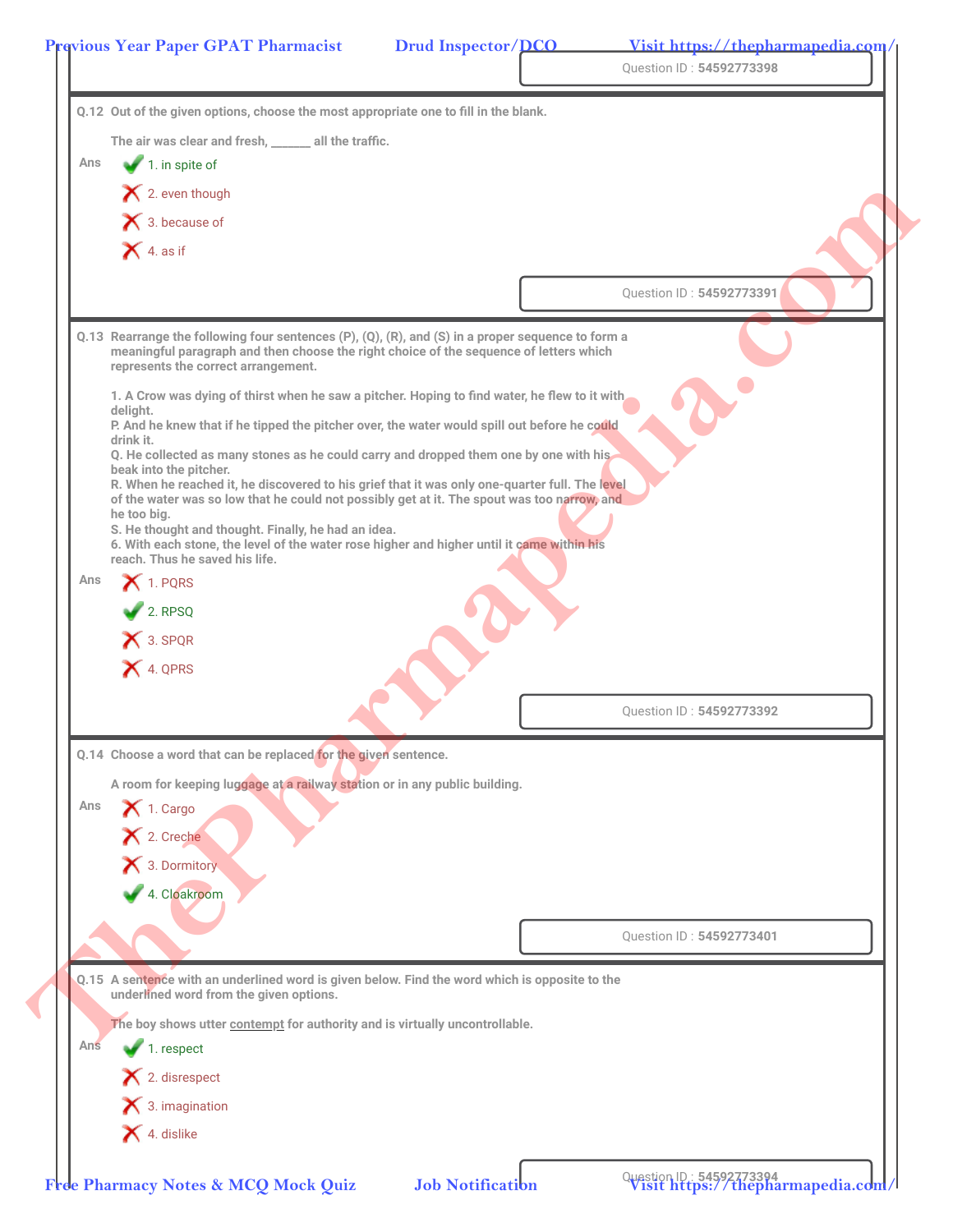

The Right of children to Free and Compulsory Education Act came into force from April 1, 2010. This was a historic day for the people of India as from this day the right to education Pharmacy Notes & MCC Mock Ouiz as the right to life as provided by Article 21A of the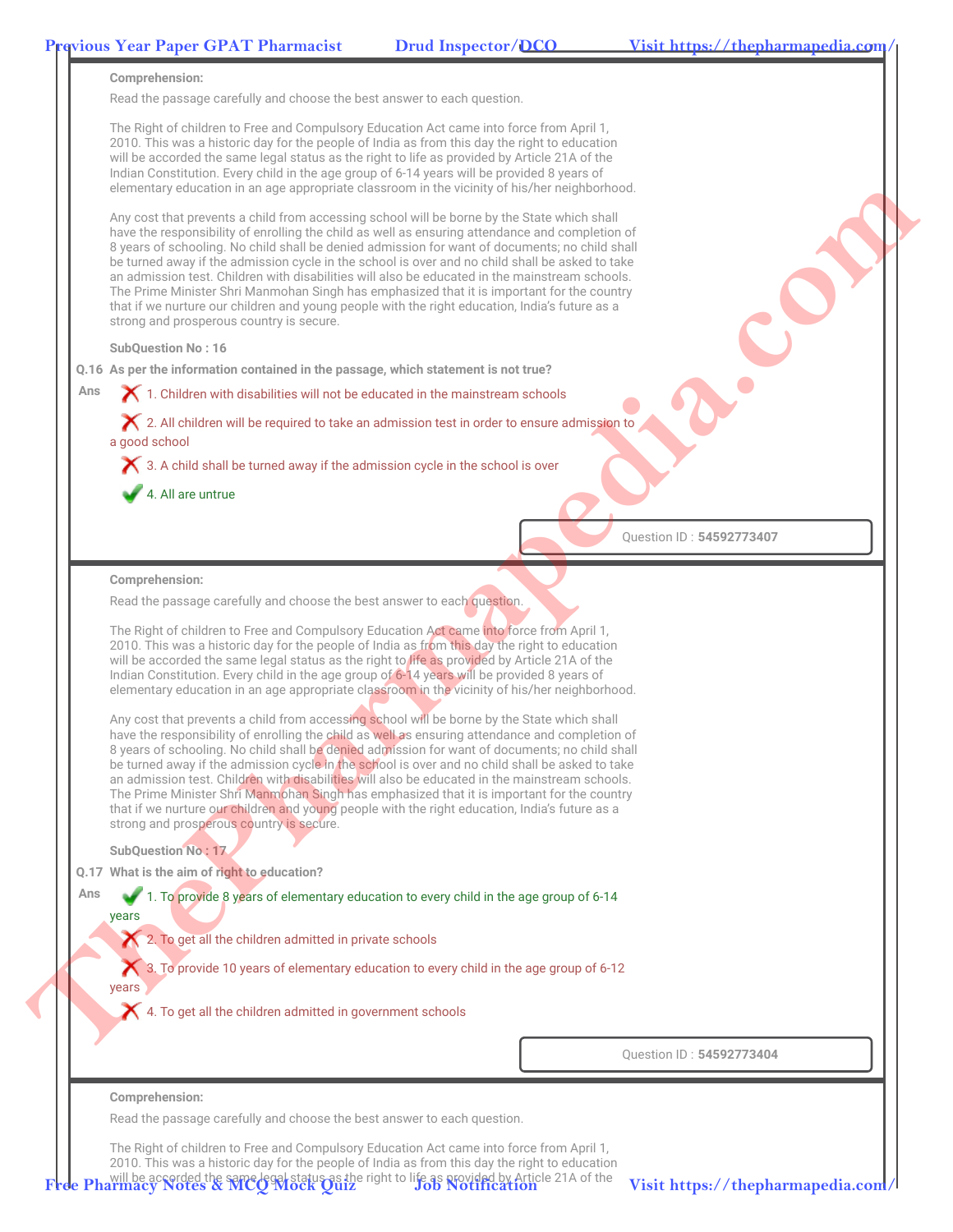|     | Previous Rear Paper: GPAT Pharmacist group of Drud Inspector Red 9 years of<br>elementary education in an age appropriate classroom in the vicinity of his/her neighborhood.                                                                                                                                                                                                                                                                                                                                                                                                                                                                                                                                                                      | Visit https://thepharmapedia.com/ |
|-----|---------------------------------------------------------------------------------------------------------------------------------------------------------------------------------------------------------------------------------------------------------------------------------------------------------------------------------------------------------------------------------------------------------------------------------------------------------------------------------------------------------------------------------------------------------------------------------------------------------------------------------------------------------------------------------------------------------------------------------------------------|-----------------------------------|
|     | Any cost that prevents a child from accessing school will be borne by the State which shall<br>have the responsibility of enrolling the child as well as ensuring attendance and completion of<br>8 years of schooling. No child shall be denied admission for want of documents; no child shall<br>be turned away if the admission cycle in the school is over and no child shall be asked to take<br>an admission test. Children with disabilities will also be educated in the mainstream schools.<br>The Prime Minister Shri Manmohan Singh has emphasized that it is important for the country<br>that if we nurture our children and young people with the right education, India's future as a<br>strong and prosperous country is secure. |                                   |
|     | <b>SubQuestion No: 18</b>                                                                                                                                                                                                                                                                                                                                                                                                                                                                                                                                                                                                                                                                                                                         |                                   |
|     | Q.18 Which word in the passage means, "The area near or surrounding a particular place"?                                                                                                                                                                                                                                                                                                                                                                                                                                                                                                                                                                                                                                                          |                                   |
| Ans | $\bigtimes$ 1. Legal                                                                                                                                                                                                                                                                                                                                                                                                                                                                                                                                                                                                                                                                                                                              |                                   |
|     | X 2. Historic                                                                                                                                                                                                                                                                                                                                                                                                                                                                                                                                                                                                                                                                                                                                     |                                   |
|     | 3. Elementary                                                                                                                                                                                                                                                                                                                                                                                                                                                                                                                                                                                                                                                                                                                                     |                                   |
|     | 4. Vicinity                                                                                                                                                                                                                                                                                                                                                                                                                                                                                                                                                                                                                                                                                                                                       |                                   |
|     |                                                                                                                                                                                                                                                                                                                                                                                                                                                                                                                                                                                                                                                                                                                                                   |                                   |
|     |                                                                                                                                                                                                                                                                                                                                                                                                                                                                                                                                                                                                                                                                                                                                                   | Question ID: 54592773405          |
|     | Comprehension:                                                                                                                                                                                                                                                                                                                                                                                                                                                                                                                                                                                                                                                                                                                                    |                                   |
|     | Read the passage carefully and choose the best answer to each question.                                                                                                                                                                                                                                                                                                                                                                                                                                                                                                                                                                                                                                                                           |                                   |
|     | The Right of children to Free and Compulsory Education Act came into force from April 1,<br>2010. This was a historic day for the people of India as from this day the right to education<br>will be accorded the same legal status as the right to life as provided by Article 21A of the<br>Indian Constitution. Every child in the age group of 6-14 years will be provided 8 years of<br>elementary education in an age appropriate classroom in the vicinity of his/her neighborhood.                                                                                                                                                                                                                                                        |                                   |
|     | Any cost that prevents a child from accessing school will be borne by the State which shall<br>have the responsibility of enrolling the child as well as ensuring attendance and completion of<br>8 years of schooling. No child shall be denied admission for want of documents; no child shall<br>be turned away if the admission cycle in the school is over and no child shall be asked to take<br>an admission test. Children with disabilities will also be educated in the mainstream schools.<br>The Prime Minister Shri Manmohan Singh has emphasized that it is important for the country<br>that if we nurture our children and young people with the right education, India's future as a<br>strong and prosperous country is secure. |                                   |
|     | <b>SubQuestion No: 19</b>                                                                                                                                                                                                                                                                                                                                                                                                                                                                                                                                                                                                                                                                                                                         |                                   |
|     | Q.19 Why April 1, 2010 was considered a historic day for the people of India?                                                                                                                                                                                                                                                                                                                                                                                                                                                                                                                                                                                                                                                                     |                                   |
| Ans | 1. Both Because Right of children to Free and Compulsory Education Act came into<br>force and Because right to life as provided by Article 21A was nullified                                                                                                                                                                                                                                                                                                                                                                                                                                                                                                                                                                                      |                                   |
|     | 2. Because Right of children to Free and Compulsory Education Act came into force                                                                                                                                                                                                                                                                                                                                                                                                                                                                                                                                                                                                                                                                 |                                   |
|     | X 3. Because right to life as provided by Article 21A was not nullified                                                                                                                                                                                                                                                                                                                                                                                                                                                                                                                                                                                                                                                                           |                                   |
|     | X 4. Because right to life as provided by Article 21A was nullified                                                                                                                                                                                                                                                                                                                                                                                                                                                                                                                                                                                                                                                                               |                                   |
|     |                                                                                                                                                                                                                                                                                                                                                                                                                                                                                                                                                                                                                                                                                                                                                   |                                   |
|     |                                                                                                                                                                                                                                                                                                                                                                                                                                                                                                                                                                                                                                                                                                                                                   | Question ID: 54592773403          |
|     | <b>Comprehension:</b>                                                                                                                                                                                                                                                                                                                                                                                                                                                                                                                                                                                                                                                                                                                             |                                   |
|     | Read the passage carefully and choose the best answer to each question.                                                                                                                                                                                                                                                                                                                                                                                                                                                                                                                                                                                                                                                                           |                                   |
|     | The Right of children to Free and Compulsory Education Act came into force from April 1,<br>2010. This was a historic day for the people of India as from this day the right to education<br>will be accorded the same legal status as the right to life as provided by Article 21A of the<br>Indian Constitution. Every child in the age group of 6-14 years will be provided 8 years of<br>elementary education in an age appropriate classroom in the vicinity of his/her neighborhood.                                                                                                                                                                                                                                                        |                                   |
|     | Any cost that prevents a child from accessing school will be borne by the State which shall<br>have the responsibility of enrolling the child as well as ensuring attendance and completion of<br>8 years of schooling. No child shall be denied admission for want of documents; no child shall<br>be turned away if the admission cycle in the school is over and no child shall be asked to take<br>an admission test. Children with disabilities will also be educated in the mainstream schools.<br>The Prime Minister Shri Manmohan Singh has emphasized that it is important for the country                                                                                                                                               |                                   |
|     |                                                                                                                                                                                                                                                                                                                                                                                                                                                                                                                                                                                                                                                                                                                                                   |                                   |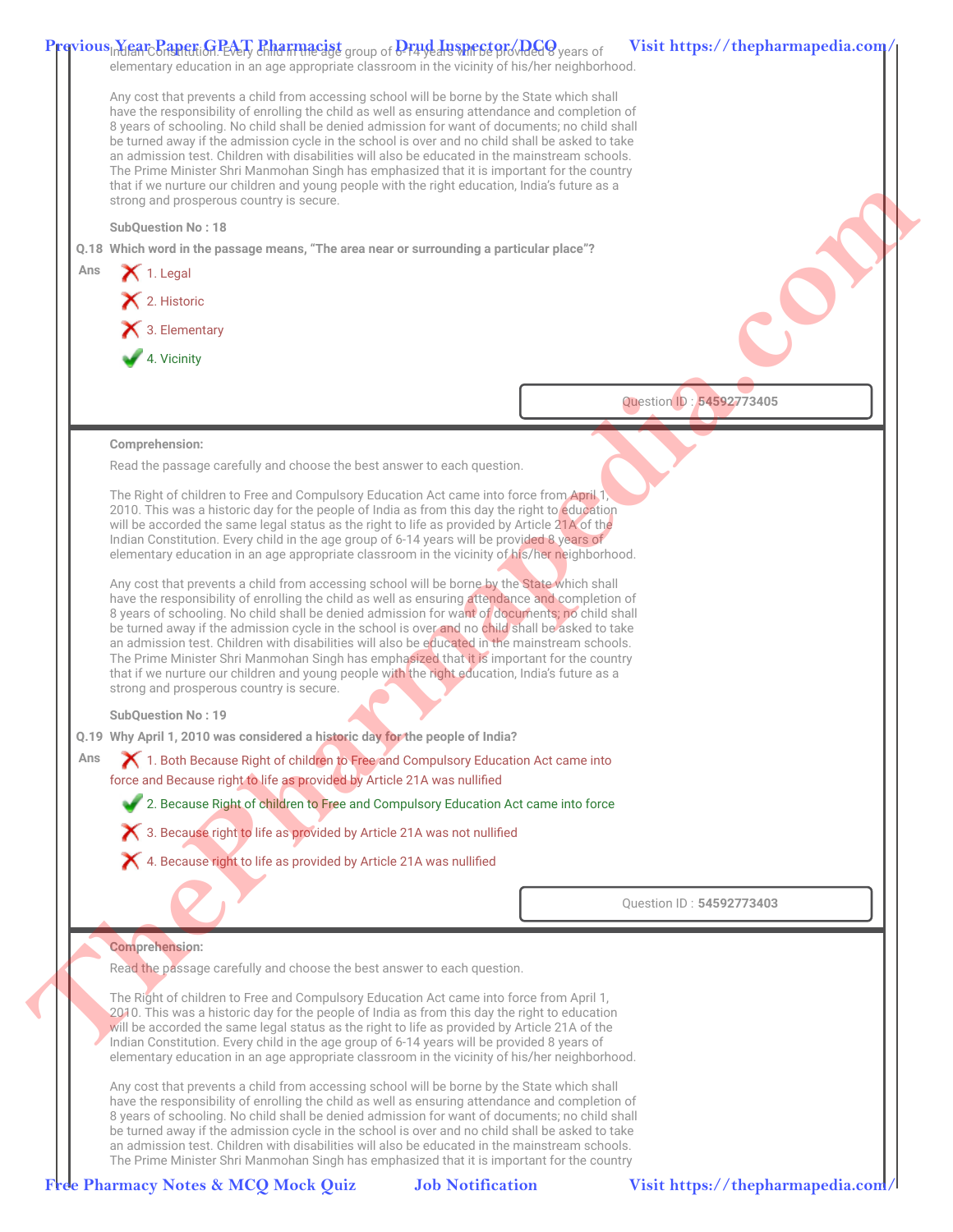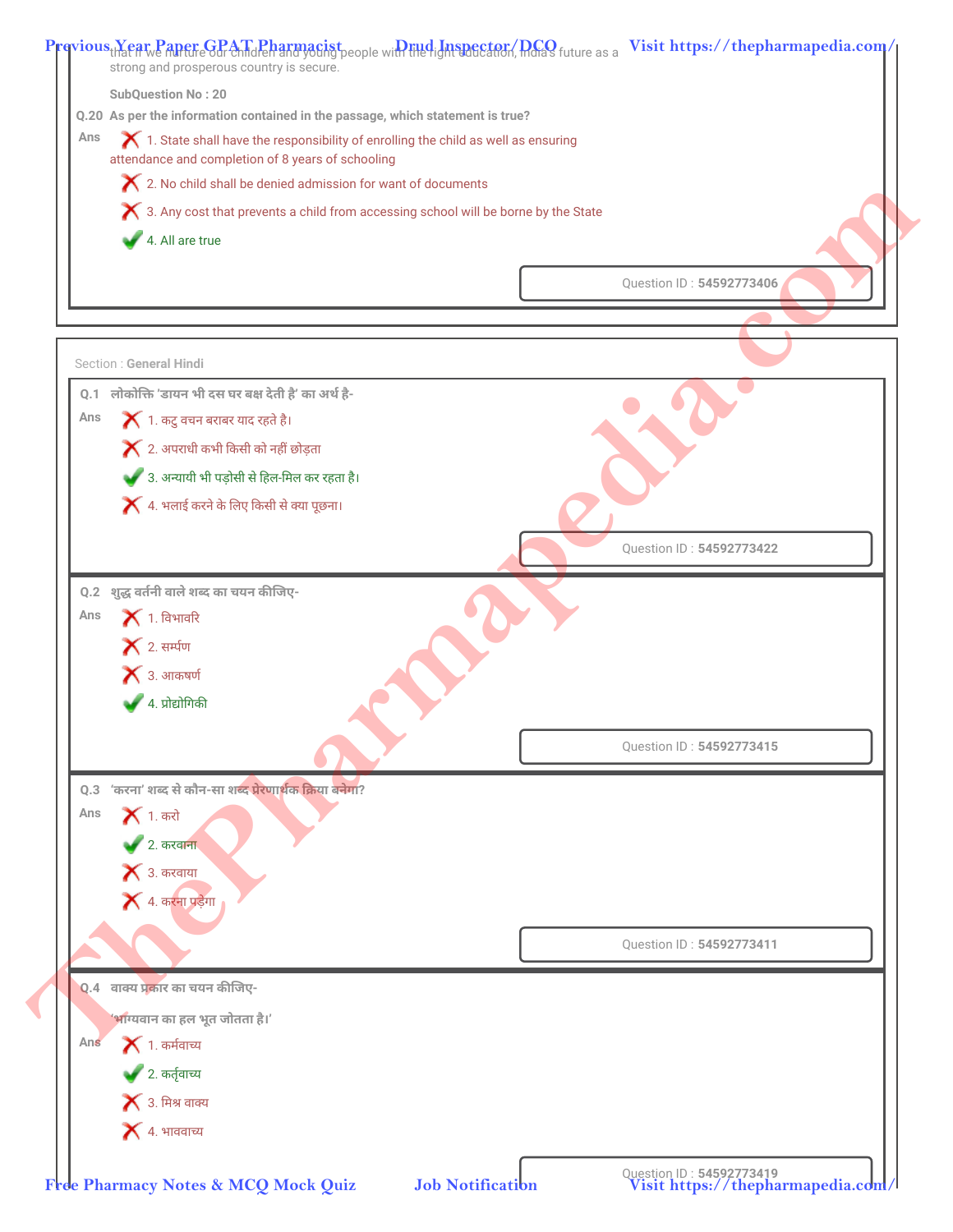**Previous Year Paper GPAT Pharmacist Drud Inspector/DCO Visit https://thepharmapedia.com/**

| $\blacktriangleright$ 3. सम्म + योग                            |                          |
|----------------------------------------------------------------|--------------------------|
| $\blacktriangleright$ 4. सम + योग                              |                          |
|                                                                | Question ID: 54592773408 |
| 0.6 दिए गए वाक्य के लिए एक शब्द का चयन कीजिए-                  |                          |
| "ऐसे स्थान पर निवास करना जहाँ कोई पता न पा सके"                |                          |
| Ans<br>$\blacktriangleright$ 1. अज्ञातवास                      |                          |
| $\blacktriangleright$ 2. अज्ञ<br>$\blacktriangleright$ 3. आचमन |                          |
| $\blacktriangleright$ 4. कब्रस्तान                             |                          |
|                                                                |                          |
|                                                                | Question ID: 54592773414 |
| Q.7 मुहावरा 'चींटी के पर निकलना' का अर्थ है-                   |                          |
| $\blacktriangleright$ 1. आराम की जिन्दगी जीना<br>Ans           |                          |
| $\blacktriangleright$ 2. किसी मालदार को फसाँना                 |                          |
| 3. मौत के लक्षण दिखना                                          |                          |
| $\blacktriangleright$ 4. अत्यंत श्रम का काम करना               |                          |
|                                                                | Question ID: 54592773420 |
| 0.8 दिए गए विकल्पों मे से बहुवचन शब्द का चयन कीजिए-            |                          |
| Ans<br>$\blacktriangleright$ 1. वर्षा                          |                          |
| $\blacktriangleright$ 2. सोना                                  |                          |
| ◆ 3. अक्षत                                                     |                          |
| $\blacktriangleright$ 4. जनता                                  |                          |
|                                                                | Question ID: 54592773418 |
| 0.9 'ओस' का पर्यायवाची शब्द है-                                |                          |
| $X$ 1. दोष<br>Ans.                                             |                          |
| $\bigwedge$ 2. वसन                                             |                          |
| 3. तुषार                                                       |                          |
| $\blacktriangle$ 4. अधर                                        |                          |
|                                                                |                          |
|                                                                | Question ID: 54592773412 |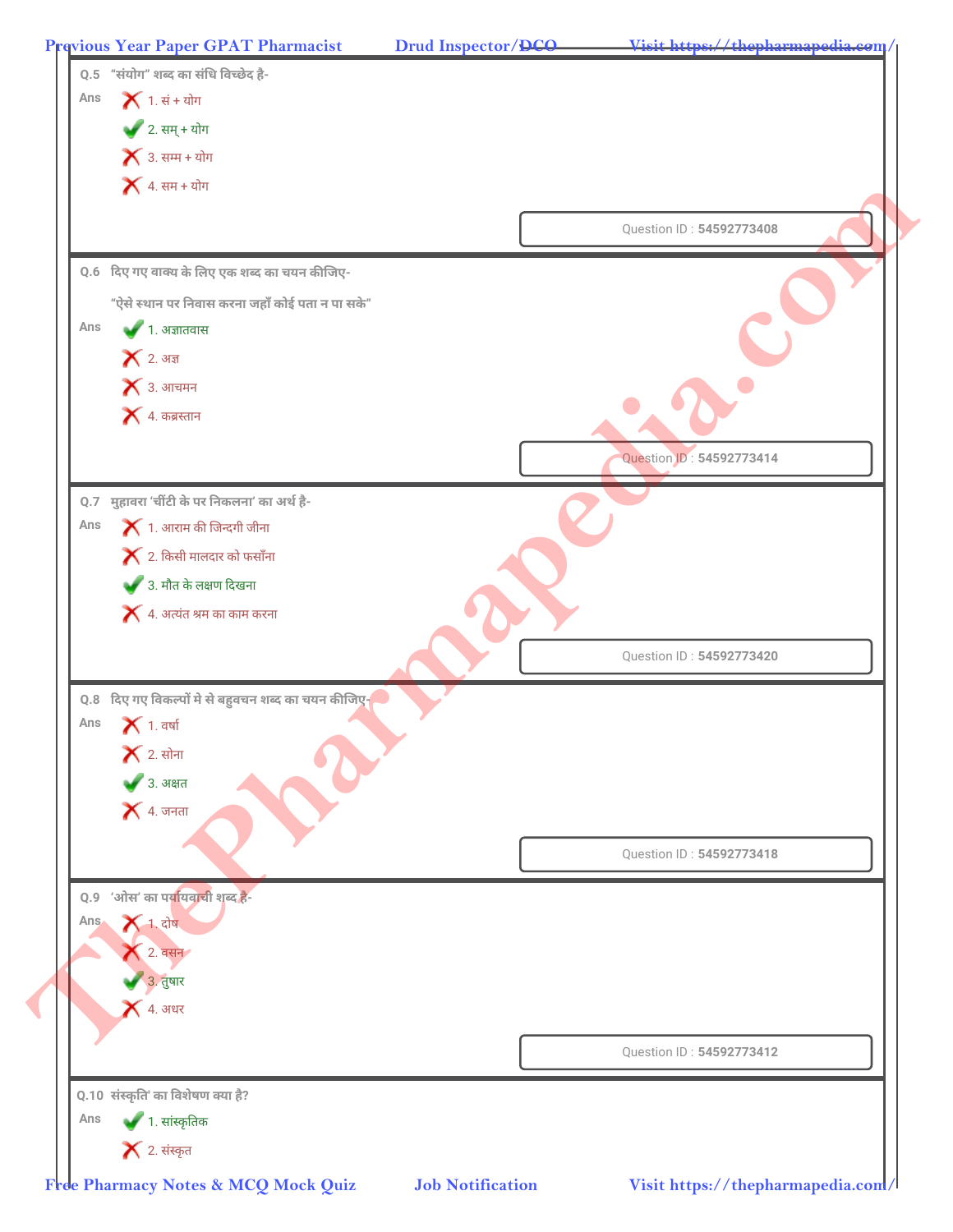|                                                                                            | Question ID: 54592773410 |
|--------------------------------------------------------------------------------------------|--------------------------|
| <b>Q.11</b> वाक्य प्रकार का चयन कीजिए-                                                     |                          |
| 'जब तक वह घर पहुँचा तब तक उसके पिता जा चुके थे।                                            |                          |
| ● 1. मिश्र वाक्य<br>Ans                                                                    |                          |
| $\blacktriangleright$ 2. संयुक्त वाक्य                                                     |                          |
| $\blacktriangleright$ 3. सरल वाक्य                                                         |                          |
| $\blacktriangleright$ 4. आज्ञावाचक वाक्य                                                   |                          |
|                                                                                            |                          |
|                                                                                            | Question ID: 54592773417 |
| 0.12 वाक्य के शुद्ध रूप का चयन कीजिए-                                                      |                          |
| $\blacktriangleright$ 1. आप तो मान गए पर तुम्हारा भाई न माना।<br>Ans                       |                          |
| 2. तुम तो मान गए पर तुम्हारा भाई न माना।                                                   |                          |
| $\blacktriangleright$ 3. आपका भाई तो मान गया पर तुम तो नहीं माने।                          |                          |
| $\blacktriangleright$ 4. न तो तुम माने और ही न आपका भाई।                                   |                          |
|                                                                                            | Question ID: 54592773416 |
| Q.13 'प्रज्ञा' का विलोम शब्द है-                                                           |                          |
| $\blacktriangleright$ 1. निर्भय<br>Ans                                                     |                          |
| $\bullet$ 2. अविवेक                                                                        |                          |
| $\blacktriangleright$ 3. अप्रज्ञा                                                          |                          |
| $\blacktriangleright$ 4. अभेद                                                              |                          |
|                                                                                            | Question ID: 54592773413 |
|                                                                                            |                          |
| Q.14 "गृहागत" में कौन-सा समास है?                                                          |                          |
| <b>X</b> 1. द्विगु समास<br>Ans                                                             |                          |
| <b>X</b> 2. द्वंद्व समास                                                                   |                          |
| $\blacktriangleright$ 3. अव्ययीभाव समास<br>4. तत्पुरूष समास                                |                          |
|                                                                                            |                          |
|                                                                                            | Question ID: 54592773409 |
| 0.15 दिए गए विकल्पों मे से किसमे विराम्-चिन्हो का गलत प्रयोग हुआ है?                       |                          |
| $\blacktriangleright$ 1. वस्तु, व्यक्ति, स्थान, भावादि के नाम को 'संज्ञा' कहते हैं।<br>Ans |                          |
| 2. धीरे:धीरे कुछ नहीं मिलता सिर्फ मौत मिलती हैं!!                                          |                          |
| $\blacktriangleright$ 3. विषय:-चार दिनों की छुट्टी हेतु।                                   |                          |
|                                                                                            |                          |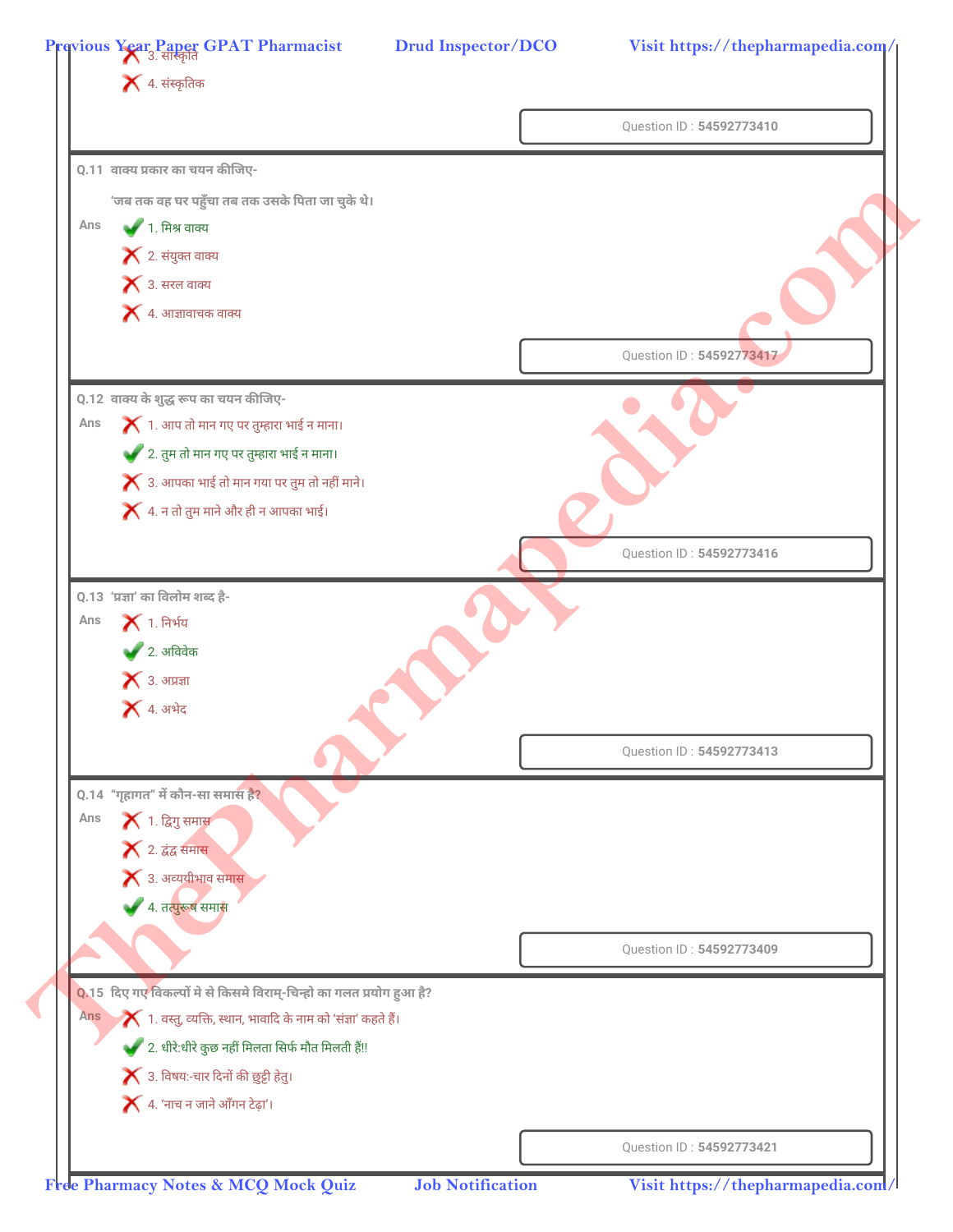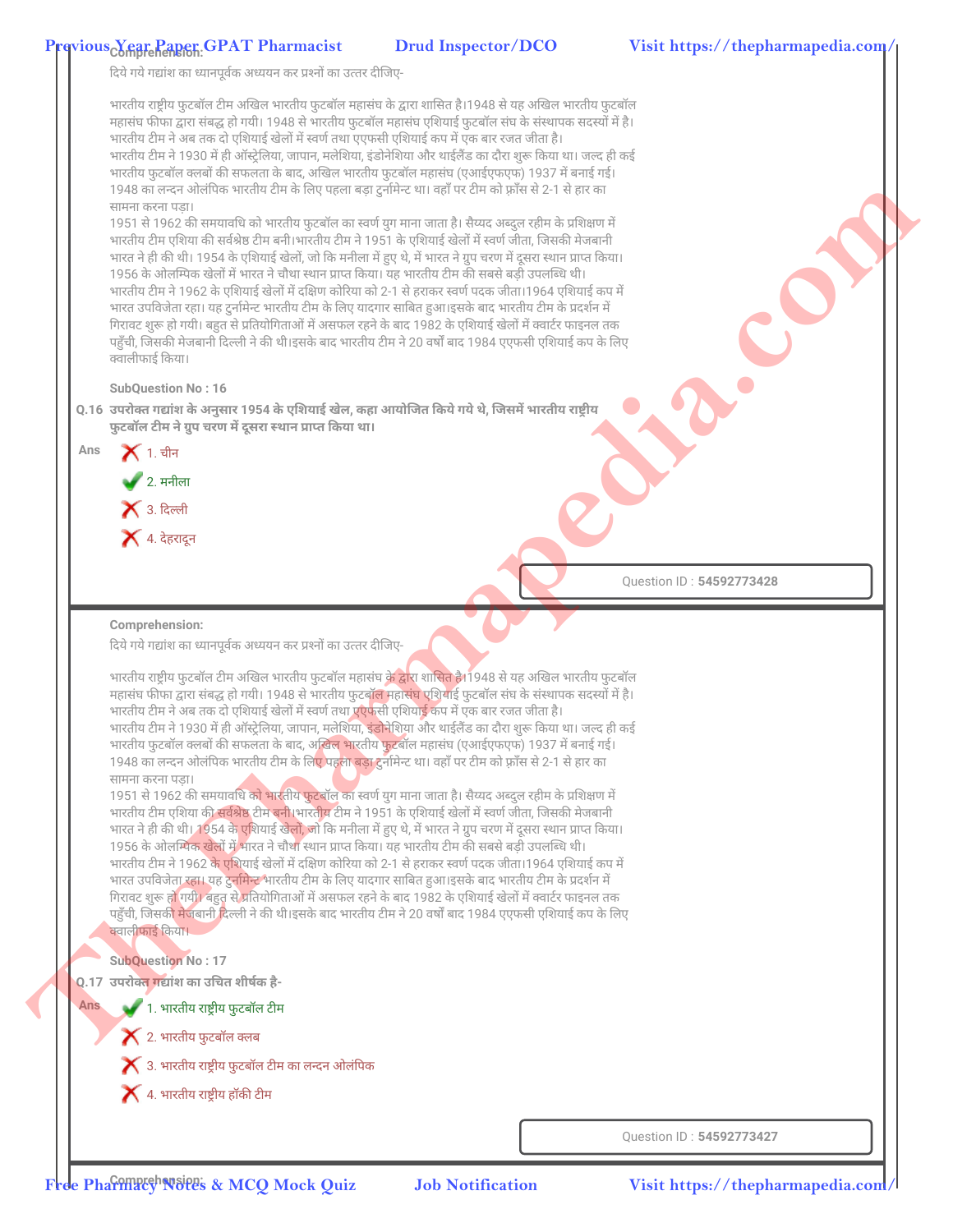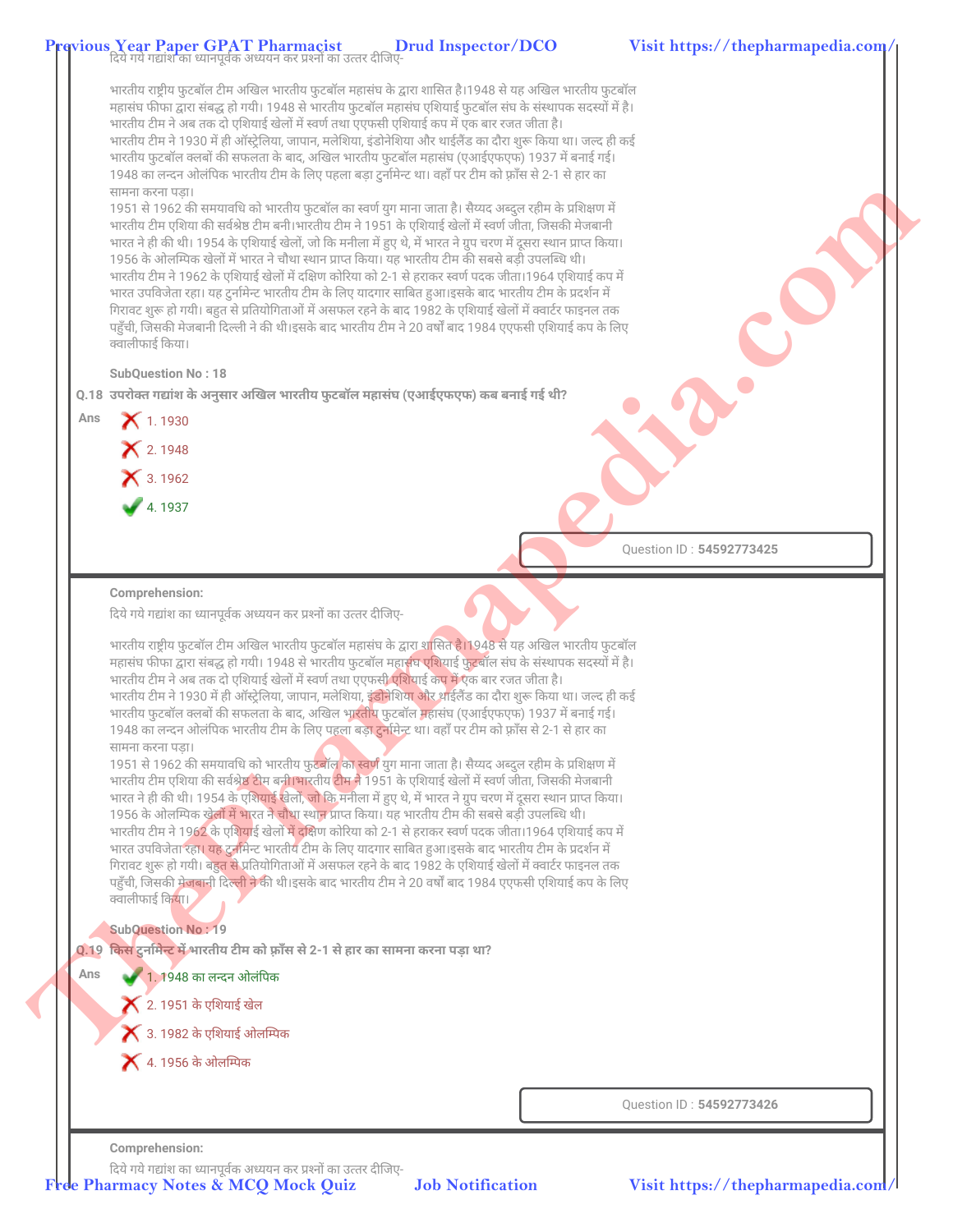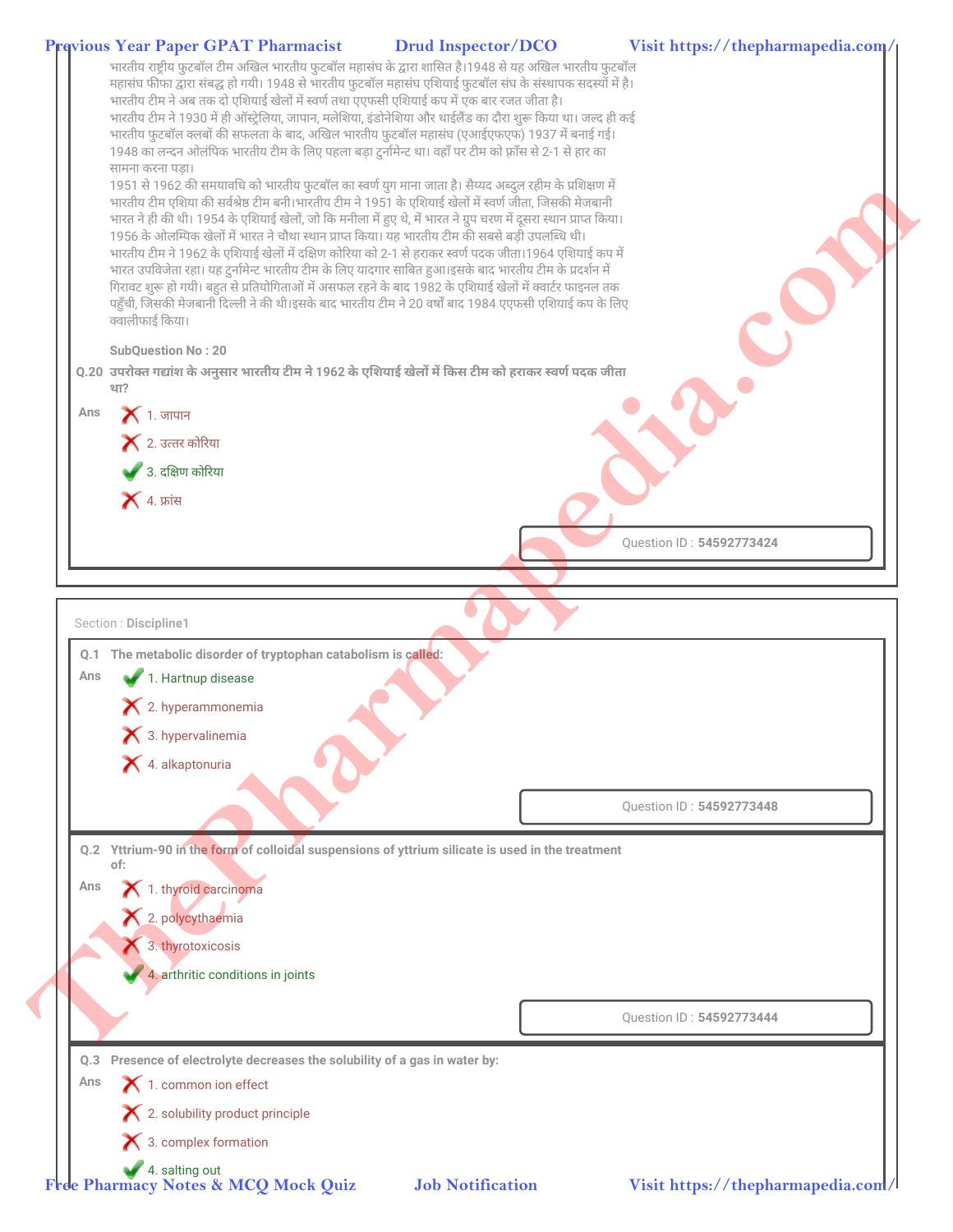|            |                                                                                                  | Drud Inspector/DCO | Visit https://thepharmapedia.com/<br>Question ID: 54592773442 |
|------------|--------------------------------------------------------------------------------------------------|--------------------|---------------------------------------------------------------|
|            | Q.4 Which of the following is NOT an insecticide listed in the schedule of the Insecticides Act, |                    |                                                               |
| Ans        | 1968?                                                                                            |                    |                                                               |
|            | 1. Methyl bromide                                                                                |                    |                                                               |
|            | X 2. Copper sulphate                                                                             |                    |                                                               |
|            | 3. Benzene hexachloride                                                                          |                    |                                                               |
|            | 4. Diethylbarbituric acid                                                                        |                    |                                                               |
|            |                                                                                                  |                    | Question ID: 54592773440                                      |
|            | Q.5 The most satisfactory indicator for non-aqueous acid-base titration is:                      |                    |                                                               |
| Ans        | 1. alizarin yellow                                                                               |                    |                                                               |
|            | X 2. m-Cresol purple                                                                             |                    |                                                               |
|            | 3. p-Naphtholbenzein                                                                             |                    |                                                               |
|            | X 4. sodium alizarin sulfonate                                                                   |                    |                                                               |
|            |                                                                                                  |                    | Question ID: 54592773447                                      |
|            | Q.6 Inadequate intake of folic acid can lead to:                                                 |                    |                                                               |
| Ans        | 1. sickle cell anaemia                                                                           |                    |                                                               |
|            | X 2. aplastic anaemia                                                                            |                    |                                                               |
|            | <b>X</b> 3. iron-deficiency anaemia                                                              |                    |                                                               |
|            | 4. megaloblastic anaemia                                                                         |                    |                                                               |
|            |                                                                                                  |                    | Question ID: 54592773432                                      |
|            | Q.7 Which of the following is a slow-acting antacid?                                             |                    |                                                               |
| Ans        | 1. Sodium bicarbonate                                                                            |                    |                                                               |
|            | X 2. Calcium carbonate                                                                           |                    |                                                               |
|            | 3. Magnesium oxide                                                                               |                    |                                                               |
|            | 4. Aluminium hydroxide gel                                                                       |                    |                                                               |
|            |                                                                                                  |                    | Question ID: 54592773434                                      |
|            |                                                                                                  |                    |                                                               |
| Q.8<br>Ans | The shape of a liquid mainly depends on:<br>1. adhesive force                                    |                    |                                                               |
|            | 2. Van der Waals force                                                                           |                    |                                                               |
|            | 3. surface tension                                                                               |                    |                                                               |
|            | 4. cohesive force                                                                                |                    |                                                               |
|            |                                                                                                  |                    |                                                               |
|            |                                                                                                  |                    | Question ID: 54592773430                                      |
|            | Q.9 Ceramidase deficiency can cause:                                                             |                    |                                                               |
|            |                                                                                                  |                    |                                                               |
| Ans        | 1. Fabry disease                                                                                 |                    |                                                               |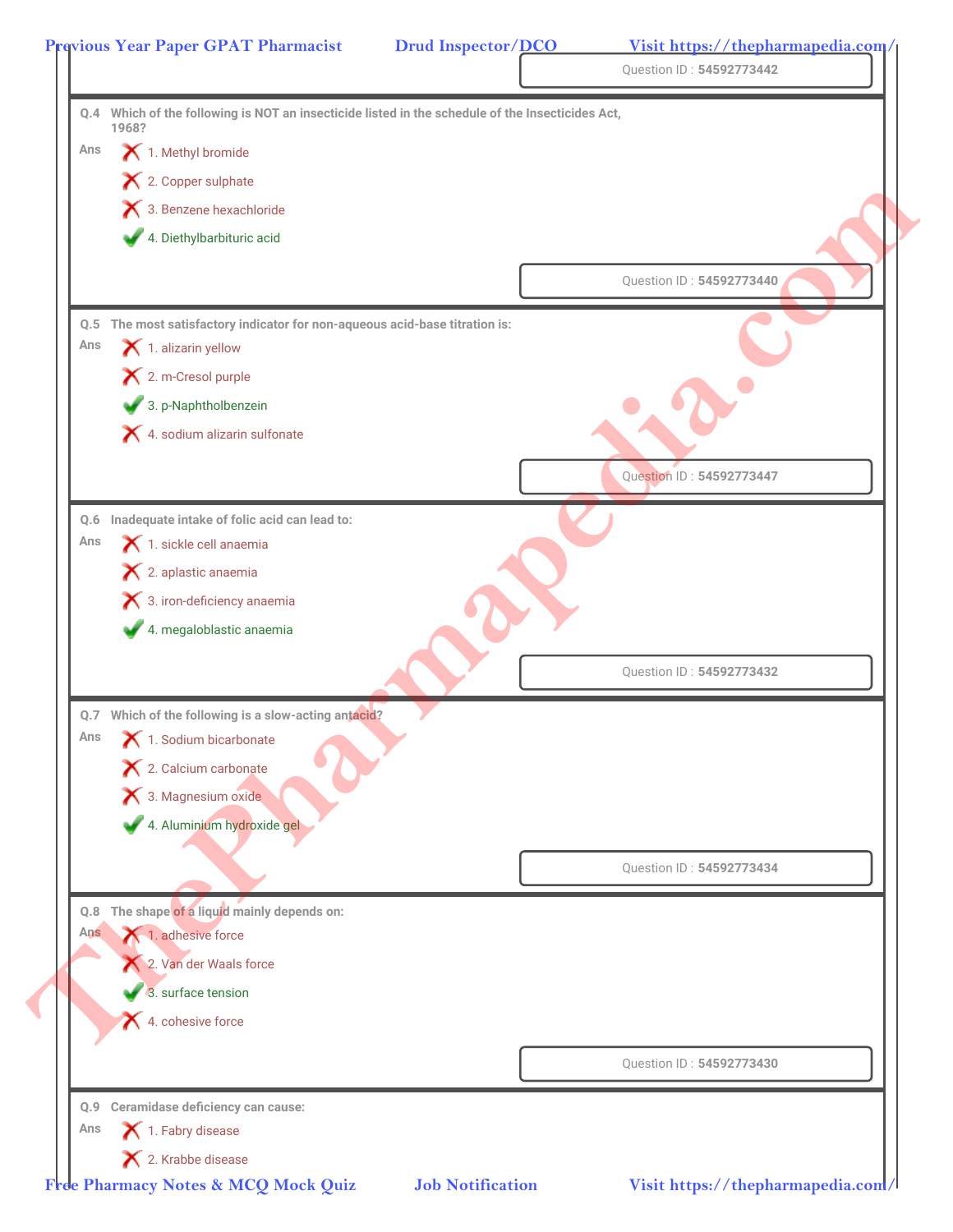|     |                                                                                                            | Question ID: 54592773438 |
|-----|------------------------------------------------------------------------------------------------------------|--------------------------|
|     | Q.10 Colchicine is used to treat:                                                                          |                          |
| Ans | $\blacksquare$ 1. gout                                                                                     |                          |
|     | X 2. high blood pressure                                                                                   |                          |
|     | 1 3. diabetes                                                                                              |                          |
|     | X 4. arthritis                                                                                             |                          |
|     |                                                                                                            | Question ID: 54592773433 |
|     |                                                                                                            |                          |
| Ans | Q.11 Ringer's injection is a:                                                                              |                          |
|     | 1. compound sodium chloride injection                                                                      |                          |
|     | X 2. bacteriostatic sodium chloride injection                                                              |                          |
|     | <b>★</b> 3. sodium chloride hypertonic injection<br>X 4. sodium chloride and dextrose injection            |                          |
|     |                                                                                                            |                          |
|     |                                                                                                            | Question ID: 54592773441 |
|     | Q.12 Co-enzyme A is derived from:                                                                          |                          |
| Ans | 1. pantothenic acid                                                                                        |                          |
|     | $\blacktriangleright$ 2. folic acid                                                                        |                          |
|     | 13. lipoic acid                                                                                            |                          |
|     | 4. nicotinic acid                                                                                          |                          |
|     |                                                                                                            | Question ID: 54592773435 |
|     |                                                                                                            |                          |
| Ans | Q.13 The chemical agent which inhibits the multiplication of bacteria is called a/an:<br>1. bacteriostatic |                          |
|     | 2. antiseptic                                                                                              |                          |
|     | $\blacktriangleright$ 3. bactericide                                                                       |                          |
|     | 1. germicide                                                                                               |                          |
|     |                                                                                                            |                          |
|     |                                                                                                            | Question ID: 54592773429 |
|     | Q.14 Acholuric is a type of:                                                                               |                          |
| Ans | 1. toxic jaundice                                                                                          |                          |
|     | 2. haemolytic jaundice                                                                                     |                          |
|     | 3. amoebic dysentery                                                                                       |                          |
|     | X 4. obstructive jaundice                                                                                  |                          |
|     |                                                                                                            | Question ID: 54592773439 |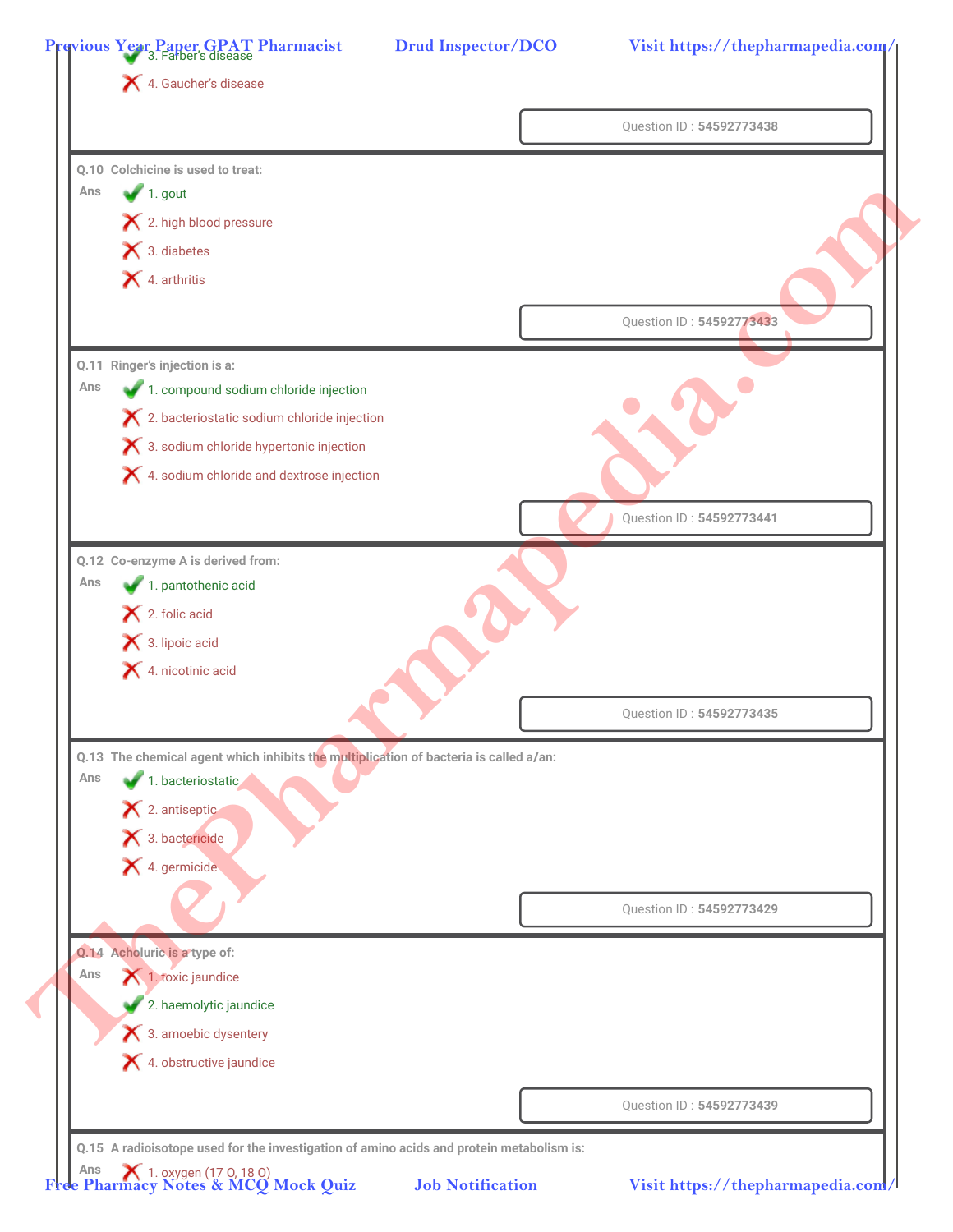|     | Previous Year Paper GPAT Pharmacist<br>2. sodium (22 Na, 24 Na)                           | <b>Drud Inspector/DCO</b> | Visit https://thepharmapedia.com/ |
|-----|-------------------------------------------------------------------------------------------|---------------------------|-----------------------------------|
|     | $\blacktriangleright$ 3. chromium (51 Cr)                                                 |                           |                                   |
|     | 4. nitrogen (13 N, 15 N)                                                                  |                           |                                   |
|     |                                                                                           |                           | Question ID: 54592773443          |
|     | Q.16 Which of the following software programs is used for calculating peak plasma         |                           |                                   |
| Ans | concentration and peak plasma time?                                                       |                           |                                   |
|     | $\boldsymbol{\times}$ 1. MULTI                                                            |                           |                                   |
|     | 2. KINPAK                                                                                 |                           |                                   |
|     | X 3. SAS                                                                                  |                           |                                   |
|     | X 4. BMDP                                                                                 |                           |                                   |
|     |                                                                                           |                           | Question ID: 54592773446          |
|     | Q.17 Which computer software program is used for observing drug reactions?                |                           |                                   |
| Ans | $\blacktriangleright$ 1. SQL                                                              |                           |                                   |
|     | $2.$ MEDIPHOR                                                                             |                           |                                   |
|     | X 3. MYSQL                                                                                |                           |                                   |
|     | X 4. NONLIN                                                                               |                           |                                   |
|     |                                                                                           |                           |                                   |
|     |                                                                                           |                           | Question ID: 54592773437          |
|     | Q.18 Which of the following is a sexually transmitted disease?                            |                           |                                   |
| Ans | 1. Gonorrhoea                                                                             |                           |                                   |
|     | X 2. Hansen's disease                                                                     |                           |                                   |
|     | X 3. Tetanus                                                                              |                           |                                   |
|     | X 4. Trachoma                                                                             |                           |                                   |
|     |                                                                                           |                           | Question ID: 54592773445          |
|     |                                                                                           |                           |                                   |
| Ans | Q.19 The bandage made of closed mesh non-absorbent gauze is called a:<br>1. crepe bandage |                           |                                   |
|     | X 2. common gauze roller bandage                                                          |                           |                                   |
|     | X 3. woven elastic bandage                                                                |                           |                                   |
|     | 4. muslin bandage                                                                         |                           |                                   |
|     |                                                                                           |                           |                                   |
|     |                                                                                           |                           | Question ID: 54592773431          |
|     | Q.20 Mixing of low-viscosity fluid of less than 10 poise is an important mechanism for:   |                           |                                   |
| Ans | 1. turbulent mixing                                                                       |                           |                                   |
|     | $\blacktriangleright$ 2. laminar mixing                                                   |                           |                                   |
|     | $\blacktriangleright$ 3. molecular diffusion                                              |                           |                                   |
|     | 4. bulk transport                                                                         |                           |                                   |
|     |                                                                                           |                           |                                   |
|     |                                                                                           |                           | Question ID: 54592773436          |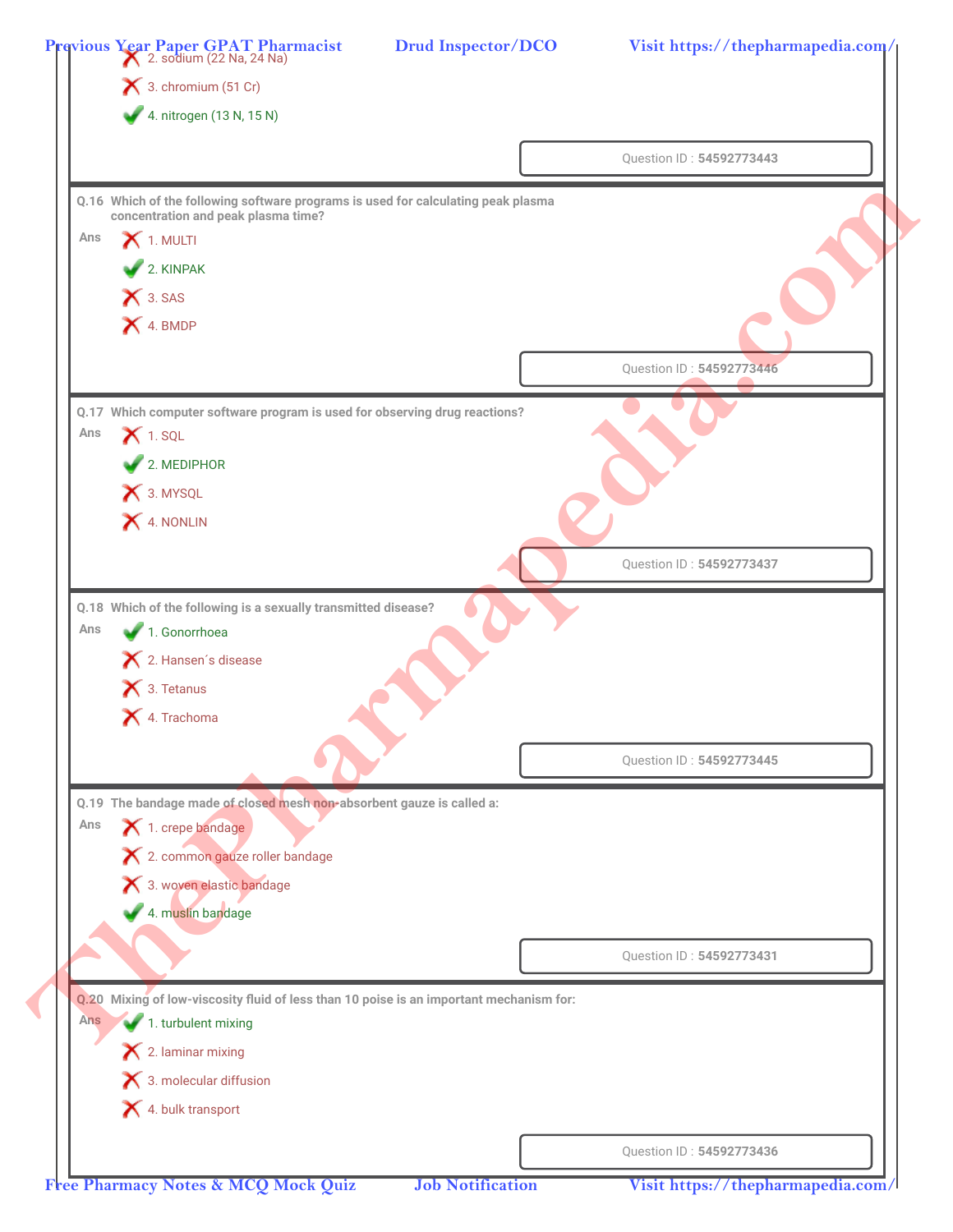Ï

| Ans        | objectives of the:<br>1. Drugs and Cosmetics Act, 1940                                                     |                          |
|------------|------------------------------------------------------------------------------------------------------------|--------------------------|
|            | X 2. Drugs and Magic Remedies (Objectionable Advertisements) Act, 1954                                     |                          |
|            | 3. Pharmaceutical Policy, 2002                                                                             |                          |
|            | 4. Drugs (Price Control) Order, 1995                                                                       |                          |
|            |                                                                                                            | Question ID: 54592773458 |
|            |                                                                                                            |                          |
|            | Q.2 The formation of blood clots within the blood veins, primarily in the lower extremities, is<br>called: |                          |
| Ans        | 1. myocardial infarction                                                                                   |                          |
|            | $\blacktriangleright$ 2. cardiomyopathy                                                                    |                          |
|            | $\blacktriangleright$ 3. atherosclerosis                                                                   |                          |
|            | 4. deep vein thrombosis                                                                                    |                          |
|            |                                                                                                            | Question ID: 54592773462 |
|            |                                                                                                            |                          |
|            | Q.3 Most of the drug metabolism takes place in the:                                                        |                          |
| Ans        | $\sqrt{1}$ . liver                                                                                         |                          |
|            | X 2. gall bladder                                                                                          |                          |
|            | $\blacktriangleright$ 3. stomach<br>X 4. pancreas                                                          |                          |
|            |                                                                                                            |                          |
|            |                                                                                                            | Question ID: 54592773464 |
|            | Q.4 'NONLIN' was introduced by:                                                                            |                          |
| Ans        | 1. Needleman and Wunsch                                                                                    |                          |
|            | 2. Metzler                                                                                                 |                          |
|            | X 3. Ledley and Lusted                                                                                     |                          |
|            | X 4. Yukihiro Matsumoto                                                                                    |                          |
|            |                                                                                                            | Question ID: 54592773461 |
|            |                                                                                                            |                          |
| <b>Ans</b> | Q.5 Which of the following are required for the supply of energy in protein synthesis?                     |                          |
|            | 1. AMP and GMP                                                                                             |                          |
|            | 2. ATP and GTP                                                                                             |                          |
|            | 3. ATP and GMP<br>4. GTP and AMP                                                                           |                          |
|            |                                                                                                            |                          |
|            |                                                                                                            | Question ID: 54592773450 |
|            |                                                                                                            |                          |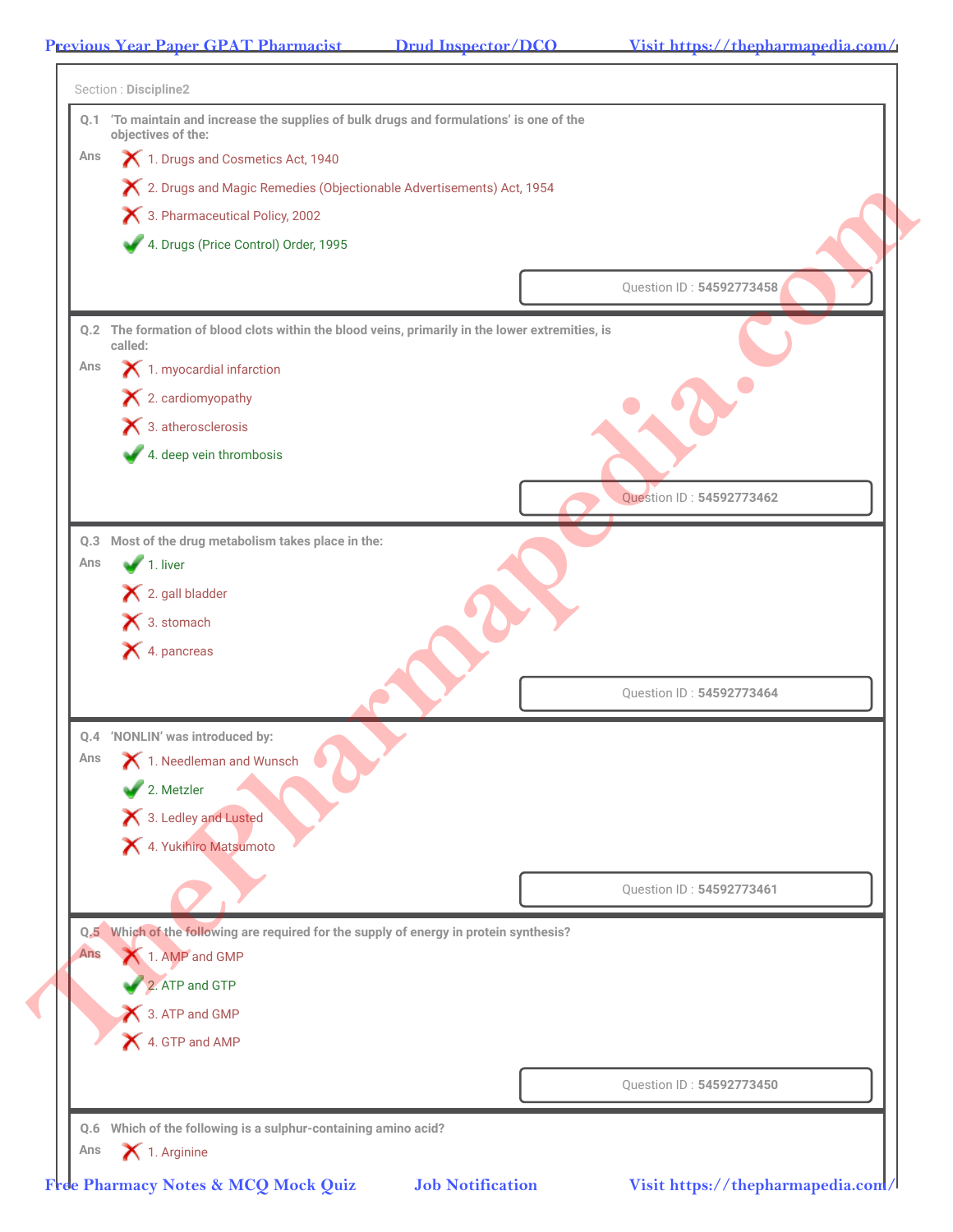|     | X 3. Proline<br>X 4. Asparagine                                          |                          |
|-----|--------------------------------------------------------------------------|--------------------------|
|     |                                                                          |                          |
|     |                                                                          | Question ID: 54592773452 |
|     | Q.7 The commonly used Latin abbreviation for 'shake' is:                 |                          |
| Ans | $\mathsf{X}$ 1. p.o                                                      |                          |
|     | $\bigtimes$ 2. ad.                                                       |                          |
|     | $\mathsf{X}$ 3. ft.                                                      |                          |
|     | $4.$ agit.                                                               |                          |
|     |                                                                          | Question ID: 54592773463 |
|     |                                                                          |                          |
| Ans | Q.8 A popular technique of sugar coating is called:                      |                          |
|     | 1. nonenteric film coating<br>X 2. press coating                         |                          |
|     | 3. pan coating                                                           |                          |
|     | 4. enteric coating                                                       |                          |
|     |                                                                          |                          |
|     |                                                                          | Question ID: 54592773466 |
| Ans | 1. Vacuum pan<br>X 2. Evaporating pan                                    |                          |
|     | 3. Climbing film evaporator                                              |                          |
|     | 4. Lillie film evaporator                                                | Question ID: 54592773449 |
|     | Q.10 Rauwolfia alkaloids are used:                                       |                          |
| Ans | 1. to treat hypertension                                                 |                          |
|     | X 2. to treat uterine haemorrhage                                        |                          |
|     | X 3. as a local anaesthetic                                              |                          |
|     | X 4. to treat emetic symptoms                                            |                          |
|     |                                                                          |                          |
|     |                                                                          | Question ID: 54592773465 |
|     | Q.11 The test used for the determination of pyrogenic endotoxins is the: |                          |
| Ans | 1. EICAR test                                                            |                          |
|     | X 2. blood culture test                                                  |                          |
|     | $\bigtimes$ 3. sterility test                                            |                          |
|     | 4. LAL test                                                              |                          |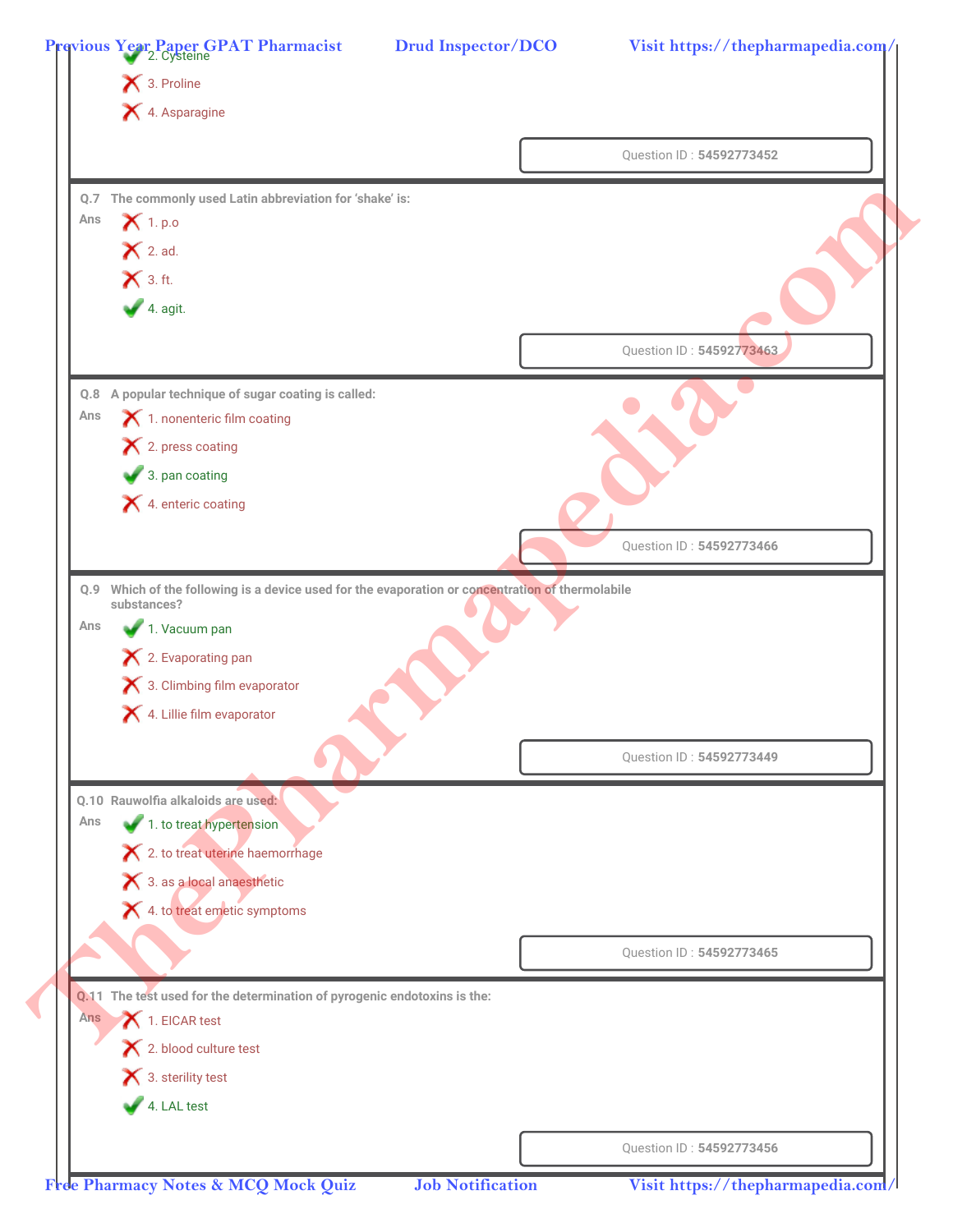|     | $\blacktriangleright$ 1. oral                                                                   |                          |  |
|-----|-------------------------------------------------------------------------------------------------|--------------------------|--|
|     | X 2. sublingual                                                                                 |                          |  |
|     | $\blacktriangleright$ 3. suspension                                                             |                          |  |
|     | 4. parenteral                                                                                   |                          |  |
|     |                                                                                                 | Question ID: 54592773468 |  |
|     | Q.13 A type of electromagnetic radiation used in Electron Spin Resonance (ESR) spectroscopy is: |                          |  |
| Ans | 1. microwave                                                                                    |                          |  |
|     | X 2. ultraviolet radiation                                                                      |                          |  |
|     | $\blacktriangleright$ 3. infrared radiation                                                     |                          |  |
|     | 4. radio wave                                                                                   |                          |  |
|     |                                                                                                 | Question ID: 54592773457 |  |
|     | Q.14 Vapour pressure of benzene at 180°F is:                                                    |                          |  |
| Ans | $\bigtimes$ 1.957 mm Hg                                                                         |                          |  |
|     | × 2.760 mm Hg                                                                                   |                          |  |
|     | 3.811 mm Hg                                                                                     |                          |  |
|     | 4.882 mm Hg                                                                                     |                          |  |
|     |                                                                                                 | Question ID: 54592773453 |  |
|     |                                                                                                 |                          |  |
|     | Q.15 Drug induced malabsorption has been observed after the administration of:                  |                          |  |
| Ans | $\blacktriangleright$ 1. acetaminophen                                                          |                          |  |
|     | $\blacktriangleright$ 2. digoxin                                                                |                          |  |
|     | $\blacktriangleright$ 3. cephalexin                                                             |                          |  |
|     | 4. neomycin                                                                                     |                          |  |
|     |                                                                                                 | Question ID: 54592773467 |  |
|     |                                                                                                 |                          |  |
| Ans | Q.16 Biotin has a strong affinity for:<br>1. alpha-keto acid                                    |                          |  |
|     | X 2. isonicotinic acid hydrazide                                                                |                          |  |
|     | 3. glutamic acid                                                                                |                          |  |
|     | 4. avidin                                                                                       |                          |  |
|     |                                                                                                 | Question ID: 54592773454 |  |
|     |                                                                                                 |                          |  |
|     | Q.17 The reagent used for the colorimetric assay for ammonia is:                                |                          |  |
| Ans | 1. Grignard reagent                                                                             |                          |  |
|     | X 2. Folin-Ciocalteu reagent<br>3. phenol-sodium hypochlorite reagent                           |                          |  |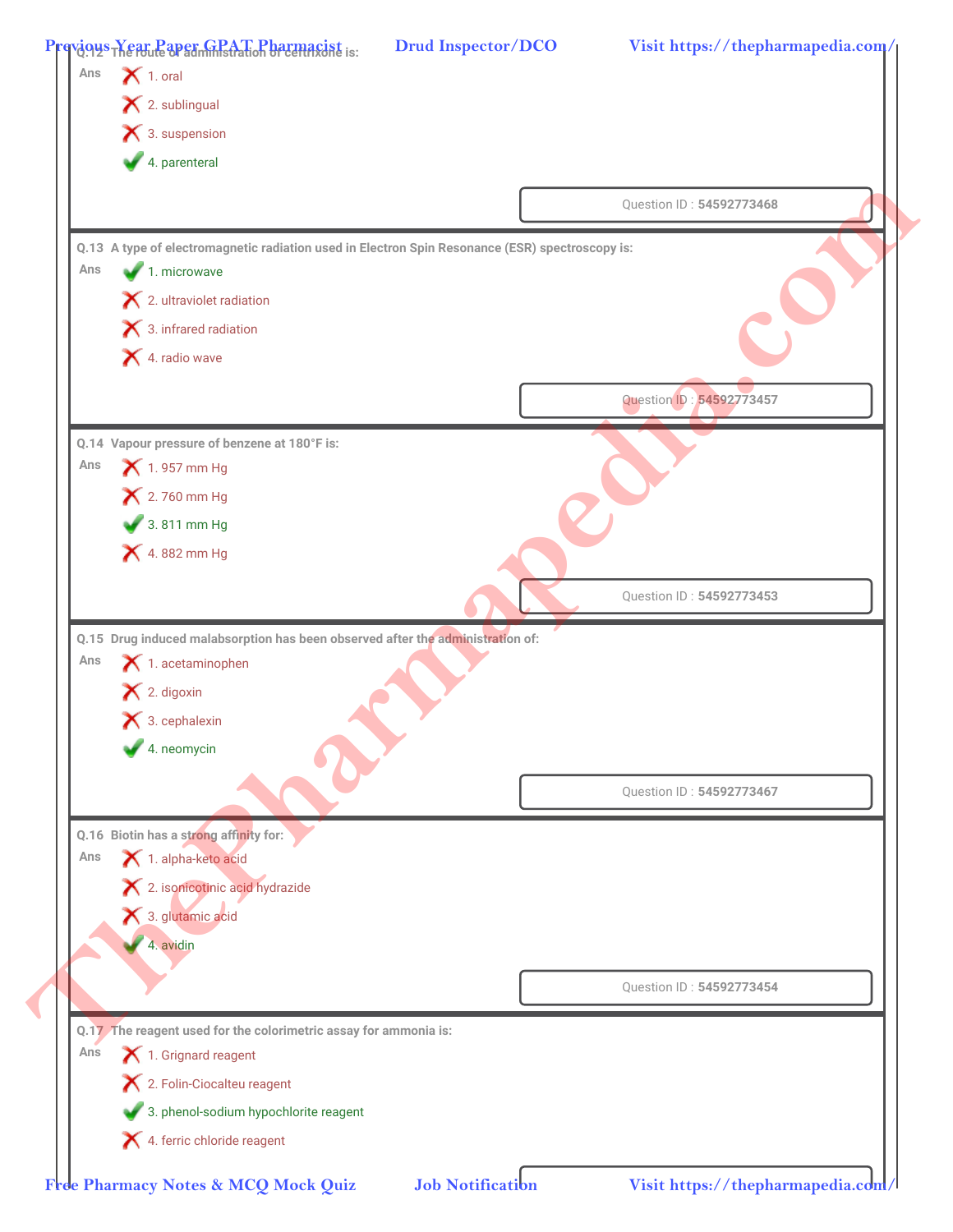|     | 12. Hammer mill                                                                   |                          |
|-----|-----------------------------------------------------------------------------------|--------------------------|
|     | 3. Roller mill                                                                    |                          |
|     | 4. Fluid energy mill                                                              |                          |
|     |                                                                                   | Question ID: 54592773460 |
|     | Q.19 Which of the following is a blend preservative of an emulsion system?        |                          |
| Ans | 1. Propylparaben                                                                  |                          |
|     | 2. Mixture of methylparaben and propyl paraben                                    |                          |
|     | 3. Methylparaben                                                                  |                          |
|     | X 4. Sodium sorbate                                                               |                          |
|     |                                                                                   | Question ID: 54592773459 |
|     | Q.20 Diphenylthiocarbazone test is a specific test for the determination of:      |                          |
| Ans | $\blacktriangleright$ 1. arsenic                                                  |                          |
|     | $\sqrt{2}$ . lead                                                                 |                          |
|     | × 3. sulphate                                                                     |                          |
|     | $\blacktriangleright$ 4. chloride                                                 |                          |
|     |                                                                                   | Question ID: 54592773451 |
|     |                                                                                   |                          |
|     |                                                                                   |                          |
|     | Section: Discipline3                                                              |                          |
|     | Q.1 The process of grinding a substance to a very fine powder is called:          |                          |
| Ans | $\blacktriangleright$ 1. levigation                                               |                          |
|     | $\bigtimes$ 2. maceration                                                         |                          |
|     | 3. sublimation                                                                    |                          |
|     | 4. trituration                                                                    |                          |
|     |                                                                                   | Question ID: 54592773482 |
| Q.2 | A commonly used integrity test for high efficiency particulate air filter is the: |                          |
| Ans | 1. bubble point test                                                              |                          |
|     | 2. bacterial challenge test                                                       |                          |
|     | 3. dioctyl phthalate test                                                         |                          |
|     | 4. diffusion test                                                                 |                          |
|     |                                                                                   |                          |
|     |                                                                                   |                          |
|     |                                                                                   | Question ID: 54592773470 |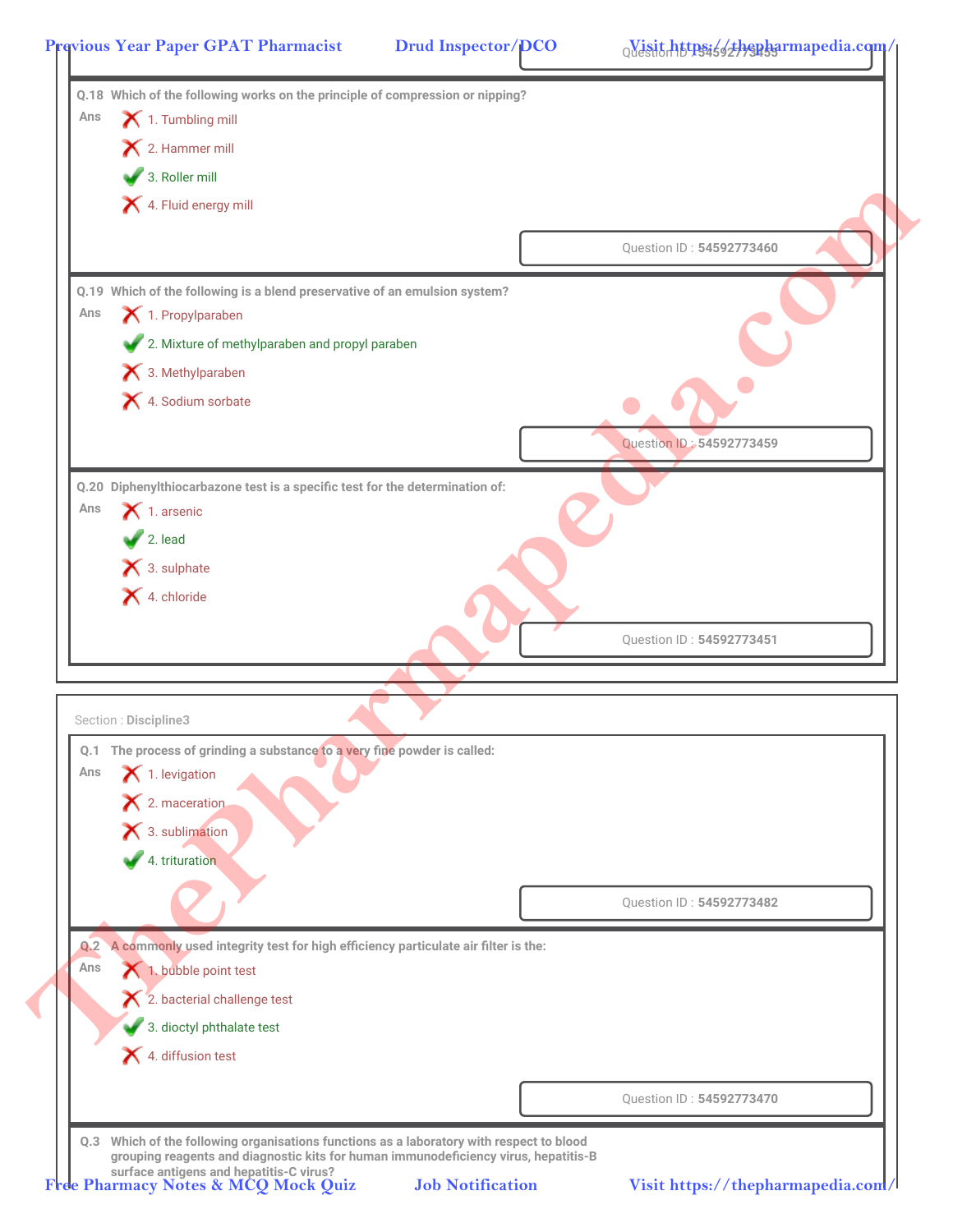|     | X 2. Central Drug Testing Laboratory, Thane                                                                                            |  |                          |
|-----|----------------------------------------------------------------------------------------------------------------------------------------|--|--------------------------|
|     | 3. Centre for Advanced Research in Virology, Vellore                                                                                   |  |                          |
|     | 4. National Institute of Virology, Pune                                                                                                |  |                          |
|     |                                                                                                                                        |  |                          |
|     |                                                                                                                                        |  | Question ID: 54592773478 |
|     | Q.4 A dosage form that releases the drug at a constant rate and provides plasma concentrations                                         |  |                          |
|     | that remain invariant with time is called:                                                                                             |  |                          |
| Ans | 1. prolonged-release                                                                                                                   |  |                          |
|     | 2. controlled-release                                                                                                                  |  |                          |
|     | $\blacktriangleright$ 3. extended-release                                                                                              |  |                          |
|     | $\blacktriangleright$ 4. sustained release                                                                                             |  |                          |
|     |                                                                                                                                        |  | Question ID: 54592773474 |
|     | Q.5 The government endeavours to upgrade the standards of pharmacy education and R & D<br>through which of the following institutions? |  |                          |
| Ans | $\mathsf{X}$ 1. PCI                                                                                                                    |  |                          |
|     | $\mathsf{X}$ 2. IIT                                                                                                                    |  |                          |
|     | $\bigvee$ 3. NIPER                                                                                                                     |  |                          |
|     | 4. AICTE                                                                                                                               |  |                          |
|     |                                                                                                                                        |  |                          |
|     |                                                                                                                                        |  | Question ID: 54592773473 |
|     | Q.6 If a drug is NOT labelled in the prescribed manner, then it shall be deemed as a/an:                                               |  |                          |
| Ans | 1. adulterated drug                                                                                                                    |  |                          |
|     |                                                                                                                                        |  |                          |
|     | $\blacktriangleright$ 2. new drug                                                                                                      |  |                          |
|     |                                                                                                                                        |  |                          |
|     | 3. misbranded drug                                                                                                                     |  |                          |
|     | X 4. spurious drug                                                                                                                     |  |                          |
|     |                                                                                                                                        |  | Question ID: 54592773471 |
|     | Q.7 Which of the following is a technique used for the specific identification of RNA molecules?                                       |  |                          |
| Ans | 1. Western blotting                                                                                                                    |  |                          |
|     | X 2. Dot blotting                                                                                                                      |  |                          |
|     |                                                                                                                                        |  |                          |
|     | 3. Northern blotting                                                                                                                   |  |                          |
|     | 4. Southern blotting                                                                                                                   |  |                          |
|     |                                                                                                                                        |  | Question ID: 54592773476 |
|     |                                                                                                                                        |  |                          |
| Ans | Q.8 Which of the following is an acute communicable disease of the upper respiratory tract?                                            |  |                          |
|     | 1. Chickenpox                                                                                                                          |  |                          |
|     | 2. Influenza<br>3. Common cold                                                                                                         |  |                          |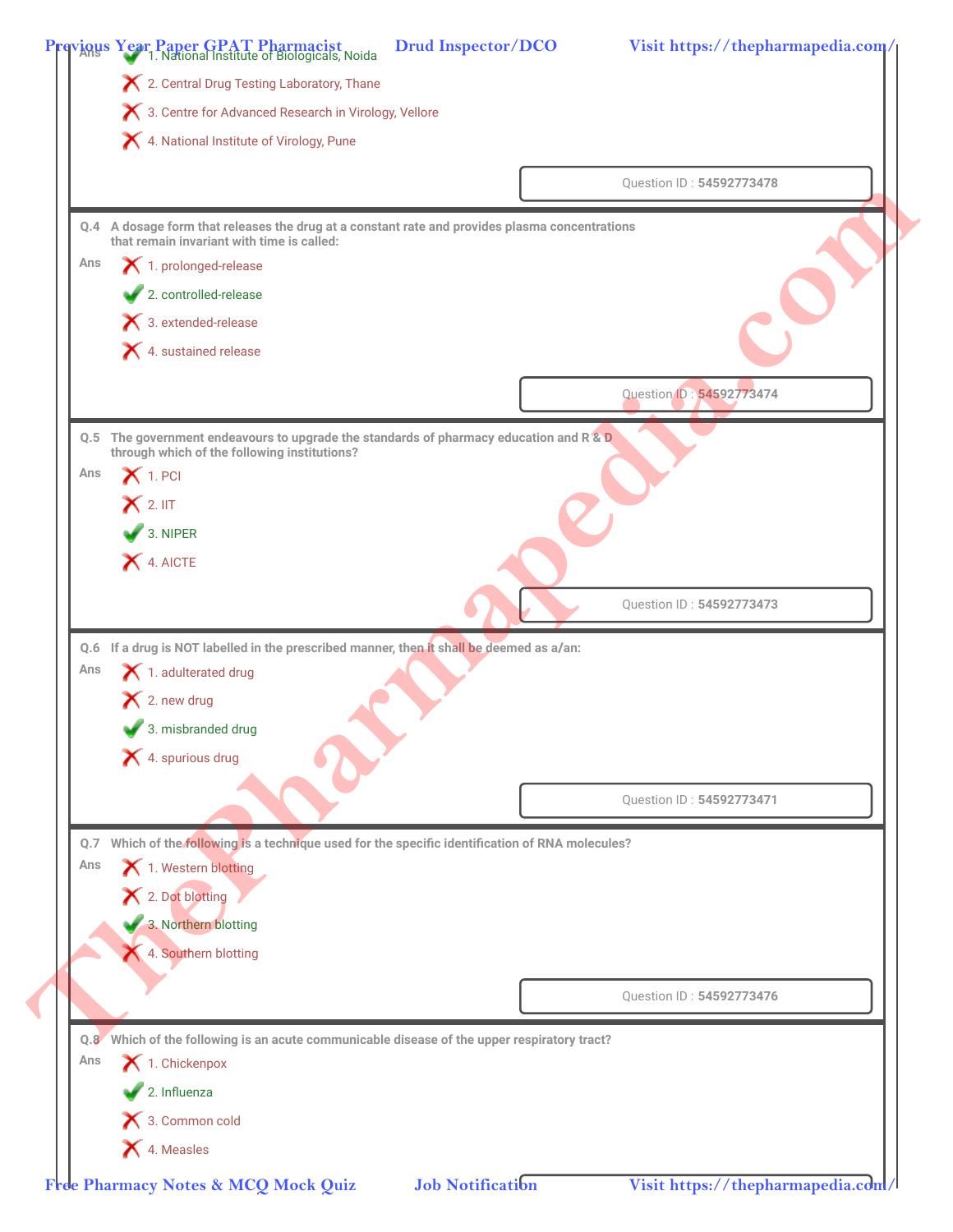|     | 3. Using a hot air oven                                                                      |                          |
|-----|----------------------------------------------------------------------------------------------|--------------------------|
|     | 4. Autoclaving                                                                               |                          |
|     |                                                                                              | Question ID: 54592773486 |
|     | Q.10 Which of the following is a purine alkaloid?                                            |                          |
| Ans | 1. Caffeine                                                                                  |                          |
|     | X 2. Papaverine<br>X 3. Morphine                                                             |                          |
|     | X 4. Codeine                                                                                 |                          |
|     |                                                                                              |                          |
|     |                                                                                              | Question ID: 54592773480 |
|     | Q.11 A clinical disorder caused due to protein-energy malnutrition is:                       |                          |
| Ans | $\blacktriangleright$ 1. alkaptonuria                                                        |                          |
|     | $\mathsf{\times}$ 2. phenylketonuria                                                         |                          |
|     | 3. kwashiorkor                                                                               |                          |
|     | X 4. hypervalinemia                                                                          |                          |
|     |                                                                                              | Question ID: 54592773475 |
|     |                                                                                              |                          |
| Ans | Q.12 Which of the following is a mucopolysaccharide?                                         |                          |
|     | 1. Cellulose<br>$\blacktriangleright$ 2. D-glucuronic acid                                   |                          |
|     | 3. Hyaluronic acid                                                                           |                          |
|     | X 4. Glycogen                                                                                |                          |
|     |                                                                                              |                          |
|     |                                                                                              | Question ID: 54592773483 |
|     | Q.13 A bacterium that is commonly used to deliver the DNA for bacterial or viral antigens is |                          |
| Ans | called:<br>1. Mycobacterium tuberculosis                                                     |                          |
|     | 2. Agrobacterium tumefaciens                                                                 |                          |
|     | 3. Salmonella typhimurium                                                                    |                          |
|     | 4. Salmonella enteritidis                                                                    |                          |
|     |                                                                                              |                          |
|     |                                                                                              | Question ID: 54592773481 |
|     | Q.14 Which of the following drugs is used as an antianxiety agent?                           |                          |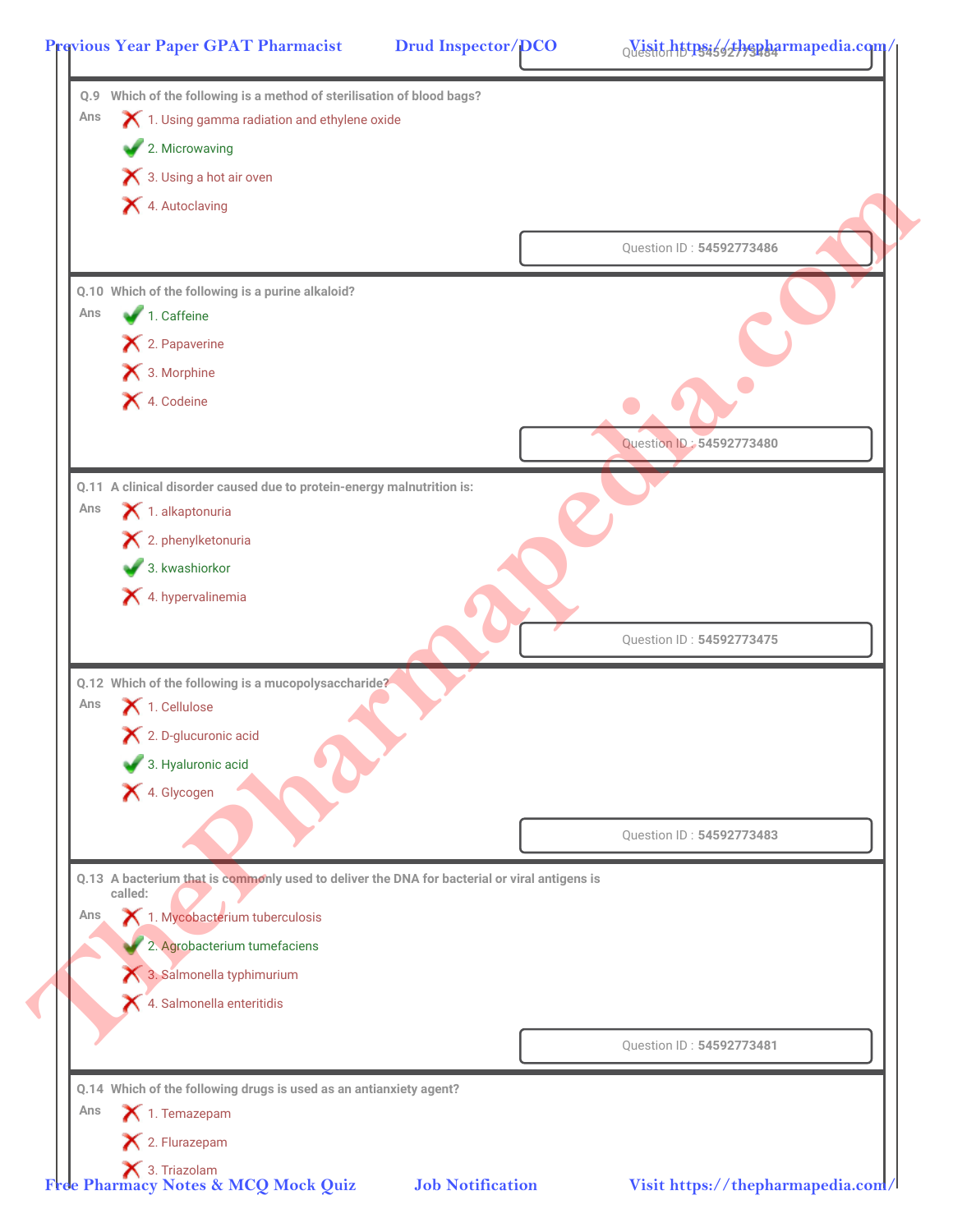|     |                                                                                                | Question ID: 54592773485 |
|-----|------------------------------------------------------------------------------------------------|--------------------------|
|     | 0.15 Mebendazole contains the:                                                                 |                          |
| Ans | 1. imidazolidinone nucleus                                                                     |                          |
|     | X 2. quinoline nucleus                                                                         |                          |
|     | 3. isoquinoline nucleus                                                                        |                          |
|     | 4. imidazole nucleus                                                                           |                          |
|     |                                                                                                | Question ID: 54592773479 |
|     | Q.16 Which of the following is NOT a semi-solid dosage form?                                   |                          |
| Ans | $\blacktriangleright$ 1. Ointment                                                              |                          |
|     | X 2. Cream                                                                                     |                          |
|     | X 3. Paste                                                                                     |                          |
|     | 4. Emulsion                                                                                    |                          |
|     |                                                                                                | Question ID: 54592773469 |
|     | Q.17 Which of the following statements is listed as an instruction for taking antacid tablets? |                          |
| Ans | 1. Do not take on an empty stomach.                                                            |                          |
|     | × 2. Do not take with milk.                                                                    |                          |
|     | X 3. Avoid alcoholic beverages.                                                                |                          |
|     | 4. Chew; do not swallow.                                                                       |                          |
|     |                                                                                                | Question ID: 54592773477 |
|     | Q.18 Which of the following toilet preparations is used to make the eyelashes appear longer?   |                          |
| Ans | 1. Eyebrow pencil                                                                              |                          |
|     | X 2. Liquid eyeshadow                                                                          |                          |
|     | 3. Mascara                                                                                     |                          |
|     | 1. Eye cream                                                                                   |                          |
|     |                                                                                                | Question ID: 54592773487 |
|     | Q.19 A substance deemed to be poisonous as categorised in the Poison Act, 1919, List B is:     |                          |
| Ans | 1. arsenic                                                                                     |                          |
|     | 2. potassium cyanide                                                                           |                          |
|     | 3. carbolic acid                                                                               |                          |
|     | $\blacktriangleright$ 4. aconine                                                               |                          |
|     |                                                                                                | Question ID: 54592773488 |
|     |                                                                                                |                          |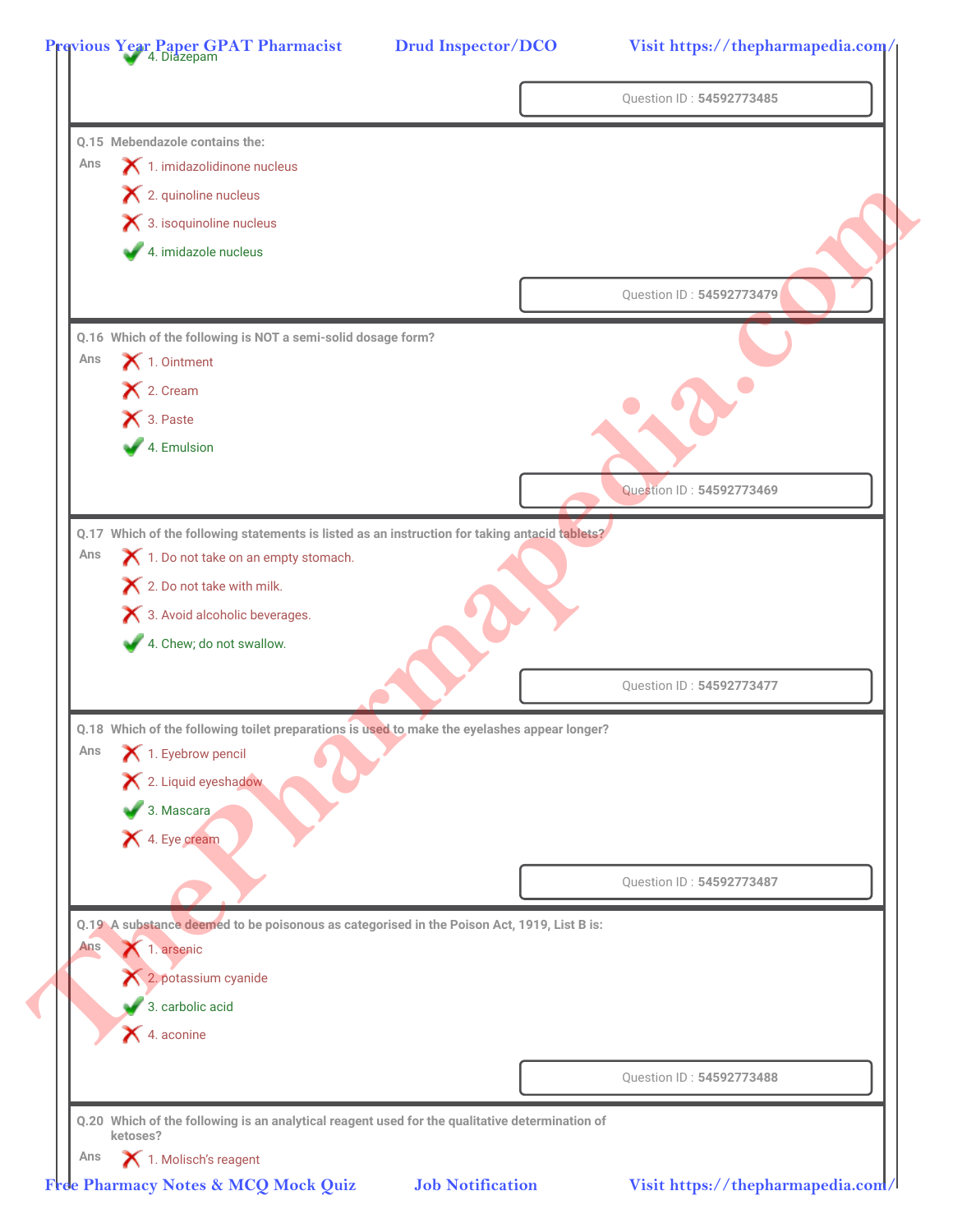|     | 4. Seliwanoff's reagent                                                                |                          |
|-----|----------------------------------------------------------------------------------------|--------------------------|
|     |                                                                                        | Question ID: 54592773472 |
|     |                                                                                        |                          |
|     | Section: Discipline4                                                                   |                          |
|     | Q.1 The electrode used in polarographic analysis is a:                                 |                          |
| Ans | 1. glass electrode                                                                     |                          |
|     | X 2. glass membrane electrode                                                          |                          |
|     | 3. standard hydrogen electrode                                                         |                          |
|     | 4. dropping mercury electrode                                                          |                          |
|     |                                                                                        | Question ID: 54592773508 |
|     | Q.2 The goal of formulary system management is to:                                     |                          |
| Ans | 1. review all significant adverse drug reactions                                       |                          |
|     | X 2. review the drug list for use in the hospital                                      |                          |
|     | X 3. develop procedures for handling and control of drugs brought into the hospital by |                          |
|     | patients                                                                               |                          |
|     | 4. provide sound therapeutics                                                          |                          |
|     |                                                                                        | Question ID: 54592773492 |
|     | Q.3 Allergenicity studies are performed by means of a/an:                              |                          |
| Ans | 1. dermal toxicity study                                                               |                          |
|     | $\boldsymbol{\times}$ 2. in-vivo micronucleus assay                                    |                          |
|     | X 3. in-vitro cytogenetic assay                                                        |                          |
|     | 4. guinea-pig maximisation test                                                        |                          |
|     |                                                                                        |                          |
|     |                                                                                        | Question ID: 54592773500 |
|     | Q.4 The conditions for the grant or renewal of a 'repacking' licence is in:            |                          |
| Ans | 1. Form 25-A                                                                           |                          |
|     | 2. Form 28-A                                                                           |                          |
|     | 3. Form 25-F                                                                           |                          |
|     | 4. Form 25-B                                                                           |                          |
|     |                                                                                        |                          |
|     |                                                                                        | Question ID: 54592773498 |
| Q.5 | Adiabatic evaporative cooling is used to create supersaturation in a:                  |                          |
|     | 1. Krystal cooler crystallizer                                                         |                          |
| Ans |                                                                                        |                          |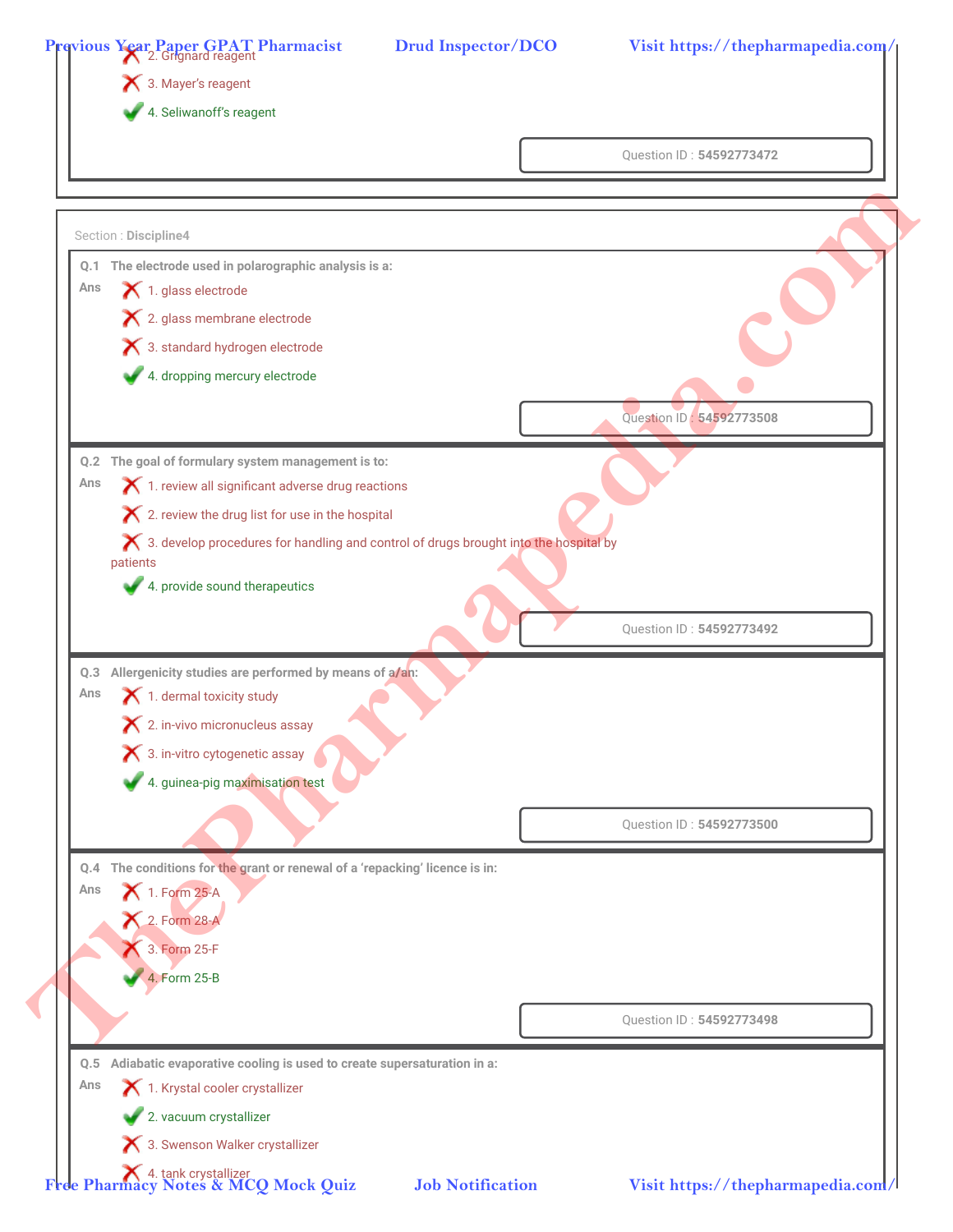|      |                                                                                                   |  | Question ID: 54592773505 |  |  |
|------|---------------------------------------------------------------------------------------------------|--|--------------------------|--|--|
|      | Q.6 Atmospheric pollutants from industrial processes can be analysed using:                       |  |                          |  |  |
| Ans  | $\blacktriangleright$ 1. spectrofluorimetry                                                       |  |                          |  |  |
|      | X 2. UV-visible spectroscopy                                                                      |  |                          |  |  |
|      | 8. nuclear magnetic resonance spectroscopy                                                        |  |                          |  |  |
|      | 4. infrared absorption spectroscopy                                                               |  |                          |  |  |
|      |                                                                                                   |  |                          |  |  |
|      |                                                                                                   |  | Question ID: 54592773499 |  |  |
| 0.7  | Fractional sterilisation is also known as:                                                        |  |                          |  |  |
| Ans  | $\bigtimes$ 1. autoclaving                                                                        |  |                          |  |  |
|      | 2. tyndallization                                                                                 |  |                          |  |  |
|      | $\bigtimes$ 3. pasteurisation                                                                     |  |                          |  |  |
|      | $\blacktriangleright$ 4. incineration                                                             |  |                          |  |  |
|      |                                                                                                   |  |                          |  |  |
|      |                                                                                                   |  | Question (D: 54592773490 |  |  |
|      | Q.8 A chromatographic technique which is particularly applicable to separate high molecular       |  |                          |  |  |
|      | weight species is called:                                                                         |  |                          |  |  |
| Ans  | 1. thin-layer chromatography                                                                      |  |                          |  |  |
|      | X 2. column chromatography                                                                        |  |                          |  |  |
|      | X 3. high-performance thin-layer chromatography                                                   |  |                          |  |  |
|      | 4. size-exclusion chromatography                                                                  |  |                          |  |  |
|      |                                                                                                   |  | Question ID: 54592773502 |  |  |
|      |                                                                                                   |  |                          |  |  |
|      | Q.9 'Depilatories' are:                                                                           |  |                          |  |  |
| Ans  | $\bigtimes$ 1. hair tonics                                                                        |  |                          |  |  |
|      | 2. hair removers                                                                                  |  |                          |  |  |
|      | 3. hair conditioners                                                                              |  |                          |  |  |
|      | 1. brilliantines                                                                                  |  |                          |  |  |
|      |                                                                                                   |  | Question ID: 54592773489 |  |  |
|      |                                                                                                   |  |                          |  |  |
|      | Q.10 Which of the following is a major feature of spirochetes?                                    |  |                          |  |  |
| Ans. | 1. Rigid and polar flagella                                                                       |  |                          |  |  |
|      | 2. Flexible and periplasmic flagella                                                              |  |                          |  |  |
|      | 3. Soft and non-motile                                                                            |  |                          |  |  |
|      | 4. Rigid and lacking flagella                                                                     |  |                          |  |  |
|      |                                                                                                   |  |                          |  |  |
|      |                                                                                                   |  | Question ID: 54592773507 |  |  |
|      |                                                                                                   |  |                          |  |  |
|      | Q.11 Materials purchased are issued strictly in chronological order. This practice is called the: |  |                          |  |  |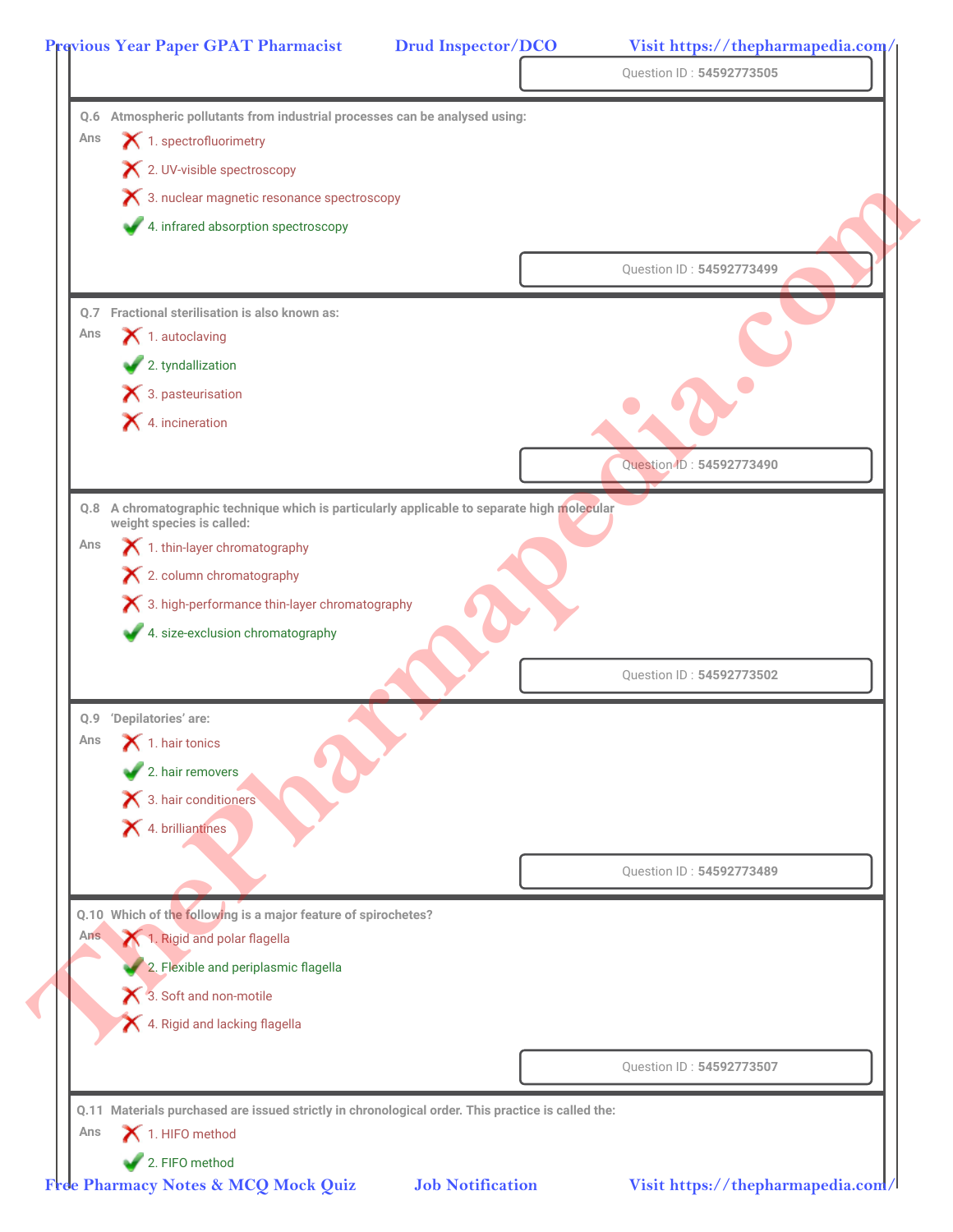|            | 4. LIFO method                                                                                                                     |                          |
|------------|------------------------------------------------------------------------------------------------------------------------------------|--------------------------|
|            |                                                                                                                                    | Question ID: 54592773501 |
|            | Q.12 Which of the following is a natural excipient obtained from diatomaceous earth?                                               |                          |
| Ans        | $\bigtimes$ 1. manna                                                                                                               |                          |
|            | 2. kieselguhr                                                                                                                      |                          |
|            | $\bigtimes$ 3. shellac                                                                                                             |                          |
|            | $\blacktriangleright$ 4. asbestos                                                                                                  |                          |
|            |                                                                                                                                    |                          |
|            |                                                                                                                                    | Question ID: 54592773493 |
|            | Q.13 Chemical aspects of formulations generally centre around:                                                                     |                          |
| Ans        | 1. compatibility with the other formulation ingredients                                                                            |                          |
|            | $\blacktriangleright$ 2. chemical stability of the drug                                                                            |                          |
|            | $\blacktriangleright$ 3. polymorphism                                                                                              |                          |
|            | 4. chemical stability of the drug and compatibility with the other formulation<br>ingredients                                      |                          |
|            |                                                                                                                                    |                          |
|            |                                                                                                                                    | Question ID: 54592773491 |
|            | Q.14 Which of the following is NOT a complication relating to an aneurysm?                                                         |                          |
| Ans        | 1. Pressure                                                                                                                        |                          |
|            | X 2. Haemorrhage                                                                                                                   |                          |
|            | 3. Calcification                                                                                                                   |                          |
|            | 4. Thrombosis                                                                                                                      |                          |
|            |                                                                                                                                    | Question ID: 54592773506 |
|            |                                                                                                                                    |                          |
|            | Q.15 The only significant enzymopathy of Embden-Meyerhof glycolytic pathway is:                                                    |                          |
| Ans        | 1. carboxypeptidase                                                                                                                |                          |
|            | $\blacktriangleright$ 2. elastase                                                                                                  |                          |
|            | 3. aminopeptidase                                                                                                                  |                          |
|            | 4. pyruvate kinase                                                                                                                 |                          |
|            |                                                                                                                                    | Question ID: 54592773496 |
|            |                                                                                                                                    |                          |
|            | Q.16 The computer program used to determine the dosage requirements of a new patient<br>belonging to a large group is called a/an: |                          |
| <b>Ans</b> | 1. periodic inventory control system                                                                                               |                          |
|            | 2. empirical program                                                                                                               |                          |
|            | 3. fixed program                                                                                                                   |                          |
|            | 4. adaptive program                                                                                                                |                          |
|            |                                                                                                                                    |                          |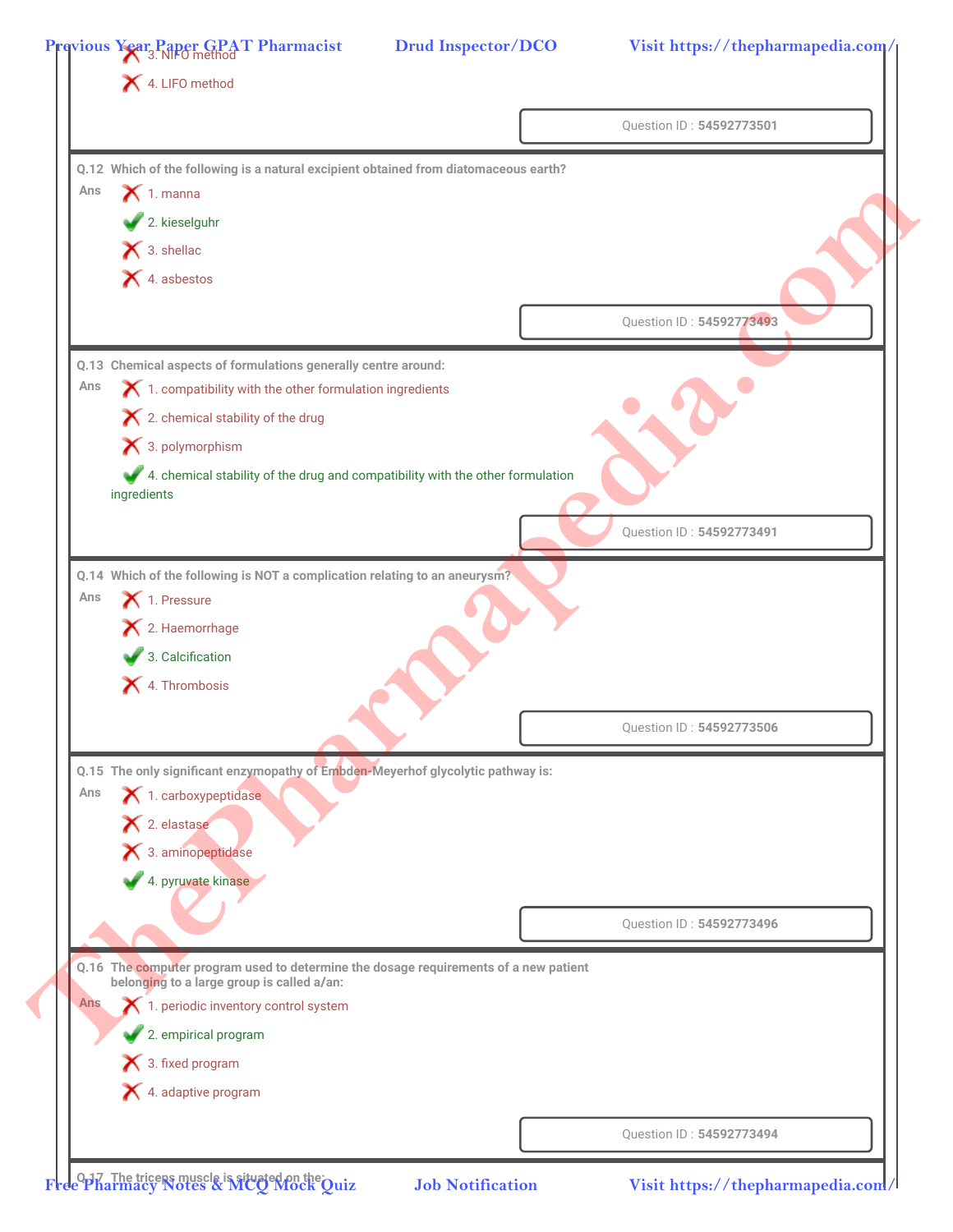|     | <b>Previous Year Paper GPAT Pharmacist</b><br>Ans <b>A</b> 1. upper medial aspect of the arm |                          |
|-----|----------------------------------------------------------------------------------------------|--------------------------|
|     | 2. posterior aspect of the humerus                                                           |                          |
|     | $\boldsymbol{\times}$ 3. anterior aspect of the upper arm                                    |                          |
|     | 4. anterior thoracic wall                                                                    |                          |
|     |                                                                                              | Question ID: 54592773495 |
|     | Q.18 A mineral required for the synthesis of insulin in the pancreas is:                     |                          |
| Ans | $\blacktriangleright$ 1. iodine                                                              |                          |
|     | $\mathsf{X}$ 2. iron                                                                         |                          |
|     | $\bigvee$ 3. zinc                                                                            |                          |
|     | X 4. potassium                                                                               |                          |
|     |                                                                                              | Question ID: 54592773497 |
|     |                                                                                              |                          |
|     | Q.19 Guillain-Barre syndrome is also known as:                                               |                          |
| Ans | 1. acute post-infectious polyneuritis                                                        |                          |
|     | X 2. Bell's palsy                                                                            |                          |
|     | <b>★</b> 3. meningomyelocele                                                                 |                          |
|     | <b>★</b> 4. meningocele                                                                      |                          |
|     |                                                                                              | Question ID: 54592773503 |
|     | Q.20 A common reagent used in the chemical ionisation method is:                             |                          |
| Ans | $\blacktriangleright$ 1. ethanol                                                             |                          |
|     | $\sqrt{2}$ . methane                                                                         |                          |
|     | $\blacktriangleright$ 3. methanol                                                            |                          |
|     | $\blacktriangleright$ 4. ethane                                                              |                          |
|     |                                                                                              |                          |
|     |                                                                                              | Question ID: 54592773504 |
|     |                                                                                              |                          |
|     | Section : Discipline5                                                                        |                          |
|     |                                                                                              |                          |
|     | Q.1 A type of non-staining iodine preparation is:                                            |                          |
| Ans | 1. povidone-iodine                                                                           |                          |
|     | 2. benzocaine                                                                                |                          |
|     | 3. gentian violet                                                                            |                          |
|     | $\blacktriangle$ 4. beta-methionine                                                          |                          |
|     |                                                                                              |                          |
|     |                                                                                              | Question ID: 54592773517 |
|     | Q.2 Insulin preparations are usually administered:                                           |                          |
| Ans | $\blacktriangleright$ 1. intradermally<br>$\blacktriangleright$ 2. intravenously             |                          |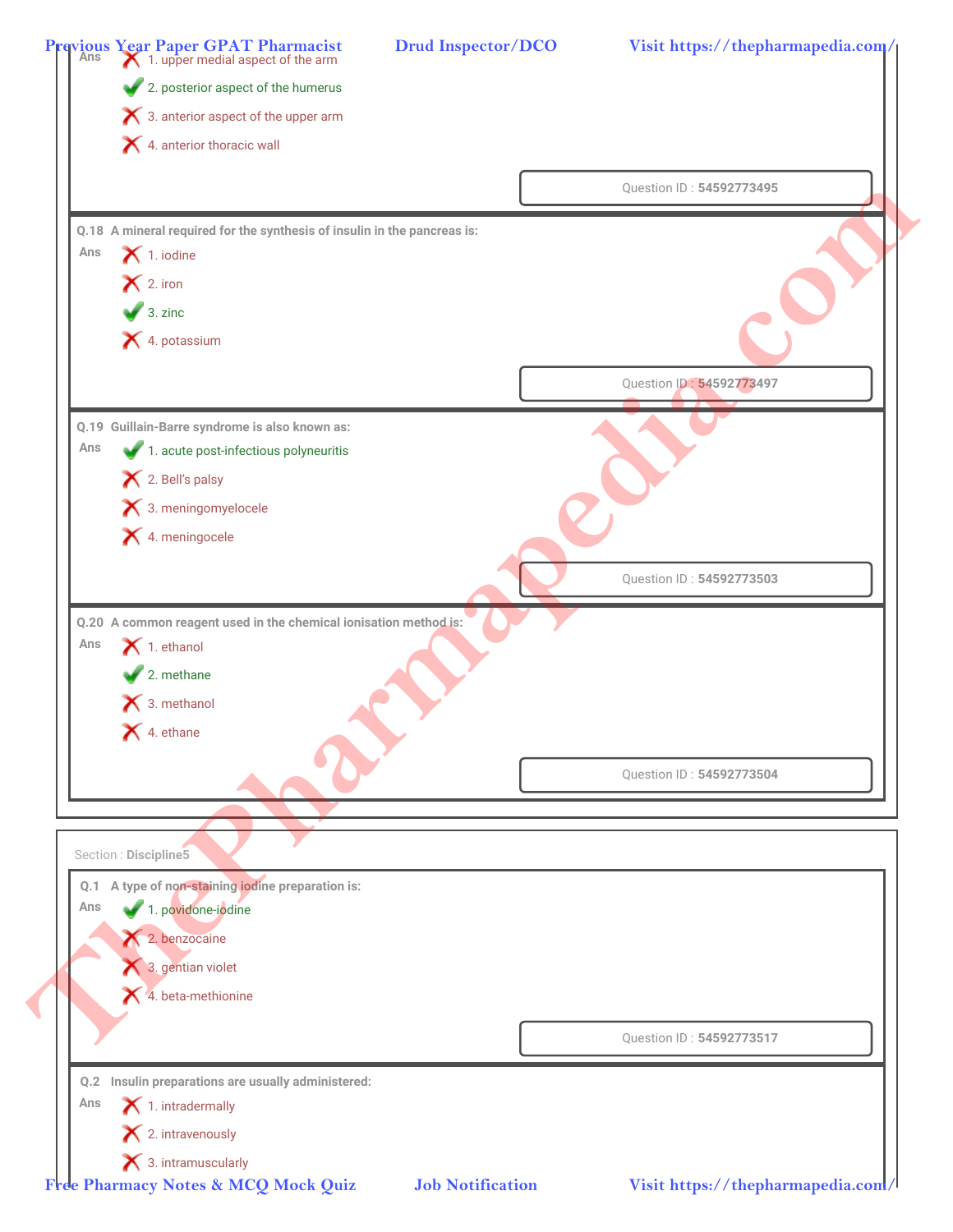|     |                                                                                              | Question ID: 54592773523 |
|-----|----------------------------------------------------------------------------------------------|--------------------------|
|     | Q.3 The maximal antibacterial activity exhibited by sulphonamides is between the pKa values: |                          |
| Ans | $X$ 1.3.6 and 6.5                                                                            |                          |
|     | 2.7.5 and 12.1                                                                               |                          |
|     | $\bigtimes$ 3.4.1 and 6.4                                                                    |                          |
|     | 4.6.6 and 7.4                                                                                |                          |
|     |                                                                                              | Question ID: 54592773510 |
|     | Q.4 Which of the following is NOT a brain stem?                                              |                          |
| Ans | 1. Midbrain                                                                                  |                          |
|     | X 2. Medulla oblongata                                                                       |                          |
|     | 3. Pons varolii                                                                              |                          |
|     | 4. Cerebrum of forebrain                                                                     |                          |
|     |                                                                                              | Question ID: 54592773522 |
|     | Q.5 Which of the following is an aryl acetic acid derivative?                                |                          |
| Ans | 1. Salsalate                                                                                 |                          |
|     | 2. Ibuprofen                                                                                 |                          |
|     | 3. Mefenamic acid                                                                            |                          |
|     | X 4. Aspirin                                                                                 |                          |
|     |                                                                                              | Question ID: 54592773519 |
| Q.6 | <b>Epstein-Barr virus is isolated from:</b>                                                  |                          |
| Ans | X 1. patients recovering from shingles                                                       |                          |
|     | 2. Burkitt's lymphoma                                                                        |                          |
|     | X 3. throat swabs in humans                                                                  |                          |
|     | X 4. convalescent serum of patients                                                          |                          |
|     |                                                                                              | Question ID: 54592773511 |
|     |                                                                                              |                          |
|     | Q.7 In differential leucocyte count, a high lymphocyte number indicates:                     |                          |
| Ans | 1. whooping cough                                                                            |                          |
|     | 2. severe infection                                                                          |                          |
|     | 3. granulocytic leukaemia                                                                    |                          |
|     | 4. bacterial infection                                                                       |                          |
|     |                                                                                              | Question ID: 54592773516 |
|     | Q.8 Which of the following is an airborne disease?                                           |                          |
| Ans | 1. Amoebiasis                                                                                |                          |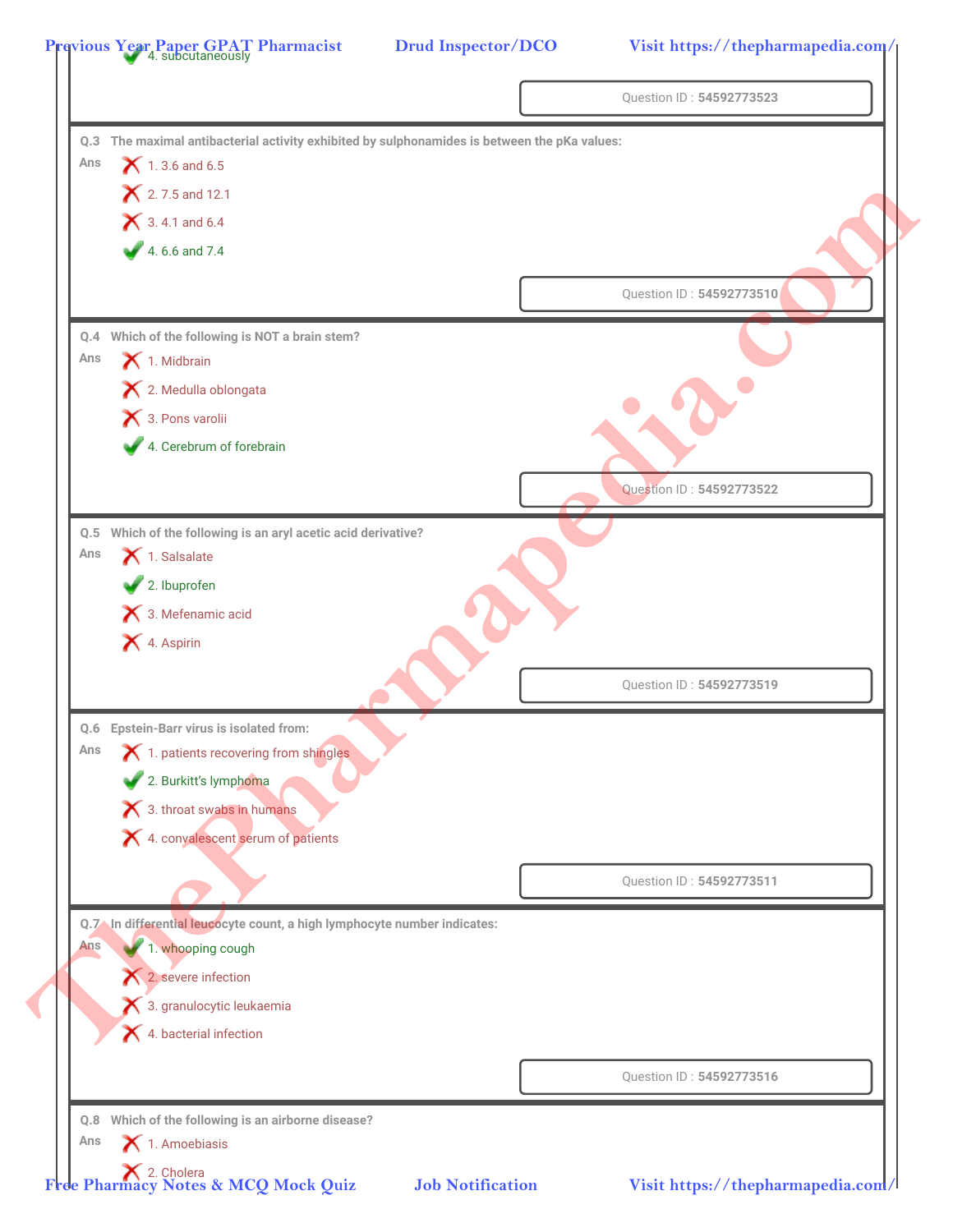| Q.9 Which of the following is an example of an ampholytic synthetic surface active agent?<br>$\blacktriangleright$ 1. Tween 80<br>X 2. Dodecylpyridinium chloride<br>3. Sodium stearate<br>4. N-dodecyl alanine<br>Q.10 The color of the label used to denote the blood group 'B' is:<br>$\blacktriangleright$ 1. pink<br>$\blacktriangleright$ 2. yellow |                                                                                                                         | Question ID: 54592773524                                                                                                                                                                                   |
|-----------------------------------------------------------------------------------------------------------------------------------------------------------------------------------------------------------------------------------------------------------------------------------------------------------------------------------------------------------|-------------------------------------------------------------------------------------------------------------------------|------------------------------------------------------------------------------------------------------------------------------------------------------------------------------------------------------------|
|                                                                                                                                                                                                                                                                                                                                                           |                                                                                                                         |                                                                                                                                                                                                            |
|                                                                                                                                                                                                                                                                                                                                                           |                                                                                                                         |                                                                                                                                                                                                            |
|                                                                                                                                                                                                                                                                                                                                                           |                                                                                                                         |                                                                                                                                                                                                            |
|                                                                                                                                                                                                                                                                                                                                                           |                                                                                                                         |                                                                                                                                                                                                            |
|                                                                                                                                                                                                                                                                                                                                                           |                                                                                                                         |                                                                                                                                                                                                            |
|                                                                                                                                                                                                                                                                                                                                                           |                                                                                                                         |                                                                                                                                                                                                            |
|                                                                                                                                                                                                                                                                                                                                                           |                                                                                                                         |                                                                                                                                                                                                            |
|                                                                                                                                                                                                                                                                                                                                                           |                                                                                                                         |                                                                                                                                                                                                            |
|                                                                                                                                                                                                                                                                                                                                                           |                                                                                                                         |                                                                                                                                                                                                            |
| $\mathsf{X}$ 3. blue                                                                                                                                                                                                                                                                                                                                      |                                                                                                                         |                                                                                                                                                                                                            |
| 4. white                                                                                                                                                                                                                                                                                                                                                  |                                                                                                                         |                                                                                                                                                                                                            |
|                                                                                                                                                                                                                                                                                                                                                           |                                                                                                                         |                                                                                                                                                                                                            |
|                                                                                                                                                                                                                                                                                                                                                           |                                                                                                                         | Question ID: 54592773520                                                                                                                                                                                   |
|                                                                                                                                                                                                                                                                                                                                                           |                                                                                                                         |                                                                                                                                                                                                            |
|                                                                                                                                                                                                                                                                                                                                                           |                                                                                                                         |                                                                                                                                                                                                            |
|                                                                                                                                                                                                                                                                                                                                                           |                                                                                                                         |                                                                                                                                                                                                            |
|                                                                                                                                                                                                                                                                                                                                                           |                                                                                                                         |                                                                                                                                                                                                            |
|                                                                                                                                                                                                                                                                                                                                                           |                                                                                                                         |                                                                                                                                                                                                            |
|                                                                                                                                                                                                                                                                                                                                                           |                                                                                                                         | Question ID: 54592773513                                                                                                                                                                                   |
|                                                                                                                                                                                                                                                                                                                                                           |                                                                                                                         |                                                                                                                                                                                                            |
| $1.0.5$ to 1 g                                                                                                                                                                                                                                                                                                                                            |                                                                                                                         |                                                                                                                                                                                                            |
| $X$ 2.5 to 7 g                                                                                                                                                                                                                                                                                                                                            |                                                                                                                         |                                                                                                                                                                                                            |
| 3.0.15 to 0.30 mg                                                                                                                                                                                                                                                                                                                                         |                                                                                                                         |                                                                                                                                                                                                            |
| <b>X</b> 4.15 mg                                                                                                                                                                                                                                                                                                                                          |                                                                                                                         |                                                                                                                                                                                                            |
|                                                                                                                                                                                                                                                                                                                                                           |                                                                                                                         |                                                                                                                                                                                                            |
|                                                                                                                                                                                                                                                                                                                                                           |                                                                                                                         | Question ID: 54592773521                                                                                                                                                                                   |
|                                                                                                                                                                                                                                                                                                                                                           |                                                                                                                         |                                                                                                                                                                                                            |
| 1. prolactin                                                                                                                                                                                                                                                                                                                                              |                                                                                                                         |                                                                                                                                                                                                            |
|                                                                                                                                                                                                                                                                                                                                                           |                                                                                                                         |                                                                                                                                                                                                            |
|                                                                                                                                                                                                                                                                                                                                                           |                                                                                                                         |                                                                                                                                                                                                            |
| X 4. adrenocorticotropic hormone                                                                                                                                                                                                                                                                                                                          |                                                                                                                         |                                                                                                                                                                                                            |
|                                                                                                                                                                                                                                                                                                                                                           |                                                                                                                         | Question ID: 54592773528                                                                                                                                                                                   |
|                                                                                                                                                                                                                                                                                                                                                           | 1. Valine<br>X 2. Lysine<br>$\bigtimes$ 3. Leucine<br>4. Serine<br>$\bigtimes$ 2. thyrotropic hormone<br>3. vasopressin | Q.11 Which of the following is NOT an essential amino acid?<br>Q.12 The daily requirement of calcium for an adult is:<br>Q.13 Which of the following is the hormone secreted from the posterior pituitary? |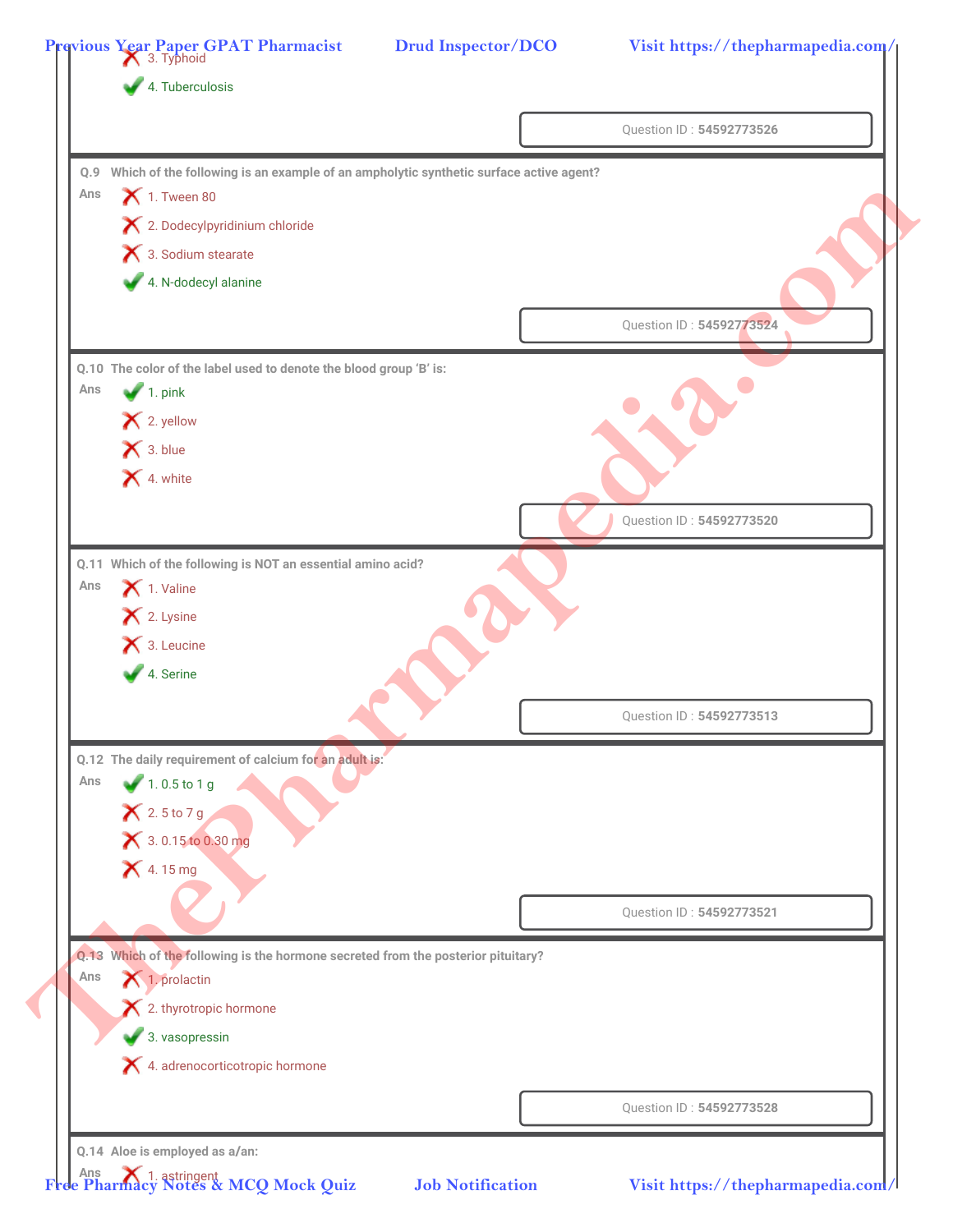|     | <b>Previous Year Paper GPAT Pharmacist</b><br><b>X</b> 2. bitter tonic                                          |                          |
|-----|-----------------------------------------------------------------------------------------------------------------|--------------------------|
|     | $\bigtimes$ 3. sedative                                                                                         |                          |
|     | 4. purgative                                                                                                    |                          |
|     |                                                                                                                 | Question ID: 54592773515 |
|     |                                                                                                                 |                          |
|     | Q.15 'Injury to a person walking in front of a drug store' is classified as what type of insurance<br>coverage? |                          |
| Ans | 1. Fire insurance                                                                                               |                          |
|     | X 2. Demolition insurance                                                                                       |                          |
|     | 3. Casualty insurance                                                                                           |                          |
|     | X 4. Indirect damage insurance                                                                                  |                          |
|     |                                                                                                                 | Question ID: 54592773518 |
|     |                                                                                                                 |                          |
|     | Q.16 The drug used to treat hyperlipoproteinemia is:                                                            |                          |
| Ans | 1. clonidine hydrochloride                                                                                      |                          |
|     | X 2. captopril                                                                                                  |                          |
|     | 3. prazosin hydrochloride                                                                                       |                          |
|     | 4. clofibrate                                                                                                   |                          |
|     |                                                                                                                 | Question ID: 54592773527 |
|     |                                                                                                                 |                          |
|     | Q.17 Which of the following is a factor that affects drug distribution?                                         |                          |
| Ans | 1. Drug stability                                                                                               |                          |
|     | X 2. Disintegration time                                                                                        |                          |
|     | 3. Plasma protein binding                                                                                       |                          |
|     | 4. Dissolution time                                                                                             |                          |
|     |                                                                                                                 | Question ID: 54592773525 |
|     |                                                                                                                 |                          |
| Ans | Q.18 The standards for disinfectant fluids are given in:<br>1. Schedule P                                       |                          |
|     | X 2. Schedule S                                                                                                 |                          |
|     | 1 3. Schedule N                                                                                                 |                          |
|     | 4. Schedule O                                                                                                   |                          |
|     |                                                                                                                 |                          |
|     |                                                                                                                 | Question ID: 54592773512 |
|     |                                                                                                                 |                          |
| Ans | Q.19 Which of the following is a type of proliferative disorder?<br>1. Eosinopenia                              |                          |
|     | X 2. Lymphopenia                                                                                                |                          |
|     | $\bullet$ 3. Leukaemia                                                                                          |                          |
|     | 4. Neutropenia                                                                                                  |                          |
|     |                                                                                                                 |                          |
|     |                                                                                                                 |                          |